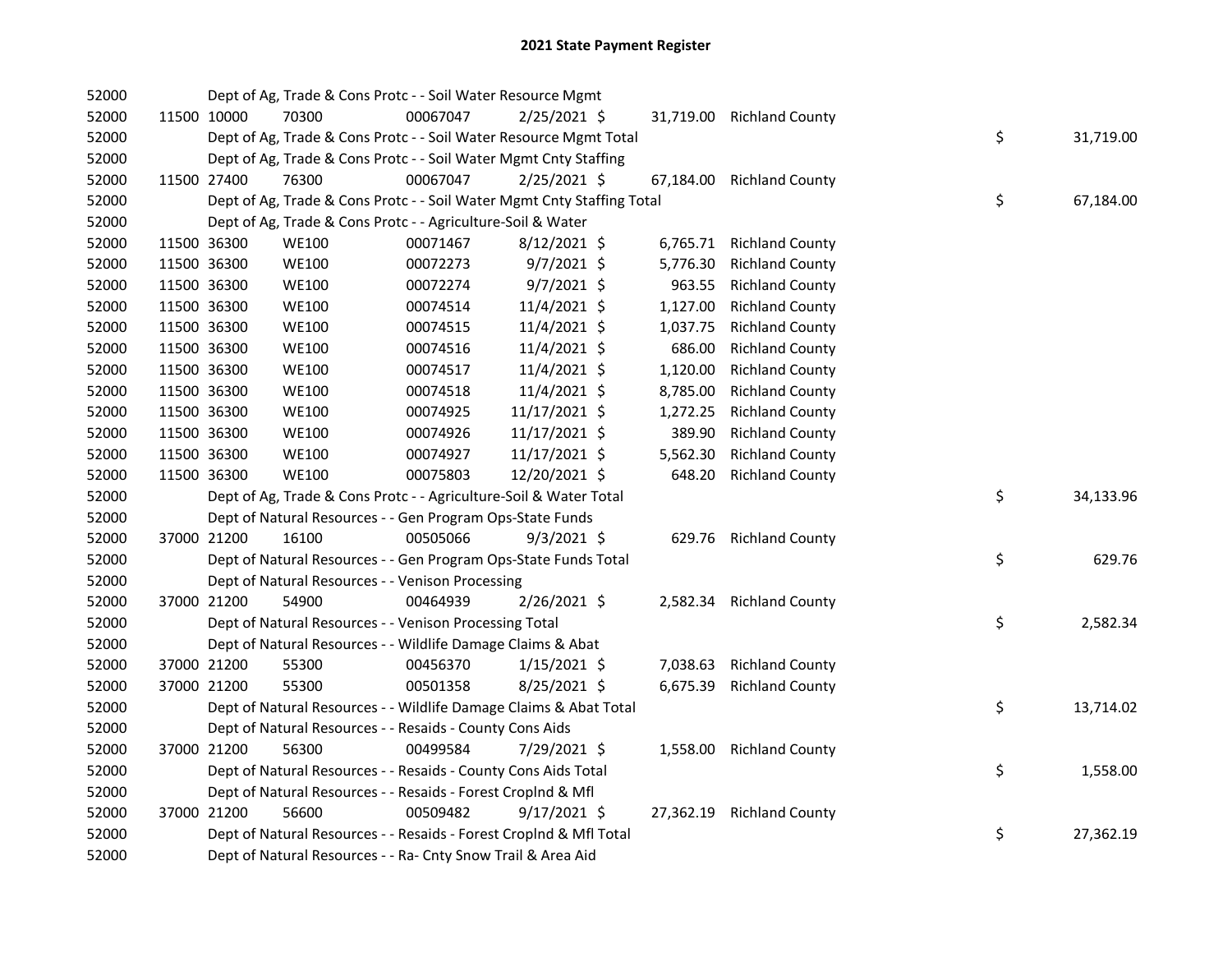| 52000 | 37000 21200 |             | 57400                                                              | 00464735 | 2/24/2021 \$   |            | 59,803.00 Richland County |    |            |
|-------|-------------|-------------|--------------------------------------------------------------------|----------|----------------|------------|---------------------------|----|------------|
| 52000 | 37000 21200 |             | 57400                                                              | 00464736 | 2/24/2021 \$   | 60,841.00  | <b>Richland County</b>    |    |            |
| 52000 | 37000 21200 |             | 57400                                                              | 00516821 | 10/27/2021 \$  | 21,195.00  | <b>Richland County</b>    |    |            |
| 52000 |             |             | Dept of Natural Resources - - Ra- Cnty Snow Trail & Area Aid Total |          |                |            |                           | \$ | 141,839.00 |
| 52000 |             |             | Dept of Natural Resources - - Ra- Snowmobile Trail Areas           |          |                |            |                           |    |            |
| 52000 | 37000 21200 |             | 57500                                                              | 00510111 | $9/23/2021$ \$ | 21,195.00  | <b>Richland County</b>    |    |            |
| 52000 |             |             | Dept of Natural Resources - - Ra- Snowmobile Trail Areas Total     |          |                |            |                           | \$ | 21,195.00  |
| 52000 |             |             | Dept of Natural Resources - - Ea - Invasive Aqu & Lake Mon         |          |                |            |                           |    |            |
| 52000 | 37000 21200 |             | 67800                                                              | 00469733 | $3/25/2021$ \$ |            | 6,465.41 Richland County  |    |            |
| 52000 |             |             | Dept of Natural Resources - - Ea - Invasive Aqu & Lake Mon Total   |          |                |            |                           | \$ | 6,465.41   |
| 52000 |             |             | Dept of Natural Resources - - Fin Asst For Responsible Units       |          |                |            |                           |    |            |
| 52000 |             | 37000 27400 | 67000                                                              | 00483075 | $5/21/2021$ \$ | 94,607.29  | <b>Richland County</b>    |    |            |
| 52000 |             |             | Dept of Natural Resources - - Fin Asst For Responsible Units Total |          |                |            |                           | \$ | 94,607.29  |
| 52000 |             |             | Dept of Natural Resources - - Recycling Consolidation Grants       |          |                |            |                           |    |            |
| 52000 | 37000 27400 |             | 67300                                                              | 00483075 | $5/21/2021$ \$ |            | 4,440.78 Richland County  |    |            |
| 52000 |             |             | Dept of Natural Resources - - Recycling Consolidation Grants Total |          |                |            |                           | \$ | 4,440.78   |
| 52000 |             |             | WI Dept of Transportation - - Eldly&Disa Co/Aid Sf                 |          |                |            |                           |    |            |
| 52000 | 39500 21100 |             | 16800                                                              | 00650100 | $2/8/2021$ \$  |            | 79,889.00 Richland County |    |            |
| 52000 |             |             | WI Dept of Transportation - - Eldly&Disa Co/Aid Sf Total           |          |                |            |                           | \$ | 79,889.00  |
| 52000 |             |             | WI Dept of Transportation - - Eldly&Disa Aid Fd Fd                 |          |                |            |                           |    |            |
| 52000 |             | 39500 21100 | 18300                                                              | 00655989 | $2/22/2021$ \$ | 1,794.42   | <b>Richland County</b>    |    |            |
| 52000 |             | 39500 21100 | 18300                                                              | 00742938 | $9/7/2021$ \$  | 2,752.98   | <b>Richland County</b>    |    |            |
| 52000 |             | 39500 21100 | 18300                                                              | 00744316 | 9/9/2021 \$    | 2,903.85   | <b>Richland County</b>    |    |            |
| 52000 | 39500 21100 |             | 18300                                                              | 00778255 | 11/26/2021 \$  | 2,800.48   | <b>Richland County</b>    |    |            |
| 52000 |             |             | WI Dept of Transportation - - Eldly&Disa Aid Fd Fd Total           |          |                |            |                           | \$ | 10,251.73  |
| 52000 |             |             | WI Dept of Transportation - - Hwy Sfty Loc Aid Ffd                 |          |                |            |                           |    |            |
| 52000 |             | 39500 21100 | 18500                                                              | 00741019 | $9/1/2021$ \$  | 862.32     | <b>Richland County</b>    |    |            |
| 52000 | 39500 21100 |             | 18500                                                              | 00763898 | 10/20/2021 \$  | 2,769.12   | <b>Richland County</b>    |    |            |
| 52000 | 39500 21100 |             | 18500                                                              | 00764465 | 10/21/2021 \$  | 1,471.28   | <b>Richland County</b>    |    |            |
| 52000 |             |             | WI Dept of Transportation - - Hwy Sfty Loc Aid Ffd Total           |          |                |            |                           | \$ | 5,102.72   |
| 52000 |             |             | WI Dept of Transportation - - Trans Aids To Co.-Sf                 |          |                |            |                           |    |            |
| 52000 |             | 39500 21100 | 19000                                                              | 00631651 | $1/4/2021$ \$  | 144,162.33 | <b>Richland County</b>    |    |            |
| 52000 | 39500 21100 |             | 19000                                                              | 00710746 | 7/6/2021 \$    | 288,324.66 | <b>Richland County</b>    |    |            |
| 52000 | 39500 21100 |             | 19000                                                              | 00751305 | 10/4/2021 \$   | 144,162.33 | <b>Richland County</b>    |    |            |
| 52000 |             |             | WI Dept of Transportation - - Trans Aids To Co.-Sf Total           |          |                |            |                           | \$ | 576,649.32 |
| 52000 |             |             | WI Dept of Transportation - - Loc Rd Imp Prg St Fd                 |          |                |            |                           |    |            |
| 52000 | 39500 21100 |             | 27800                                                              | 00777363 | 12/1/2021 \$   | 3,112.87   | <b>Richland County</b>    |    |            |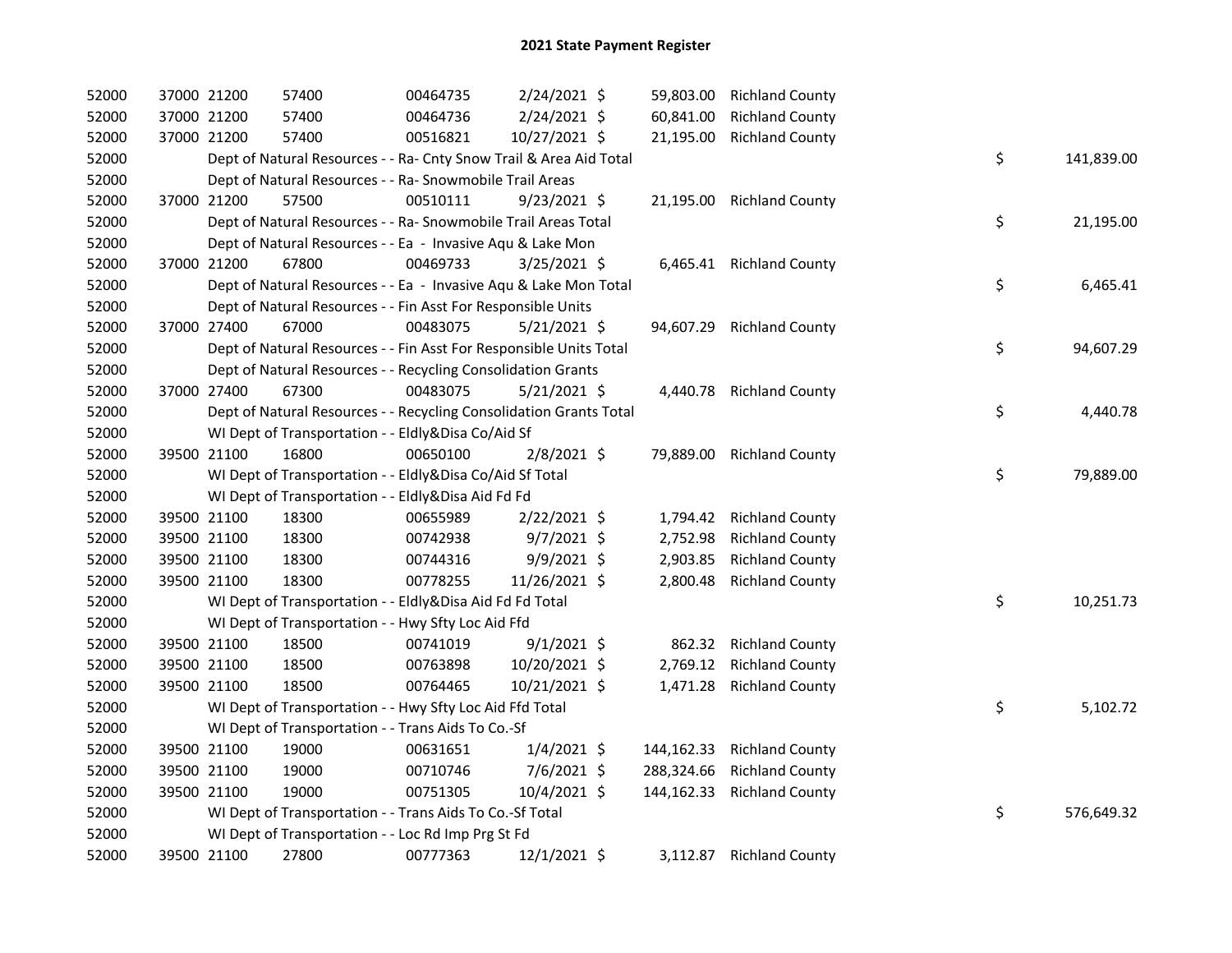| 52000 | 39500 21100 | 27800                                                    | 00785413 | 12/20/2021 \$  |            | 62,816.68 Richland County |    |           |
|-------|-------------|----------------------------------------------------------|----------|----------------|------------|---------------------------|----|-----------|
| 52000 |             | WI Dept of Transportation - - Loc Rd Imp Prg St Fd Total |          |                |            |                           | \$ | 65,929.55 |
| 52000 |             | WI Dept of Transportation - - St Hwy Rehab, Sf           |          |                |            |                           |    |           |
| 52000 | 39500 21100 | 36300                                                    | 00769947 | 11/3/2021 \$   | 50.00      | <b>Richland County</b>    |    |           |
| 52000 | 39500 21100 | 36300                                                    | 00775154 | 12/15/2021 \$  | 12.50      | <b>Richland County</b>    |    |           |
| 52000 |             | WI Dept of Transportation - - St Hwy Rehab, Sf Total     |          |                |            |                           | \$ | 62.50     |
| 52000 |             | WI Dept of Transportation - - Hwy Mgmt & Opers Sf        |          |                |            |                           |    |           |
| 52000 | 39500 21100 | 36500                                                    | 00645499 | $1/26/2021$ \$ | 162.00     | <b>Richland County</b>    |    |           |
| 52000 | 39500 21100 | 36500                                                    | 00645500 | $1/26/2021$ \$ | 162.00     | <b>Richland County</b>    |    |           |
| 52000 | 39500 21100 | 36500                                                    | 00645502 | $1/26/2021$ \$ | 162.00     | <b>Richland County</b>    |    |           |
| 52000 | 39500 21100 | 36500                                                    | 00645503 | $1/26/2021$ \$ | 324.00     | <b>Richland County</b>    |    |           |
| 52000 | 39500 21100 | 36500                                                    | 00680338 | $4/15/2021$ \$ | 162.00     | <b>Richland County</b>    |    |           |
| 52000 | 39500 21100 | 36500                                                    | 00685139 | $4/27/2021$ \$ | 162.00     | <b>Richland County</b>    |    |           |
| 52000 | 39500 21100 | 36500                                                    | 00699852 | 5/27/2021 \$   | 162.00     | <b>Richland County</b>    |    |           |
| 52000 | 39500 21100 | 36500                                                    | 00708824 | $6/18/2021$ \$ | 162.00     | <b>Richland County</b>    |    |           |
| 52000 | 39500 21100 | 36500                                                    | 00735254 | 8/16/2021 \$   | 162.00     | <b>Richland County</b>    |    |           |
| 52000 | 39500 21100 | 36500                                                    | 00756097 | 9/30/2021 \$   | 162.00     | <b>Richland County</b>    |    |           |
| 52000 | 39500 21100 | 36500                                                    | 00758916 | 10/7/2021 \$   | 1,064.55   | <b>Richland County</b>    |    |           |
|       |             |                                                          |          |                |            |                           |    |           |
| 52000 | 39500 21100 | 36500                                                    | 00773261 | 11/12/2021 \$  | 27.00      | <b>Richland County</b>    |    |           |
| 52000 | 39500 21100 | 36500                                                    | 00780280 | 12/3/2021 \$   | 189.00     | <b>Richland County</b>    |    |           |
| 52000 |             | WI Dept of Transportation - - Hwy Mgmt & Opers Sf Total  |          |                |            |                           | \$ | 3,062.55  |
| 52000 |             | WI Dept of Transportation - - Routine Maint Sf           |          |                |            |                           |    |           |
| 52000 | 39500 21100 | 36800                                                    | 00638487 | $1/12/2021$ \$ | 64,869.76  | <b>Richland County</b>    |    |           |
| 52000 | 39500 21100 | 36800                                                    | 00641564 | $1/19/2021$ \$ | 63,354.01  | <b>Richland County</b>    |    |           |
| 52000 | 39500 21100 | 36800                                                    | 00641565 | $1/19/2021$ \$ | 13,245.20  | <b>Richland County</b>    |    |           |
| 52000 | 39500 21100 | 36800                                                    | 00641566 | $1/19/2021$ \$ | 2,136.35   | <b>Richland County</b>    |    |           |
| 52000 | 39500 21100 | 36800                                                    | 00641567 | $1/19/2021$ \$ | 2,766.15   | <b>Richland County</b>    |    |           |
| 52000 | 39500 21100 | 36800                                                    | 00644174 | $1/25/2021$ \$ | 106,592.18 | <b>Richland County</b>    |    |           |
| 52000 | 39500 21100 | 36800                                                    | 00645499 | $1/26/2021$ \$ | 85.82      | <b>Richland County</b>    |    |           |
| 52000 | 39500 21100 | 36800                                                    | 00645502 | 1/26/2021 \$   | 143.08     | <b>Richland County</b>    |    |           |
| 52000 | 39500 21100 | 36800                                                    | 00645503 | $1/26/2021$ \$ | 1,794.36   | <b>Richland County</b>    |    |           |
| 52000 | 39500 21100 | 36800                                                    | 00647581 | $2/2/2021$ \$  | 17,745.00  | <b>Richland County</b>    |    |           |
| 52000 | 39500 21100 | 36800                                                    | 00674546 | $4/5/2021$ \$  | 115,089.33 | <b>Richland County</b>    |    |           |
| 52000 | 39500 21100 | 36800                                                    | 00674547 | $4/5/2021$ \$  | 119,239.07 | <b>Richland County</b>    |    |           |
| 52000 | 39500 21100 | 36800                                                    | 00674990 | $4/5/2021$ \$  | 230.26     | <b>Richland County</b>    |    |           |
| 52000 | 39500 21100 | 36800                                                    | 00680338 | $4/15/2021$ \$ | 1,533.38   | <b>Richland County</b>    |    |           |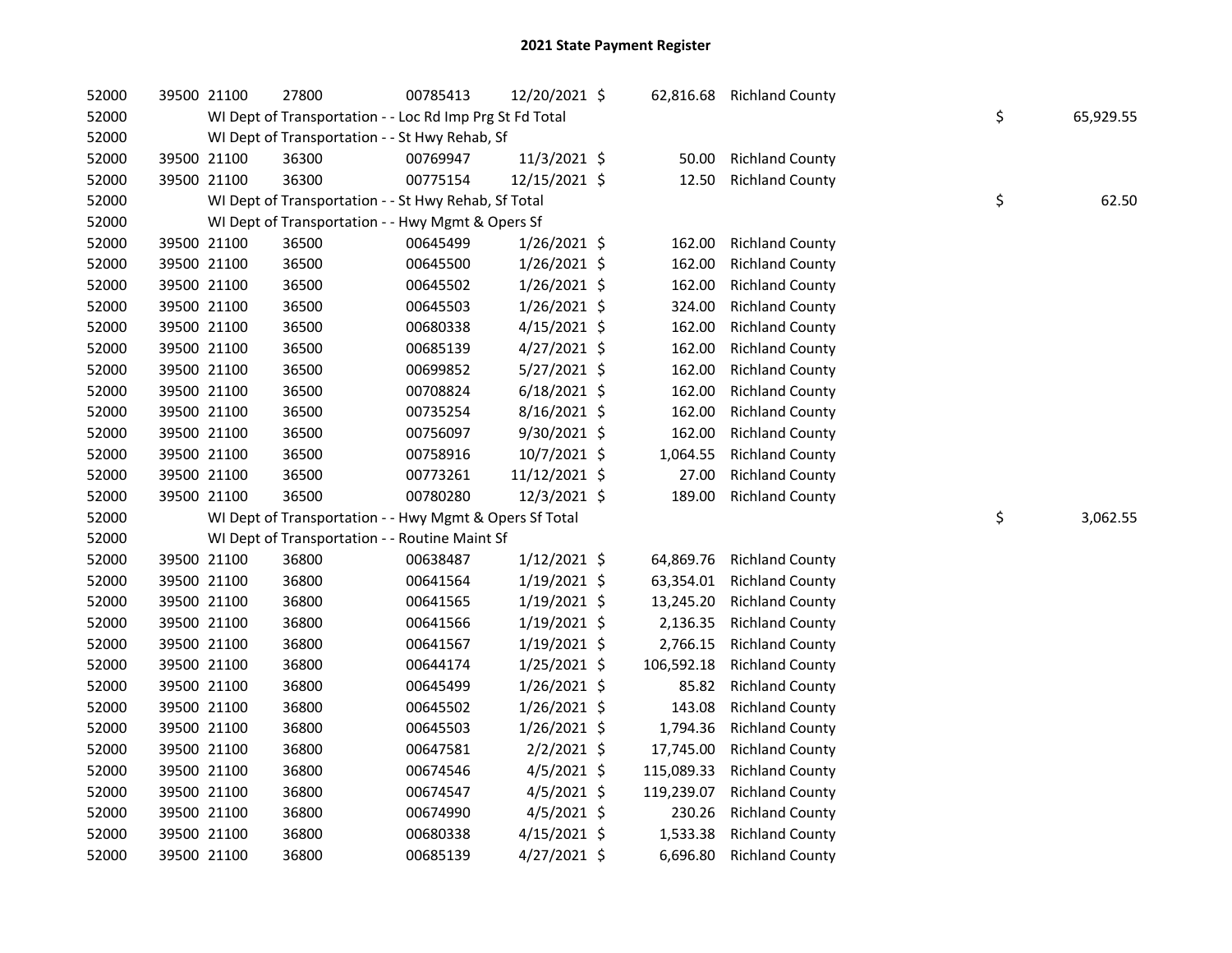| 52000 |             | 39500 21100 | 36800                                                              | 00686421 | 4/30/2021 \$   | 86,645.18  | <b>Richland County</b>                                                                                  |                    |
|-------|-------------|-------------|--------------------------------------------------------------------|----------|----------------|------------|---------------------------------------------------------------------------------------------------------|--------------------|
| 52000 |             | 39500 21100 | 36800                                                              | 00698194 | 5/24/2021 \$   | 17,709.00  | <b>Richland County</b>                                                                                  |                    |
| 52000 |             | 39500 21100 | 36800                                                              | 00698201 | 5/24/2021 \$   | 70,361.68  | <b>Richland County</b>                                                                                  |                    |
| 52000 |             | 39500 21100 | 36800                                                              | 00699852 | 5/27/2021 \$   | 53.51      | <b>Richland County</b>                                                                                  |                    |
| 52000 |             | 39500 21100 | 36800                                                              | 00708824 | $6/18/2021$ \$ | 1,170.75   | <b>Richland County</b>                                                                                  |                    |
| 52000 |             | 39500 21100 | 36800                                                              | 00719019 | 7/12/2021 \$   | 86,130.95  | <b>Richland County</b>                                                                                  |                    |
| 52000 |             | 39500 21100 | 36800                                                              | 00726315 | 7/28/2021 \$   | 116,684.91 | <b>Richland County</b>                                                                                  |                    |
| 52000 |             | 39500 21100 | 36800                                                              | 00735254 | 8/16/2021 \$   | 2,511.99   | <b>Richland County</b>                                                                                  |                    |
| 52000 |             | 39500 21100 | 36800                                                              | 00738477 | 8/24/2021 \$   | 39,764.45  | <b>Richland County</b>                                                                                  |                    |
| 52000 |             | 39500 21100 | 36800                                                              | 00744683 | 9/9/2021 \$    | 19,057.19  | <b>Richland County</b>                                                                                  |                    |
| 52000 |             | 39500 21100 | 36800                                                              | 00746610 | $9/15/2021$ \$ | 48,983.87  | <b>Richland County</b>                                                                                  |                    |
| 52000 |             | 39500 21100 | 36800                                                              | 00747690 | 9/20/2021 \$   | 12,910.88  | <b>Richland County</b>                                                                                  |                    |
| 52000 |             | 39500 21100 | 36800                                                              | 00750523 | $9/27/2021$ \$ | 82,273.83  | <b>Richland County</b>                                                                                  |                    |
| 52000 |             | 39500 21100 | 36800                                                              | 00750526 | 9/27/2021 \$   | 79,656.02  | <b>Richland County</b>                                                                                  |                    |
| 52000 |             | 39500 21100 | 36800                                                              | 00772685 | 11/12/2021 \$  | 46,959.39  | <b>Richland County</b>                                                                                  |                    |
| 52000 |             | 39500 21100 | 36800                                                              | 00772686 | 11/12/2021 \$  | 80,277.94  | <b>Richland County</b>                                                                                  |                    |
| 52000 |             | 39500 21100 | 36800                                                              | 00773261 | 11/12/2021 \$  | 50.53      | <b>Richland County</b>                                                                                  |                    |
| 52000 |             | 39500 21100 | 36800                                                              | 00779054 | 12/1/2021 \$   | 69,441.50  | <b>Richland County</b>                                                                                  |                    |
| 52000 |             | 39500 21100 | 36800                                                              | 00780280 | 12/3/2021 \$   | 2,094.61   | <b>Richland County</b>                                                                                  |                    |
| 52000 |             | 39500 21100 | 36800                                                              | 00786412 | 12/22/2021 \$  | 52,989.07  | <b>Richland County</b>                                                                                  |                    |
| 52000 |             |             | WI Dept of Transportation - - Routine Maint Sf Total               |          |                |            |                                                                                                         | \$<br>1,431,248.00 |
| 52000 |             |             | WI Dept of Transportation - - Hwy Mgmt & Opers Lf                  |          |                |            |                                                                                                         |                    |
| 52000 |             | 39500 21100 | 37500                                                              | 00747690 | 9/20/2021 \$   |            | 183.74 Richland County                                                                                  |                    |
| 52000 |             |             | WI Dept of Transportation - - Hwy Mgmt & Opers Lf Total            |          |                |            |                                                                                                         | \$<br>183.74       |
| 52000 |             |             | WI Dept of Transportation - - St Hwy Rehab Fed Fd                  |          |                |            |                                                                                                         |                    |
| 52000 |             | 39500 21100 | 38300                                                              | 00775154 | 12/15/2021 \$  |            | 12.50 Richland County                                                                                   |                    |
| 52000 |             |             | WI Dept of Transportation - - St Hwy Rehab Fed Fd Total            |          |                |            |                                                                                                         | \$<br>12.50        |
| 52000 |             |             | Department of Corrections - - Corrections Contracts And Agre       |          |                |            |                                                                                                         |                    |
| 52000 |             | 41000 10000 | 11400                                                              | 00411584 | $2/23/2021$ \$ | 360.22     | <b>Richland County</b>                                                                                  |                    |
| 52000 |             | 41000 10000 | 11400                                                              | 00411589 | 2/23/2021 \$   | 771.90     | <b>Richland County</b>                                                                                  |                    |
| 52000 |             | 41000 10000 | 11400                                                              | 00416749 | 3/18/2021 \$   | 823.36     | <b>Richland County</b>                                                                                  |                    |
| 52000 |             | 41000 10000 | 11400                                                              | 00416753 | 3/18/2021 \$   | 1,132.12   | <b>Richland County</b>                                                                                  |                    |
| 52000 | 41000 10000 |             | 11400                                                              | 00419349 | $4/6/2021$ \$  | 1,235.04   | <b>Richland County</b>                                                                                  |                    |
| 52000 | 41000 10000 |             | 11400                                                              | 00431148 | $6/8/2021$ \$  | 566.06     | <b>Richland County</b>                                                                                  |                    |
| 52000 |             | 41000 10000 | 11400                                                              | 00432525 | $6/15/2021$ \$ | 1,286.50   | <b>Richland County</b>                                                                                  |                    |
| 52000 |             |             | Department of Corrections - - Corrections Contracts And Agre Total |          |                |            |                                                                                                         | \$<br>6,175.20     |
| 52000 |             |             |                                                                    |          |                |            | Department of Corrections - - Reimbursing Counties For Probation, Extended Supervision And Parole Holds |                    |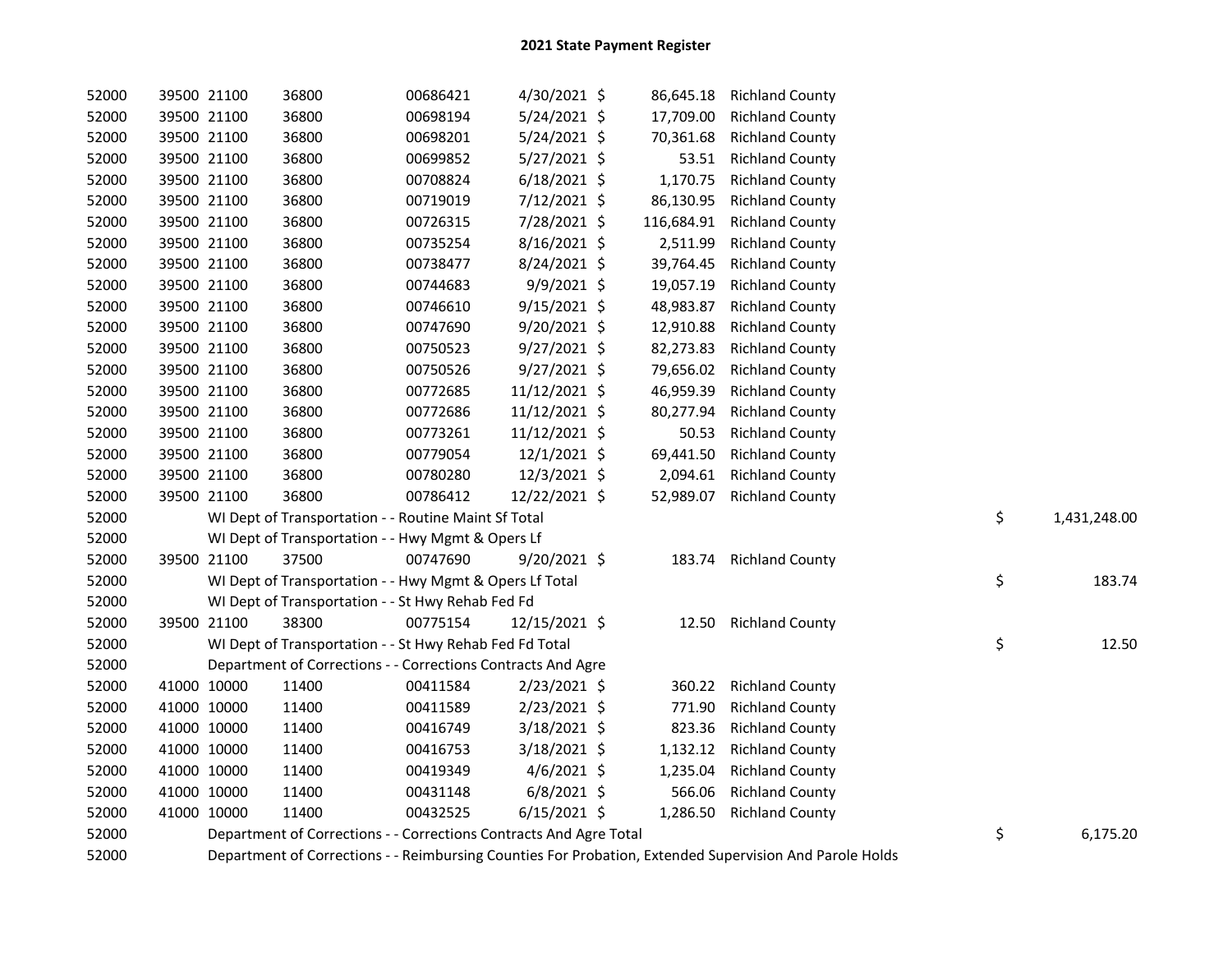| 52000 |             | 41000 10000 | 11600                                                                  | 00459690 | 10/29/2021 \$  |            | 9,760.00 Richland County                                                                                      |                  |
|-------|-------------|-------------|------------------------------------------------------------------------|----------|----------------|------------|---------------------------------------------------------------------------------------------------------------|------------------|
| 52000 |             |             |                                                                        |          |                |            | Department of Corrections - - Reimbursing Counties For Probation, Extended Supervision And Parole Holds Total | \$<br>9,760.00   |
| 52000 |             |             | Department of Corrections - - Probation, Parole And Extended           |          |                |            |                                                                                                               |                  |
| 52000 |             | 41000 10000 | 18700                                                                  | 00403734 | $1/13/2021$ \$ |            | 100.00 Richland County                                                                                        |                  |
| 52000 |             |             | Department of Corrections - - Probation, Parole And Extended Total     |          |                |            |                                                                                                               | \$<br>100.00     |
| 52000 |             |             | Department of Health Services - - State/Federal Aids                   |          |                |            |                                                                                                               |                  |
| 52000 |             | 43500 10000 | 00000                                                                  | 92106    | $1/4/2021$ \$  | 34,297.00  | <b>Richland County</b>                                                                                        |                  |
| 52000 | 43500 10000 |             | 00000                                                                  | 92107    | $2/1/2021$ \$  | 63,604.00  | <b>Richland County</b>                                                                                        |                  |
| 52000 |             | 43500 10000 | 00000                                                                  | 92108    | $3/1/2021$ \$  | 73,848.00  | <b>Richland County</b>                                                                                        |                  |
| 52000 |             | 43500 10000 | 00000                                                                  | 92109    | $4/1/2021$ \$  | 88,877.00  | <b>Richland County</b>                                                                                        |                  |
| 52000 |             | 43500 10000 | 00000                                                                  | 92110    | $5/3/2021$ \$  | 6,622.00   | <b>Richland County</b>                                                                                        |                  |
| 52000 |             | 43500 10000 | 00000                                                                  | 92111    | $6/1/2021$ \$  | 119,875.00 | <b>Richland County</b>                                                                                        |                  |
| 52000 |             | 43500 10000 | 00000                                                                  | 92112    | $6/16/2021$ \$ | 28,629.00  | <b>Richland County</b>                                                                                        |                  |
| 52000 |             | 43500 10000 | 00000                                                                  | 92200    | $7/1/2021$ \$  | 121,734.00 | <b>Richland County</b>                                                                                        |                  |
| 52000 |             | 43500 10000 | 00000                                                                  | 92201    | $8/2/2021$ \$  | 25,222.00  | <b>Richland County</b>                                                                                        |                  |
| 52000 |             | 43500 10000 | 00000                                                                  | 92202    | $9/1/2021$ \$  | 163,718.00 | <b>Richland County</b>                                                                                        |                  |
| 52000 |             | 43500 10000 | 00000                                                                  | 92204    | 10/1/2021 \$   | 82,638.00  | <b>Richland County</b>                                                                                        |                  |
| 52000 |             | 43500 10000 | 00000                                                                  | 92206    | 11/1/2021 \$   | 58,625.00  | <b>Richland County</b>                                                                                        |                  |
| 52000 |             | 43500 10000 | 00000                                                                  | 92207    | 12/1/2021 \$   | 126,824.00 | <b>Richland County</b>                                                                                        |                  |
| 52000 |             |             | Department of Health Services - - State/Federal Aids Total             |          |                |            |                                                                                                               | \$<br>994,513.00 |
| 52000 |             |             | Department of Health Services - - Emergency Dispatcher Cardiopul       |          |                |            |                                                                                                               |                  |
| 52000 |             | 43500 10000 | 18500                                                                  | 00438109 | 7/30/2021 \$   | 4,656.00   | <b>Richland County</b>                                                                                        |                  |
| 52000 |             |             | Department of Health Services - - Emergency Dispatcher Cardiopul Total |          |                |            |                                                                                                               | \$<br>4,656.00   |
| 52000 |             |             | Department of Health Services - - General Program Operations           |          |                |            |                                                                                                               |                  |
| 52000 |             | 43500 10000 | 40100                                                                  | 00404952 | $1/20/2021$ \$ | 1.50       | <b>Richland County</b>                                                                                        |                  |
| 52000 |             | 43500 10000 | 40100                                                                  | 00411733 | 2/23/2021 \$   | 1.50       | <b>Richland County</b>                                                                                        |                  |
| 52000 | 43500 10000 |             | 40100                                                                  | 00442259 | 8/3/2021 \$    | 1.50       | <b>Richland County</b>                                                                                        |                  |
| 52000 | 43500 10000 |             | 40100                                                                  | 00453662 | 10/5/2021 \$   | 1.50       | <b>Richland County</b>                                                                                        |                  |
| 52000 | 43500 10000 |             | 40100                                                                  | 00457155 | 10/19/2021 \$  | 1.50       | <b>Richland County</b>                                                                                        |                  |
| 52000 |             | 43500 10000 | 40100                                                                  | 00468374 | 12/16/2021 \$  | 1.50       | <b>Richland County</b>                                                                                        |                  |
| 52000 |             |             | Department of Health Services - - General Program Operations Total     |          |                |            |                                                                                                               | \$<br>9.00       |
| 52000 |             |             | Department of Health Services - - Medical Assistance State Admin       |          |                |            |                                                                                                               |                  |
| 52000 |             | 43500 10000 | 44000                                                                  | 00404952 | $1/20/2021$ \$ | 1.50       | <b>Richland County</b>                                                                                        |                  |
| 52000 |             | 43500 10000 | 44000                                                                  | 00411733 | 2/23/2021 \$   | 1.50       | <b>Richland County</b>                                                                                        |                  |
| 52000 |             | 43500 10000 | 44000                                                                  | 00442259 | 8/3/2021 \$    | 1.50       | <b>Richland County</b>                                                                                        |                  |
| 52000 |             | 43500 10000 | 44000                                                                  | 00453662 | 10/5/2021 \$   | 1.50       | <b>Richland County</b>                                                                                        |                  |
| 52000 | 43500 10000 |             | 44000                                                                  | 00457155 | 10/19/2021 \$  | 1.50       | <b>Richland County</b>                                                                                        |                  |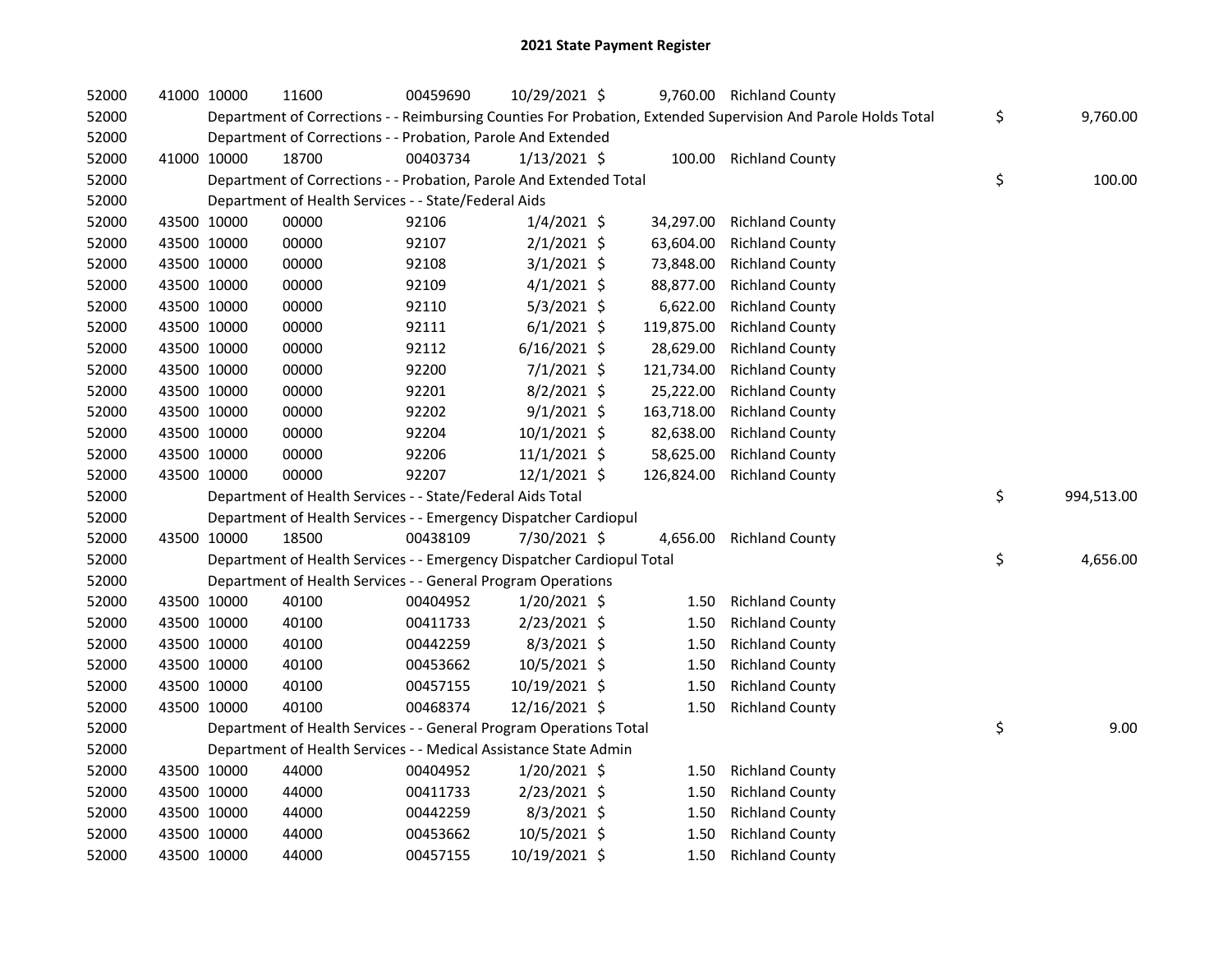| 52000 |             | 43500 10000 | 44000                                                                  | 00468374 | 12/16/2021 \$  | 1.50       | <b>Richland County</b> |    |       |
|-------|-------------|-------------|------------------------------------------------------------------------|----------|----------------|------------|------------------------|----|-------|
| 52000 |             |             | Department of Health Services - - Medical Assistance State Admin Total |          |                |            |                        | \$ | 9.00  |
| 52000 |             |             | Dept of Children and Families - - Fees For Administrative Servic       |          |                |            |                        |    |       |
| 52000 | 43700 10000 |             | 23100                                                                  | 00080590 | 2/17/2021 \$   | 5.00       | <b>Richland County</b> |    |       |
| 52000 | 43700 10000 |             | 23100                                                                  | 00083447 | 4/20/2021 \$   | 10.00      | <b>Richland County</b> |    |       |
| 52000 | 43700 10000 |             | 23100                                                                  | 00087330 | 7/23/2021 \$   | 5.00       | <b>Richland County</b> |    |       |
| 52000 | 43700 10000 |             | 23100                                                                  | 00090945 | 11/2/2021 \$   | 10.00      | <b>Richland County</b> |    |       |
| 52000 |             |             | Dept of Children and Families - - Fees For Administrative Servic Total |          |                |            |                        | \$ | 30.00 |
| 52000 |             |             | Dept of Children and Families - - General Aids                         |          |                |            |                        |    |       |
| 52000 | 43700 10000 |             | 99000                                                                  | 00079025 | $1/5/2021$ \$  | 54,185.75  | <b>Richland County</b> |    |       |
| 52000 | 43700 10000 |             | 99000                                                                  | 00079788 | 1/29/2021 \$   | 54,634.37  | <b>Richland County</b> |    |       |
| 52000 | 43700 10000 |             | 99000                                                                  | 00079962 | $2/1/2021$ \$  | 6.68       | <b>Richland County</b> |    |       |
| 52000 | 43700 10000 |             | 99000                                                                  | 00080181 | 2/5/2021 \$    | 89,437.94  | <b>Richland County</b> |    |       |
| 52000 | 43700 10000 |             | 99000                                                                  | 00080295 | $2/5/2021$ \$  | 7.85       | <b>Richland County</b> |    |       |
| 52000 | 43700 10000 |             | 99000                                                                  | 00081254 | $3/5/2021$ \$  | 49,952.00  | <b>Richland County</b> |    |       |
| 52000 | 43700 10000 |             | 99000                                                                  | 00081335 | 3/5/2021 \$    | 79.38      | <b>Richland County</b> |    |       |
| 52000 | 43700 10000 |             | 99000                                                                  | 00081417 | 3/8/2021 \$    | 4,030.00   | <b>Richland County</b> |    |       |
| 52000 | 43700 10000 |             | 99000                                                                  | 00082233 | 3/29/2021 \$   | 19,978.75  | <b>Richland County</b> |    |       |
| 52000 | 43700 10000 |             | 99000                                                                  | 00082546 | $4/1/2021$ \$  | 8,818.00   | <b>Richland County</b> |    |       |
| 52000 | 43700 10000 |             | 99000                                                                  | 00082669 | $4/5/2021$ \$  | 57,449.39  | <b>Richland County</b> |    |       |
| 52000 | 43700 10000 |             | 99000                                                                  | 00083913 | 4/30/2021 \$   | 47,670.87  | <b>Richland County</b> |    |       |
| 52000 | 43700 10000 |             | 99000                                                                  | 00084129 | 5/5/2021 \$    | 49,808.99  | <b>Richland County</b> |    |       |
| 52000 | 43700 10000 |             | 99000                                                                  | 00085642 | $6/7/2021$ \$  | 36,586.10  | <b>Richland County</b> |    |       |
| 52000 | 43700 10000 |             | 99000                                                                  | 00086573 | 7/1/2021 \$    | 1,298.00   | <b>Richland County</b> |    |       |
| 52000 | 43700 10000 |             | 99000                                                                  | 00086628 | 7/2/2021 \$    | 14,336.00  | <b>Richland County</b> |    |       |
| 52000 | 43700 10000 |             | 99000                                                                  | 00086701 | 7/8/2021 \$    | 51,007.59  | <b>Richland County</b> |    |       |
| 52000 | 43700 10000 |             | 99000                                                                  | 00087577 | 7/30/2021 \$   | 26,521.77  | <b>Richland County</b> |    |       |
| 52000 | 43700 10000 |             | 99000                                                                  | 00087712 | 7/30/2021 \$   | 13,460.93  | <b>Richland County</b> |    |       |
| 52000 | 43700 10000 |             | 99000                                                                  | 00087713 | 7/30/2021 \$   | 10,259.00  | <b>Richland County</b> |    |       |
| 52000 | 43700 10000 |             | 99000                                                                  | 00087946 | $8/5/2021$ \$  | 11,776.53  | <b>Richland County</b> |    |       |
| 52000 | 43700 10000 |             | 99000                                                                  | 00088180 | $8/13/2021$ \$ | 226.43     | <b>Richland County</b> |    |       |
| 52000 | 43700 10000 |             | 99000                                                                  | 00088950 | $9/7/2021$ \$  | 139,854.71 | <b>Richland County</b> |    |       |
| 52000 | 43700 10000 |             | 99000                                                                  | 00089130 | 9/10/2021 \$   | 10,809.72  | <b>Richland County</b> |    |       |
| 52000 | 43700 10000 |             | 99000                                                                  | 00089922 | 10/5/2021 \$   | 47,482.55  | <b>Richland County</b> |    |       |
| 52000 | 43700 10000 |             | 99000                                                                  | 00090770 | 10/29/2021 \$  | 53,997.10  | <b>Richland County</b> |    |       |
| 52000 |             | 43700 10000 | 99000                                                                  | 00091039 | 11/5/2021 \$   | 51,445.03  | <b>Richland County</b> |    |       |
| 52000 |             | 43700 10000 | 99000                                                                  | 00092232 | 12/6/2021 \$   | 55,591.15  | <b>Richland County</b> |    |       |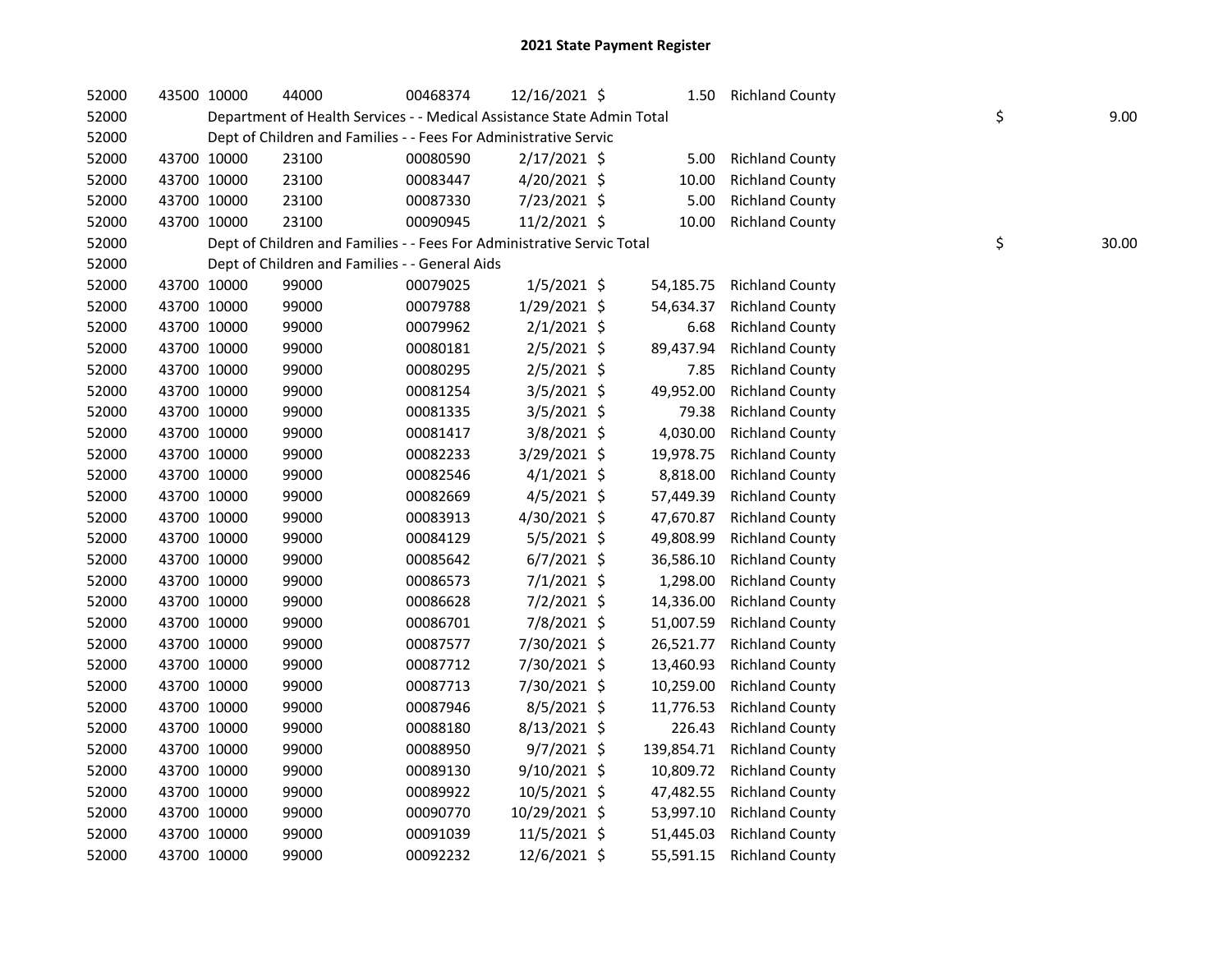| 52000 | Dept of Children and Families - - General Aids Total |                                                                       |          |                |  |           |                          |  | \$<br>960,712.58 |
|-------|------------------------------------------------------|-----------------------------------------------------------------------|----------|----------------|--|-----------|--------------------------|--|------------------|
| 52000 |                                                      | Dept of Workforce Development - - Auxiliary Services                  |          |                |  |           |                          |  |                  |
| 52000 | 44500 10000                                          | 13000                                                                 | 00310369 | $1/4/2021$ \$  |  | 10.00     | <b>Richland County</b>   |  |                  |
| 52000 | 44500 10000                                          | 13000                                                                 | 00313459 | $2/2/2021$ \$  |  | 10.00     | <b>Richland County</b>   |  |                  |
| 52000 | 44500 10000                                          | 13000                                                                 | 00317089 | $3/2/2021$ \$  |  | 20.00     | <b>Richland County</b>   |  |                  |
| 52000 | 44500 10000                                          | 13000                                                                 | 00320897 | $4/2/2021$ \$  |  | 20.00     | <b>Richland County</b>   |  |                  |
| 52000 | 44500 10000                                          | 13000                                                                 | 00324442 | 5/4/2021 \$    |  | 20.00     | <b>Richland County</b>   |  |                  |
| 52000 | 44500 10000                                          | 13000                                                                 | 00327635 | $6/2/2021$ \$  |  | 10.00     | <b>Richland County</b>   |  |                  |
| 52000 | 44500 10000                                          | 13000                                                                 | 00331419 | $7/2/2021$ \$  |  | 5.00      | <b>Richland County</b>   |  |                  |
| 52000 | 44500 10000                                          | 13000                                                                 | 00335318 | $8/3/2021$ \$  |  | 15.00     | <b>Richland County</b>   |  |                  |
| 52000 | 44500 10000                                          | 13000                                                                 | 00339111 | $9/2/2021$ \$  |  | 20.00     | <b>Richland County</b>   |  |                  |
| 52000 | 44500 10000                                          | 13000                                                                 | 00343098 | 10/4/2021 \$   |  | 15.00     | <b>Richland County</b>   |  |                  |
| 52000 | 44500 10000                                          | 13000                                                                 | 00347138 | $11/2/2021$ \$ |  | 25.00     | <b>Richland County</b>   |  |                  |
| 52000 | 44500 10000                                          | 13000                                                                 | 00350784 | 12/2/2021 \$   |  | 15.00     | <b>Richland County</b>   |  |                  |
| 52000 |                                                      | Dept of Workforce Development - - Auxiliary Services Total            |          |                |  |           |                          |  | \$<br>185.00     |
| 52000 |                                                      | Dept of Workforce Development - - Ui Admin Fed                        |          |                |  |           |                          |  |                  |
| 52000 | 44500 10000                                          | 15100                                                                 | 00347409 | 11/3/2021 \$   |  | 85.00     | <b>Richland County</b>   |  |                  |
| 52000 |                                                      | Dept of Workforce Development - - Ui Admin Fed Total                  |          |                |  |           |                          |  | \$<br>85.00      |
| 52000 |                                                      | Dept of Workforce Development - - Wc Ops Uninsured Emplyr Admin       |          |                |  |           |                          |  |                  |
| 52000 | 44500 22700                                          | 17700                                                                 | 00322337 | 4/19/2021 \$   |  | 5.00      | <b>Richland County</b>   |  |                  |
| 52000 | 44500 22700                                          | 17700                                                                 | 00322338 | $4/19/2021$ \$ |  | 5.00      | <b>Richland County</b>   |  |                  |
| 52000 | 44500 22700                                          | 17700                                                                 | 00336263 | 8/13/2021 \$   |  | 5.00      | <b>Richland County</b>   |  |                  |
| 52000 | 44500 22700                                          | 17700                                                                 | 00336265 | 8/13/2021 \$   |  | 5.00      | <b>Richland County</b>   |  |                  |
| 52000 |                                                      | Dept of Workforce Development - - Wc Ops Uninsured Emplyr Admin Total |          |                |  |           |                          |  | \$<br>20.00      |
| 52000 |                                                      | Department of Justice - - Officer training reimbursement              |          |                |  |           |                          |  |                  |
| 52000 | 45500 10000                                          | 21400                                                                 | 00105870 | 11/24/2021 \$  |  |           | 3,520.00 Richland County |  |                  |
| 52000 |                                                      | Department of Justice - - Officer training reimbursement Total        |          |                |  |           |                          |  | \$<br>3,520.00   |
| 52000 |                                                      | Department of Justice - - Drug Courts                                 |          |                |  |           |                          |  |                  |
| 52000 | 45500 10000                                          | 21700                                                                 | 00095240 | $3/2/2021$ \$  |  | 22,410.08 | <b>Richland County</b>   |  |                  |
| 52000 | 45500 10000                                          | 21700                                                                 | 00098413 | $5/27/2021$ \$ |  | 25,025.66 | <b>Richland County</b>   |  |                  |
| 52000 | 45500 10000                                          | 21700                                                                 | 00102251 | $9/1/2021$ \$  |  | 24,846.95 | <b>Richland County</b>   |  |                  |
| 52000 | 45500 10000                                          | 21700                                                                 | 00104996 | 11/29/2021 \$  |  | 20,812.54 | <b>Richland County</b>   |  |                  |
| 52000 |                                                      | Department of Justice - - Drug Courts Total                           |          |                |  |           |                          |  | \$<br>93,095.23  |
| 52000 |                                                      | Department of Justice - - Crime Laboratories, Dna                     |          |                |  |           |                          |  |                  |
| 52000 | 45500 10000                                          | 22100                                                                 | 00100371 | 7/14/2021 \$   |  | 320.00    | <b>Richland County</b>   |  |                  |
| 52000 |                                                      | Department of Justice - - Crime Laboratories, Dna Total               |          |                |  |           |                          |  | \$<br>320.00     |
| 52000 |                                                      | Department of Justice - - Law Enforcement Train, Local                |          |                |  |           |                          |  |                  |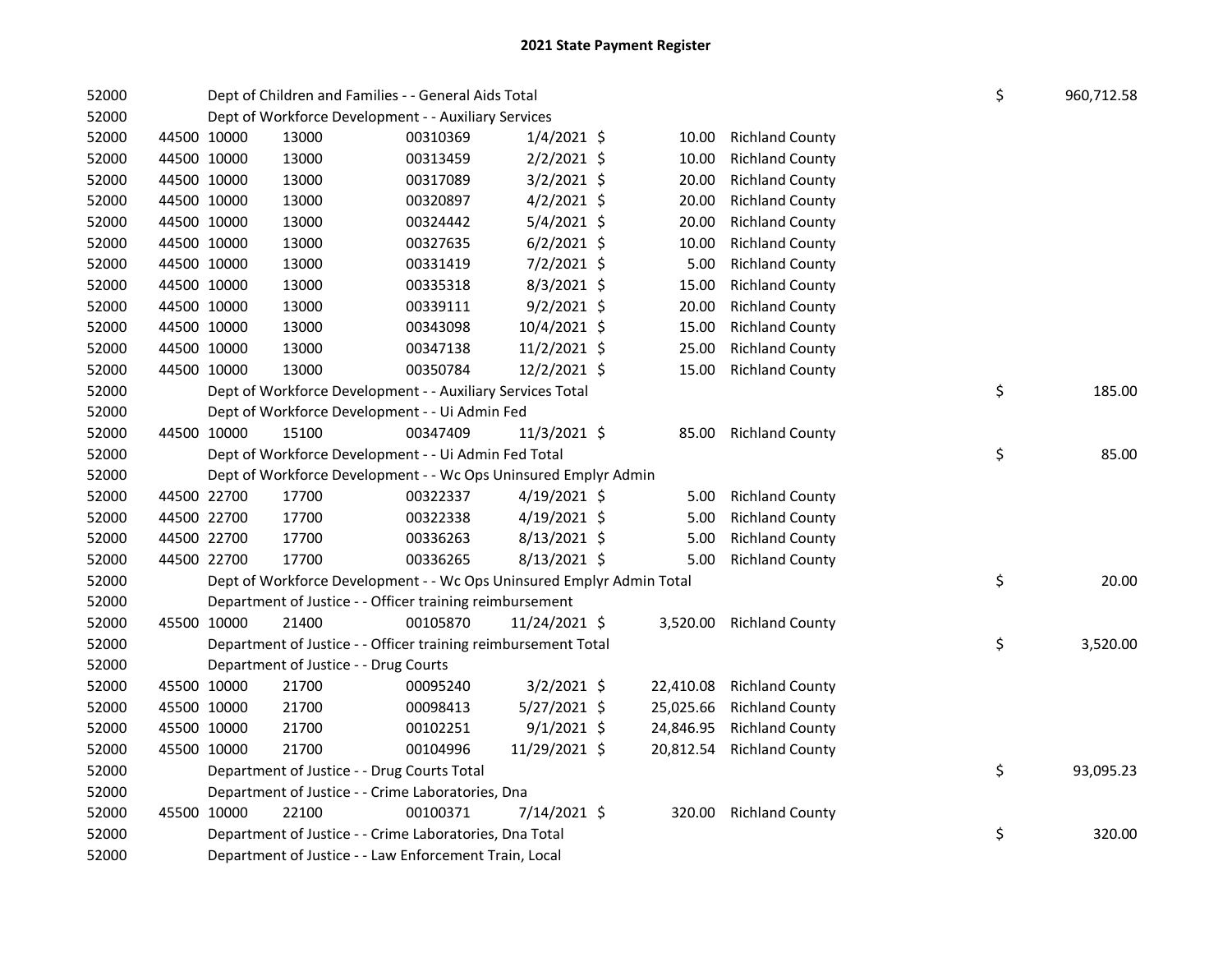| 52000 |             | 45500 10000 | 23100                                                                  | 00100406 | 8/3/2021 \$    | 1,975.64  | <b>Richland County</b>     |    |            |
|-------|-------------|-------------|------------------------------------------------------------------------|----------|----------------|-----------|----------------------------|----|------------|
| 52000 |             | 45500 10000 | 23100                                                                  | 00100407 | 8/3/2021 \$    | 1,886.30  | <b>Richland County</b>     |    |            |
| 52000 |             | 45500 10000 | 23100                                                                  | 00100410 | $8/3/2021$ \$  | 2,306.92  | <b>Richland County</b>     |    |            |
| 52000 | 45500 10000 |             | 23100                                                                  | 00101099 | 8/9/2021 \$    |           | 3,335.72 Richland County   |    |            |
| 52000 |             |             | Department of Justice - - Law Enforcement Train, Local Total           |          |                |           |                            | \$ | 9,504.58   |
| 52000 |             |             | Department of Justice - - Federal Aid, Local Assistance                |          |                |           |                            |    |            |
| 52000 |             | 45500 10000 | 25100                                                                  | 00094396 | 2/19/2021 \$   | 11,589.62 | <b>Richland County</b>     |    |            |
| 52000 |             | 45500 10000 | 25100                                                                  | 00098194 | $5/18/2021$ \$ | 13,375.00 | <b>Richland County</b>     |    |            |
| 52000 |             | 45500 10000 | 25100                                                                  | 00098195 | $5/18/2021$ \$ | 38,378.07 | <b>Richland County</b>     |    |            |
| 52000 |             | 45500 10000 | 25100                                                                  | 00101434 | 8/26/2021 \$   | 8,032.31  | <b>Richland County</b>     |    |            |
| 52000 |             |             | Department of Justice - - Federal Aid, Local Assistance Total          |          |                |           |                            | \$ | 71,375.00  |
| 52000 |             |             | Department of Justice - - Crime Victim Witness Assist                  |          |                |           |                            |    |            |
| 52000 |             | 45500 10000 | 53200                                                                  | 00095466 | $3/5/2021$ \$  | 8,672.74  | <b>Richland County</b>     |    |            |
| 52000 |             | 45500 10000 | 53200                                                                  | 00100560 | 7/15/2021 \$   | 11,759.12 | <b>Richland County</b>     |    |            |
| 52000 |             |             | Department of Justice - - Crime Victim Witness Assist Total            |          |                |           |                            | \$ | 20,431.86  |
| 52000 |             |             | Department of Military Affairs - - Emergency Response Equipment        |          |                |           |                            |    |            |
| 52000 |             | 46500 10000 | 30800                                                                  | 00089616 | $2/11/2021$ \$ | 7,335.79  | <b>Richland County</b>     |    |            |
| 52000 |             |             | Department of Military Affairs - - Emergency Response Equipment Total  |          |                |           |                            | \$ | 7,335.79   |
| 52000 |             |             | Department of Military Affairs - - Local Emer Planning Grants          |          |                |           |                            |    |            |
| 52000 |             | 46500 10000 | 33700                                                                  | 00090214 | 2/23/2021 \$   |           | 7,949.70 Richland County   |    |            |
| 52000 |             |             | Department of Military Affairs - - Local Emer Planning Grants Total    |          |                |           |                            | \$ | 7,949.70   |
| 52000 |             |             | Department of Military Affairs - - Federal Aid, Local Assistance       |          |                |           |                            |    |            |
| 52000 |             | 46500 10000 | 34200                                                                  | 00089365 | $2/5/2021$ \$  | 14,899.80 | <b>Richland County</b>     |    |            |
| 52000 |             | 46500 10000 | 34200                                                                  | 00090172 | 2/22/2021 \$   | 28,385.06 | <b>Richland County</b>     |    |            |
| 52000 |             |             | Department of Military Affairs - - Federal Aid, Local Assistance Total |          |                |           |                            | \$ | 43,284.86  |
| 52000 |             |             | Department of Veterans Affairs - - County Grants                       |          |                |           |                            |    |            |
| 52000 |             | 48500 58200 | 26700                                                                  | 00091456 | 3/12/2021 \$   |           | 8,500.00 Richland County   |    |            |
| 52000 |             |             | Department of Veterans Affairs - - County Grants Total                 |          |                |           |                            | \$ | 8,500.00   |
| 52000 |             |             | Department of Administration - - Federal Aid, Local Assistance         |          |                |           |                            |    |            |
| 52000 |             | 50500 10000 | 74300                                                                  | 00150804 | 8/30/2021 \$   |           | 189,057.92 Richland County |    |            |
| 52000 |             | 50500 10000 | 74300                                                                  | 00155276 | 12/1/2021 \$   | 30,382.21 | <b>Richland County</b>     |    |            |
| 52000 |             |             | Department of Administration - - Federal Aid, Local Assistance Total   |          |                |           |                            | \$ | 219,440.13 |
| 52000 |             |             | Department of Administration - - Low-Income Assistance Grants          |          |                |           |                            |    |            |
| 52000 |             | 50500 23500 | 37100                                                                  | 00140928 | 2/17/2021 \$   | 10,002.94 | <b>Richland County</b>     |    |            |
| 52000 |             | 50500 23500 | 37100                                                                  | 00143193 | 3/30/2021 \$   | 5,413.30  | <b>Richland County</b>     |    |            |
| 52000 |             | 50500 23500 | 37100                                                                  | 00145243 | $5/7/2021$ \$  | 4,867.93  | <b>Richland County</b>     |    |            |
| 52000 |             | 50500 23500 | 37100                                                                  | 00145770 | 5/17/2021 \$   | 4,568.82  | <b>Richland County</b>     |    |            |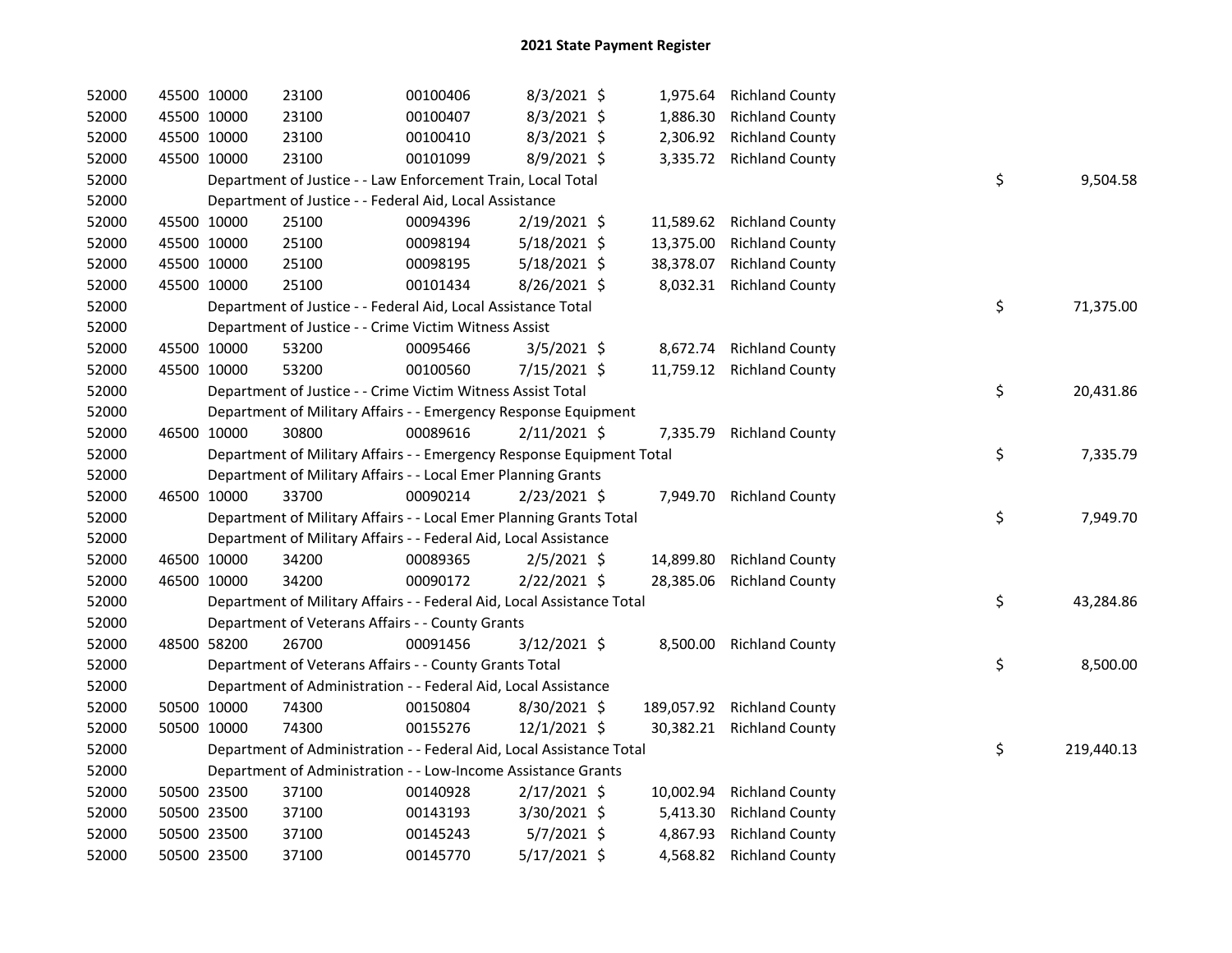| 52000 | 50500 23500 |             | 37100                                                                                             | 00147830 | $6/29/2021$ \$ |           | 4,747.05 Richland County                                                                                |                  |
|-------|-------------|-------------|---------------------------------------------------------------------------------------------------|----------|----------------|-----------|---------------------------------------------------------------------------------------------------------|------------------|
| 52000 |             | 50500 23500 | 37100                                                                                             | 00152513 | 9/29/2021 \$   | 9,936.85  | <b>Richland County</b>                                                                                  |                  |
| 52000 |             | 50500 23500 | 37100                                                                                             | 00153957 | 10/29/2021 \$  | 5,866.53  | <b>Richland County</b>                                                                                  |                  |
| 52000 | 50500 23500 |             | 37100                                                                                             | 00155351 | 11/30/2021 \$  | 1,991.88  | <b>Richland County</b>                                                                                  |                  |
| 52000 | 50500 23500 |             | 37100                                                                                             | 00156532 | 12/15/2021 \$  | 9,933.71  | <b>Richland County</b>                                                                                  |                  |
| 52000 |             |             | Department of Administration - - Low-Income Assistance Grants Total                               |          |                |           |                                                                                                         | \$<br>57,329.01  |
| 52000 |             |             | Department of Administration - - Land Information Program; Loca                                   |          |                |           |                                                                                                         |                  |
| 52000 |             | 50500 26900 | 17300                                                                                             | 00138503 | $1/29/2021$ \$ | 1,000.00  | <b>Richland County</b>                                                                                  |                  |
| 52000 |             | 50500 26900 | 17300                                                                                             | 00139618 | $4/6/2021$ \$  | 72,048.00 | <b>Richland County</b>                                                                                  |                  |
| 52000 |             | 50500 26900 | 17300                                                                                             | 00144737 | $4/27/2021$ \$ | 25,000.00 | <b>Richland County</b>                                                                                  |                  |
| 52000 | 50500 26900 |             | 17300                                                                                             | 00147078 | $6/16/2021$ \$ | 25,000.00 | <b>Richland County</b>                                                                                  |                  |
| 52000 |             |             | Department of Administration - - Land Information Program; Loca Total                             |          |                |           |                                                                                                         | \$<br>123,048.00 |
| 52000 |             |             | Public Defender Board - - Transcript, Discovery and Records Provided to the Public Defender Board |          |                |           |                                                                                                         |                  |
| 52000 |             | 55000 10000 | 10600                                                                                             | 00282112 | 3/22/2021 \$   | 15.00     | <b>Richland County</b>                                                                                  |                  |
| 52000 | 55000 10000 |             | 10600                                                                                             | 00287751 | 4/30/2021 \$   | 40.00     | <b>Richland County</b>                                                                                  |                  |
| 52000 |             | 55000 10000 | 10600                                                                                             | 00287752 | 4/30/2021 \$   | 35.00     | <b>Richland County</b>                                                                                  |                  |
| 52000 |             | 55000 10000 | 10600                                                                                             | 00292295 | 5/28/2021 \$   | 5.00      | <b>Richland County</b>                                                                                  |                  |
| 52000 |             | 55000 10000 | 10600                                                                                             | 00298199 | 6/30/2021 \$   | 15.00     | <b>Richland County</b>                                                                                  |                  |
| 52000 |             | 55000 10000 | 10600                                                                                             | 00299214 | $7/1/2021$ \$  | 25.00     | <b>Richland County</b>                                                                                  |                  |
| 52000 | 55000 10000 |             | 10600                                                                                             | 00299535 | $7/1/2021$ \$  | 40.00     | <b>Richland County</b>                                                                                  |                  |
| 52000 | 55000 10000 |             | 10600                                                                                             | 00306399 | $10/1/2021$ \$ | 10.00     | <b>Richland County</b>                                                                                  |                  |
| 52000 | 55000 10000 |             | 10600                                                                                             | 00309635 | 11/4/2021 \$   | 35.00     | <b>Richland County</b>                                                                                  |                  |
| 52000 | 55000 10000 |             | 10600                                                                                             | 00315909 | 12/22/2021 \$  | 45.00     | <b>Richland County</b>                                                                                  |                  |
| 52000 |             |             |                                                                                                   |          |                |           | Public Defender Board - - Transcript, Discovery and Records Provided to the Public Defender Board Total | \$<br>265.00     |
| 52000 |             |             | Department of Revenue - - Warrants and Satisfactions                                              |          |                |           |                                                                                                         |                  |
| 52000 | 56600 10000 |             | 10100                                                                                             | 00189595 | 1/29/2021 \$   | 180.00    | <b>Richland County</b>                                                                                  |                  |
| 52000 | 56600 10000 |             | 10100                                                                                             | 00202557 | $6/3/2021$ \$  | 25.00     | <b>Richland County</b>                                                                                  |                  |
| 52000 |             |             | Department of Revenue - - Warrants and Satisfactions Total                                        |          |                |           |                                                                                                         | \$<br>205.00     |
| 52000 |             |             | Department of Revenue - - Misc Revenue Holding Clearing                                           |          |                |           |                                                                                                         |                  |
| 52000 | 56600 10000 |             | 99500                                                                                             | 00188979 | $1/8/2021$ \$  | 179.20    | <b>Richland County</b>                                                                                  |                  |
| 52000 | 56600 10000 |             | 99500                                                                                             | 00188980 | $1/8/2021$ \$  | 712.91    | <b>Richland County</b>                                                                                  |                  |
| 52000 |             | 56600 10000 | 99500                                                                                             | 00188981 | $1/8/2021$ \$  | 11,104.11 | <b>Richland County</b>                                                                                  |                  |
| 52000 |             | 56600 10000 | 99500                                                                                             | 00191046 | 2/5/2021 \$    | 2,545.08  | <b>Richland County</b>                                                                                  |                  |
| 52000 | 56600 10000 |             | 99500                                                                                             | 00191047 | 2/5/2021 \$    | 1,123.61  | <b>Richland County</b>                                                                                  |                  |
| 52000 | 56600 10000 |             | 99500                                                                                             | 00191048 | 2/5/2021 \$    | 29,672.48 | <b>Richland County</b>                                                                                  |                  |
| 52000 | 56600 10000 |             | 99500                                                                                             | 00191253 | 2/8/2021 \$    | 175.00    | <b>Richland County</b>                                                                                  |                  |
| 52000 | 56600 10000 |             | 99500                                                                                             | 00192874 | $3/1/2021$ \$  | 145.00    | <b>Richland County</b>                                                                                  |                  |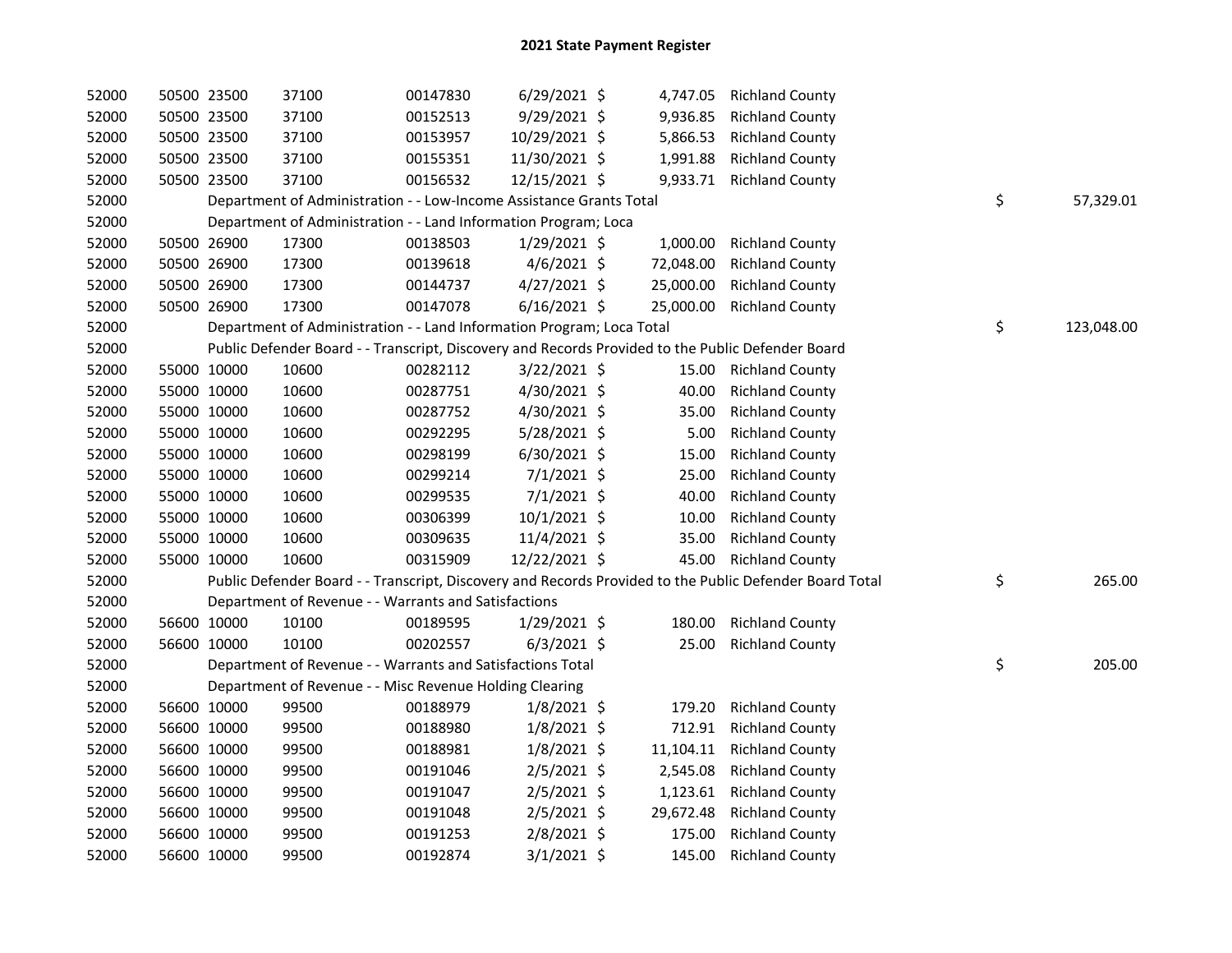| 52000 | 56600 10000 | 99500 | 00192875 | $3/1/2021$ \$ | 3,945.51  | <b>Richland County</b> |
|-------|-------------|-------|----------|---------------|-----------|------------------------|
| 52000 | 56600 10000 | 99500 | 00192876 | $3/1/2021$ \$ | 2,772.75  | <b>Richland County</b> |
| 52000 | 56600 10000 | 99500 | 00193666 | 3/5/2021 \$   | 2,658.69  | <b>Richland County</b> |
| 52000 | 56600 10000 | 99500 | 00193667 | 3/5/2021 \$   | 1,314.37  | <b>Richland County</b> |
| 52000 | 56600 10000 | 99500 | 00193668 | 3/5/2021 \$   | 25,658.59 | <b>Richland County</b> |
| 52000 | 56600 10000 | 99500 | 00194264 | 3/8/2021 \$   | 174.00    | <b>Richland County</b> |
| 52000 | 56600 10000 | 99500 | 00194265 | 3/8/2021 \$   | 75.00     | <b>Richland County</b> |
| 52000 | 56600 10000 | 99500 | 00194266 | 3/8/2021 \$   | 437.20    | <b>Richland County</b> |
| 52000 | 56600 10000 | 99500 | 00195122 | 3/15/2021 \$  | 48.19     | <b>Richland County</b> |
| 52000 | 56600 10000 | 99500 | 00195123 | 3/15/2021 \$  | 892.33    | <b>Richland County</b> |
| 52000 | 56600 10000 | 99500 | 00195124 | 3/15/2021 \$  | 221.00    | <b>Richland County</b> |
| 52000 | 56600 10000 | 99500 | 00195934 | 3/22/2021 \$  | 115.00    | <b>Richland County</b> |
| 52000 | 56600 10000 | 99500 | 00195935 | 3/22/2021 \$  | 498.00    | <b>Richland County</b> |
| 52000 | 56600 10000 | 99500 | 00196609 | 3/29/2021 \$  | 332.80    | <b>Richland County</b> |
| 52000 | 56600 10000 | 99500 | 00196610 | 3/29/2021 \$  | 659.65    | <b>Richland County</b> |
| 52000 | 56600 10000 | 99500 | 00197355 | 4/5/2021 \$   | 114.79    | <b>Richland County</b> |
| 52000 | 56600 10000 | 99500 | 00197356 | 4/5/2021 \$   | 1,100.50  | <b>Richland County</b> |
| 52000 | 56600 10000 | 99500 | 00197357 | $4/5/2021$ \$ | 960.00    | <b>Richland County</b> |
| 52000 | 56600 10000 | 99500 | 00197951 | 4/7/2021 \$   | 2,931.99  | <b>Richland County</b> |
| 52000 | 56600 10000 | 99500 | 00197952 | 4/7/2021 \$   | 3,091.84  | <b>Richland County</b> |
| 52000 | 56600 10000 | 99500 | 00197953 | $4/7/2021$ \$ | 24,327.84 | <b>Richland County</b> |
| 52000 | 56600 10000 | 99500 | 00199286 | 4/20/2021 \$  | 30.00     | <b>Richland County</b> |
| 52000 | 56600 10000 | 99500 | 00199287 | 4/20/2021 \$  | 151.53    | <b>Richland County</b> |
| 52000 | 56600 10000 | 99500 | 00199288 | 4/20/2021 \$  | 458.00    | <b>Richland County</b> |
| 52000 | 56600 10000 | 99500 | 00199933 | 4/26/2021 \$  | 116.00    | <b>Richland County</b> |
| 52000 | 56600 10000 | 99500 | 00199934 | 4/26/2021 \$  | 485.00    | <b>Richland County</b> |
| 52000 | 56600 10000 | 99500 | 00199935 | 4/26/2021 \$  | 300.00    | <b>Richland County</b> |
| 52000 | 56600 10000 | 99500 | 00200519 | $5/3/2021$ \$ | 174.00    | <b>Richland County</b> |
| 52000 | 56600 10000 | 99500 | 00200520 | 5/3/2021 \$   | 138.45    | <b>Richland County</b> |
| 52000 | 56600 10000 | 99500 | 00200521 | $5/3/2021$ \$ | 223.00    | <b>Richland County</b> |
| 52000 | 56600 10000 | 99500 | 00201305 | 5/7/2021 \$   | 1,666.44  | <b>Richland County</b> |
| 52000 | 56600 10000 | 99500 | 00201306 | 5/7/2021 \$   | 362.30    | <b>Richland County</b> |
| 52000 | 56600 10000 | 99500 | 00201307 | 5/7/2021 \$   | 20,275.37 | <b>Richland County</b> |
| 52000 | 56600 10000 | 99500 | 00202358 | 5/17/2021 \$  | 36.00     | <b>Richland County</b> |
| 52000 | 56600 10000 | 99500 | 00202359 | 5/17/2021 \$  | 704.00    | <b>Richland County</b> |
| 52000 | 56600 10000 | 99500 | 00203783 | $6/1/2021$ \$ | 548.00    | <b>Richland County</b> |
| 52000 | 56600 10000 | 99500 | 00203784 | $6/1/2021$ \$ | 341.45    | <b>Richland County</b> |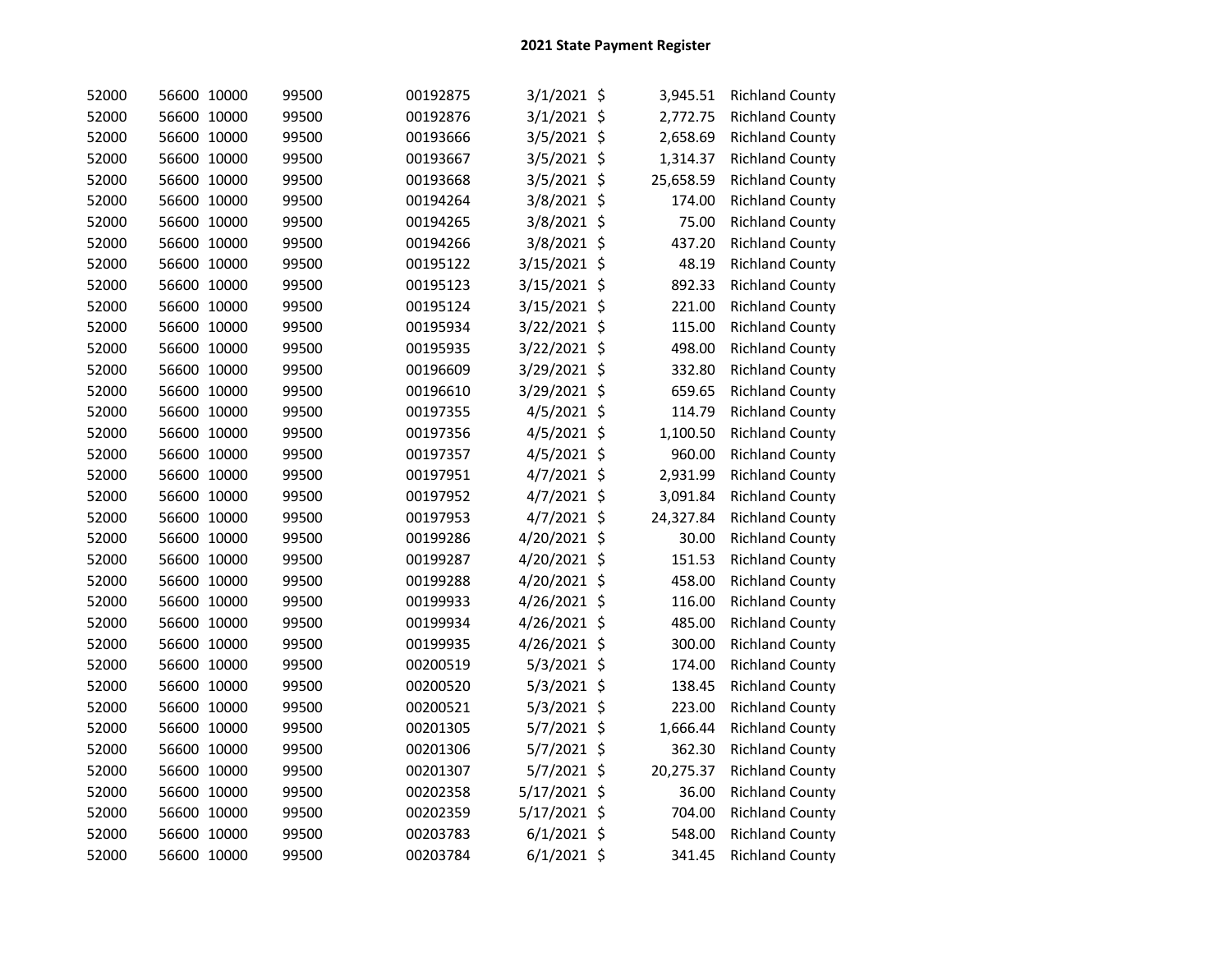| 52000 | 56600 10000 | 99500                                                         | 00204535 | $6/7/2021$ \$  | 3,269.53  | <b>Richland County</b> |    |            |
|-------|-------------|---------------------------------------------------------------|----------|----------------|-----------|------------------------|----|------------|
| 52000 | 56600 10000 | 99500                                                         | 00204536 | $6/7/2021$ \$  | 20,527.32 | <b>Richland County</b> |    |            |
| 52000 | 56600 10000 | 99500                                                         | 00204826 | $6/7/2021$ \$  | 201.50    | <b>Richland County</b> |    |            |
| 52000 | 56600 10000 | 99500                                                         | 00205427 | $6/14/2021$ \$ | 698.00    | <b>Richland County</b> |    |            |
| 52000 | 56600 10000 | 99500                                                         | 00205428 | $6/14/2021$ \$ | 360.00    | <b>Richland County</b> |    |            |
| 52000 | 56600 10000 | 99500                                                         | 00205429 | $6/14/2021$ \$ | 41.55     | <b>Richland County</b> |    |            |
| 52000 | 56600 10000 | 99500                                                         | 00208137 | 6/28/2021 \$   | 68.00     | <b>Richland County</b> |    |            |
| 52000 | 56600 10000 | 99500                                                         | 00209103 | 7/8/2021 \$    | 127.84    | <b>Richland County</b> |    |            |
| 52000 | 56600 10000 | 99500                                                         | 00209104 | 7/8/2021 \$    | 576.23    | <b>Richland County</b> |    |            |
| 52000 | 56600 10000 | 99500                                                         | 00209105 | 7/8/2021 \$    | 12,110.48 | <b>Richland County</b> |    |            |
| 52000 | 56600 10000 | 99500                                                         | 00210235 | 7/19/2021 \$   | 136.35    | <b>Richland County</b> |    |            |
| 52000 | 56600 10000 | 99500                                                         | 00210852 | 7/26/2021 \$   | 720.00    | <b>Richland County</b> |    |            |
| 52000 | 56600 10000 | 99500                                                         | 00211848 | 8/6/2021 \$    | 382.62    | <b>Richland County</b> |    |            |
| 52000 | 56600 10000 | 99500                                                         | 00211849 | 8/6/2021 \$    | 5,621.02  | <b>Richland County</b> |    |            |
| 52000 | 56600 10000 | 99500                                                         | 00211850 | 8/6/2021 \$    | 8,223.84  | <b>Richland County</b> |    |            |
| 52000 | 56600 10000 | 99500                                                         | 00212199 | 8/9/2021 \$    | 57.50     | <b>Richland County</b> |    |            |
| 52000 | 56600 10000 | 99500                                                         | 00212200 | 8/9/2021 \$    | 333.20    | <b>Richland County</b> |    |            |
| 52000 | 56600 10000 | 99500                                                         | 00213584 | 8/30/2021 \$   | 89.81     | <b>Richland County</b> |    |            |
| 52000 | 56600 10000 | 99500                                                         | 00214026 | 9/7/2021 \$    | 767.00    | <b>Richland County</b> |    |            |
| 52000 | 56600 10000 | 99500                                                         | 00214462 | 9/8/2021 \$    | 147.71    | <b>Richland County</b> |    |            |
| 52000 | 56600 10000 | 99500                                                         | 00214463 | 9/8/2021 \$    | 538.45    | <b>Richland County</b> |    |            |
| 52000 | 56600 10000 | 99500                                                         | 00214464 | 9/8/2021 \$    | 10,093.82 | <b>Richland County</b> |    |            |
| 52000 | 56600 10000 | 99500                                                         | 00216152 | 10/4/2021 \$   | 504.30    | <b>Richland County</b> |    |            |
| 52000 | 56600 10000 | 99500                                                         | 00216712 | 10/7/2021 \$   | 409.89    | <b>Richland County</b> |    |            |
| 52000 | 56600 10000 | 99500                                                         | 00216713 | 10/7/2021 \$   | 1,032.09  | <b>Richland County</b> |    |            |
| 52000 | 56600 10000 | 99500                                                         | 00216714 | 10/7/2021 \$   | 7,534.68  | <b>Richland County</b> |    |            |
| 52000 | 56600 10000 | 99500                                                         | 00219303 | 11/5/2021 \$   | 890.65    | <b>Richland County</b> |    |            |
| 52000 | 56600 10000 | 99500                                                         | 00219304 | 11/5/2021 \$   | 836.81    | <b>Richland County</b> |    |            |
| 52000 | 56600 10000 | 99500                                                         | 00219305 | 11/5/2021 \$   | 11,072.30 | <b>Richland County</b> |    |            |
| 52000 | 56600 10000 | 99500                                                         | 00220384 | 11/22/2021 \$  | 38.31     | <b>Richland County</b> |    |            |
| 52000 | 56600 10000 | 99500                                                         | 00221453 | 12/7/2021 \$   | 363.19    | <b>Richland County</b> |    |            |
| 52000 | 56600 10000 | 99500                                                         | 00221454 | 12/7/2021 \$   | 893.21    | <b>Richland County</b> |    |            |
| 52000 | 56600 10000 | 99500                                                         | 00221455 | 12/7/2021 \$   | 5,254.43  | <b>Richland County</b> |    |            |
| 52000 |             | Department of Revenue - - Misc Revenue Holding Clearing Total |          |                |           |                        | \$ | 237,918.60 |
| 52000 |             | Circuit Courts - - Circuit Court Costs                        |          |                |           |                        |    |            |
| 52000 | 62500 10000 | 10500                                                         | 00002262 | 7/26/2021 \$   | 56,145.00 | <b>Richland County</b> |    |            |
| 52000 |             | Circuit Courts - - Circuit Court Costs Total                  |          |                |           |                        | \$ | 56,145.00  |
|       |             |                                                               |          |                |           |                        |    |            |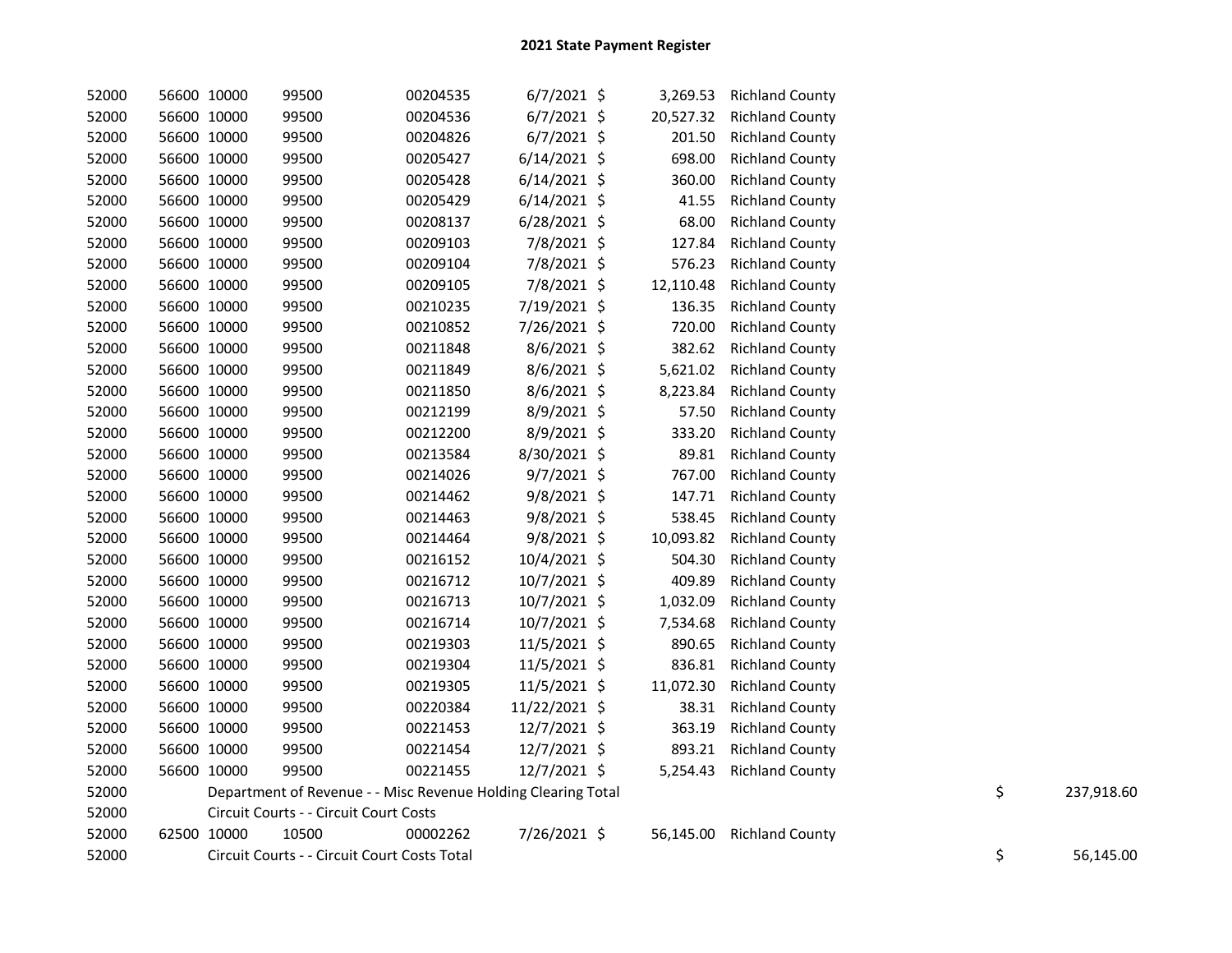| 52000 |             | Circuit Courts - - Court Interpreters                                 |          |                |              |                        |    |              |
|-------|-------------|-----------------------------------------------------------------------|----------|----------------|--------------|------------------------|----|--------------|
| 52000 | 62500 10000 | 12100                                                                 | 00002129 | $2/1/2021$ \$  | 28,149.00    | <b>Richland County</b> |    |              |
| 52000 |             | Circuit Courts - - Court Interpreters Total                           |          |                |              |                        | \$ | 28,149.00    |
| 52000 |             | Shared Revenue and Tax Relief - - County And Municipal Aid            |          |                |              |                        |    |              |
| 52000 | 83500 10000 | 10500                                                                 | 00082066 | 7/26/2021 \$   | 175,854.49   | <b>Richland County</b> |    |              |
| 52000 | 83500 10000 | 10500                                                                 | 00089169 | 11/15/2021 \$  | 953,836.89   | <b>Richland County</b> |    |              |
| 52000 |             | Shared Revenue and Tax Relief - - County And Municipal Aid Total      |          |                |              |                        | \$ | 1,129,691.38 |
| 52000 |             | Shared Revenue and Tax Relief - - Exempt Computer Aid                 |          |                |              |                        |    |              |
| 52000 | 83500 10000 | 10900                                                                 | 00083366 | 7/26/2021 \$   | 10,866.45    | <b>Richland County</b> |    |              |
| 52000 |             | Shared Revenue and Tax Relief - - Exempt Computer Aid Total           |          |                |              |                        | \$ | 10,866.45    |
| 52000 |             | Shared Revenue and Tax Relief - - Utility Aid                         |          |                |              |                        |    |              |
| 52000 | 83500 10000 | 11000                                                                 | 00082066 | 7/26/2021 \$   | 7,187.20     | <b>Richland County</b> |    |              |
| 52000 | 83500 10000 | 11000                                                                 | 00089169 | 11/15/2021 \$  | 41,496.00    | <b>Richland County</b> |    |              |
| 52000 |             | Shared Revenue and Tax Relief - - Utility Aid Total                   |          |                |              |                        | \$ | 48,683.20    |
| 52000 |             | Shared Revenue and Tax Relief - - Personal Property Aid               |          |                |              |                        |    |              |
| 52000 | 83500 10000 | 11100                                                                 | 00076552 | $5/3/2021$ \$  | 13,920.71    | <b>Richland County</b> |    |              |
| 52000 |             | Shared Revenue and Tax Relief - - Personal Property Aid Total         |          |                |              |                        | \$ | 13,920.71    |
| 52000 |             | Shared Revenue and Tax Relief - - School Lvy Tx/First Dollar Cr       |          |                |              |                        |    |              |
| 52000 | 83500 10000 | 30200                                                                 | 00082738 | 7/26/2021 \$   | 1,982,254.15 | <b>Richland County</b> |    |              |
| 52000 | 83500 10000 | 30200                                                                 | 00086133 | 7/26/2021 \$   | 499,065.23   | <b>Richland County</b> |    |              |
| 52000 |             | Shared Revenue and Tax Relief - - School Lvy Tx/First Dollar Cr Total |          |                |              |                        | \$ | 2,481,319.38 |
| 52000 |             | Shared Revenue and Tax Relief - - County Sales Tax Reptd/Distd        |          |                |              |                        |    |              |
| 52000 | 83500 10000 | 43100                                                                 | 00073908 | $1/29/2021$ \$ | 114,113.35   | <b>Richland County</b> |    |              |
| 52000 | 83500 10000 | 43100                                                                 | 00073996 | $2/26/2021$ \$ | 114,245.68   | <b>Richland County</b> |    |              |
| 52000 | 83500 10000 | 43100                                                                 | 00074709 | $3/31/2021$ \$ | 82,064.60    | <b>Richland County</b> |    |              |
| 52000 | 83500 10000 | 43100                                                                 | 00079152 | 4/30/2021 \$   | 122,045.53   | <b>Richland County</b> |    |              |
| 52000 | 83500 10000 | 43100                                                                 | 00079956 | 5/28/2021 \$   | 134,100.08   | <b>Richland County</b> |    |              |
| 52000 | 83500 10000 | 43100                                                                 | 00080687 | $6/30/2021$ \$ | 146,149.29   | <b>Richland County</b> |    |              |
| 52000 | 83500 10000 | 43100                                                                 | 00086229 | 7/30/2021 \$   | 127,525.56   | <b>Richland County</b> |    |              |
| 52000 | 83500 10000 | 43100                                                                 | 00086792 | $8/31/2021$ \$ | 127,136.60   | <b>Richland County</b> |    |              |
| 52000 | 83500 10000 | 43100                                                                 | 00087094 | $9/30/2021$ \$ | 137,419.44   | <b>Richland County</b> |    |              |
| 52000 | 83500 10000 | 43100                                                                 | 00087783 | 10/29/2021 \$  | 127,493.43   | <b>Richland County</b> |    |              |
| 52000 | 83500 10000 | 43100                                                                 | 00089793 | 11/30/2021 \$  | 108,495.23   | <b>Richland County</b> |    |              |
| 52000 | 83500 10000 | 43100                                                                 | 00089877 | 12/30/2021 \$  | 139,309.22   | <b>Richland County</b> |    |              |
| 52000 |             | Shared Revenue and Tax Relief - - County Sales Tax Reptd/Distd Total  |          |                |              |                        | \$ | 1,480,098.01 |
| 52000 |             | Shared Revenue and Tax Relief - - Lottery & Gaming Credit             |          |                |              |                        |    |              |
| 52000 | 83500 52100 | 36300                                                                 | 00074616 | 3/22/2021 \$   | 705,600.93   | <b>Richland County</b> |    |              |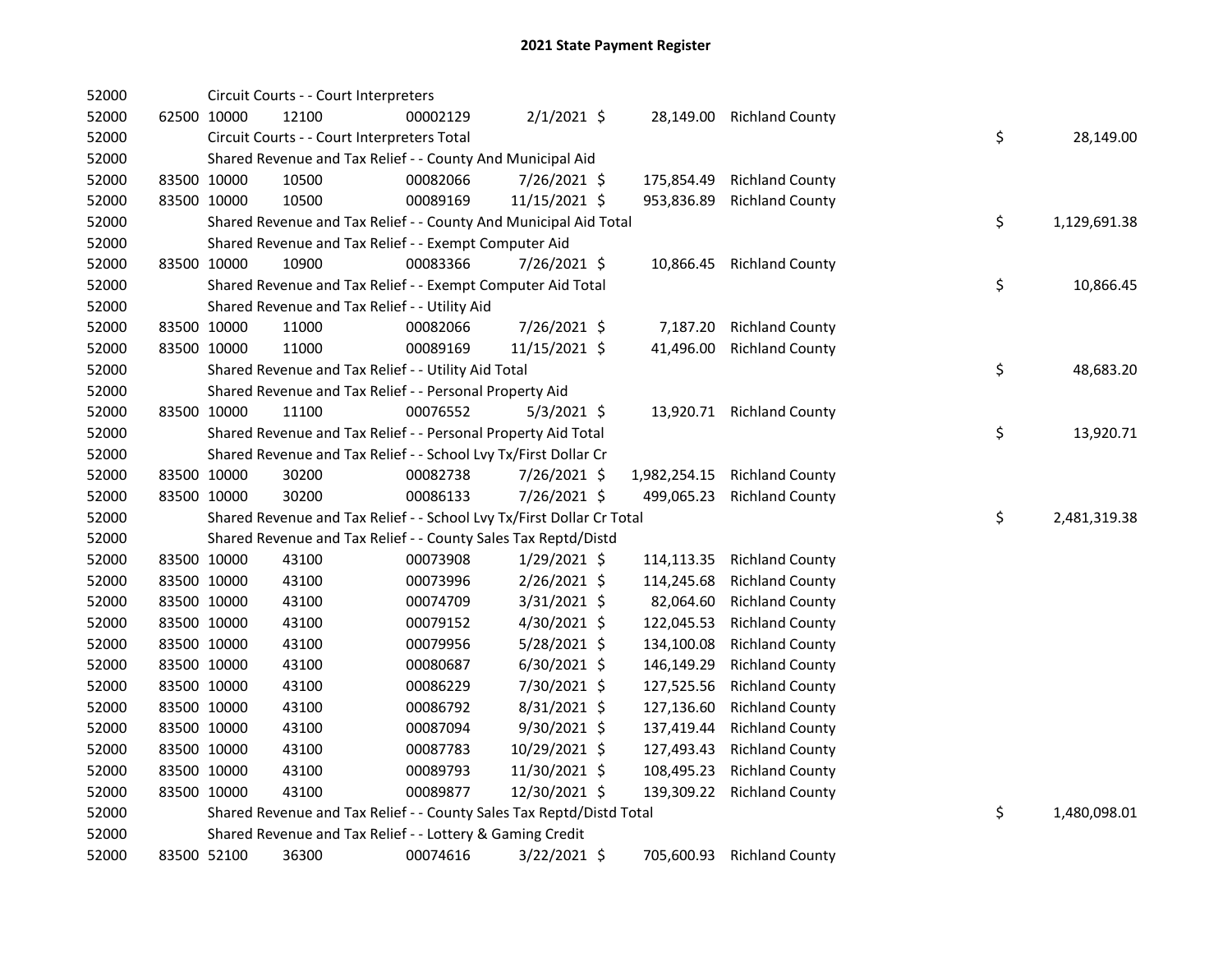| 52000       | Shared Revenue and Tax Relief - - Lottery & Gaming Credit Total | 705,600.93    |
|-------------|-----------------------------------------------------------------|---------------|
| 52000 Total |                                                                 | 11,454,073.96 |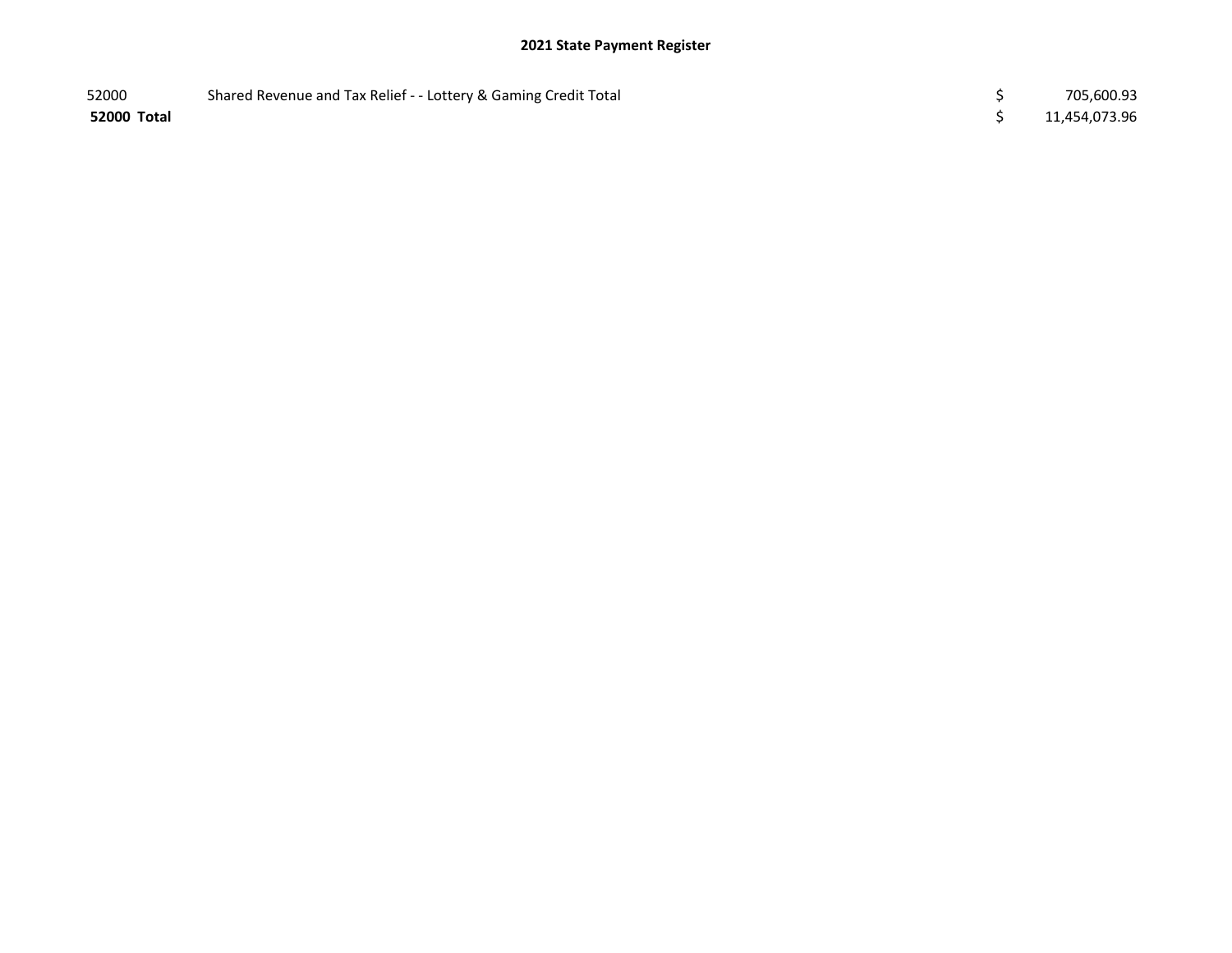| 52002       |             | Dept of Safety & Prof Services - - Fire Dues Distribution            |          |                |  |                        |    |            |
|-------------|-------------|----------------------------------------------------------------------|----------|----------------|--|------------------------|----|------------|
| 52002       | 16500 10000 | 22500                                                                | 00041583 | 7/16/2021 \$   |  | 1,253.81 Town of Akan  |    |            |
| 52002       |             | Dept of Safety & Prof Services - - Fire Dues Distribution Total      |          |                |  |                        | \$ | 1,253.81   |
| 52002       |             | Dept of Natural Resources - - Aids In Lieu Of Taxes - Gener          |          |                |  |                        |    |            |
| 52002       | 37000 10000 | 50300                                                                | 00459714 | $1/28/2021$ \$ |  | 429.11 Town of Akan    |    |            |
| 52002       | 37000 10000 | 50300                                                                | 00476752 | $4/21/2021$ \$ |  | 1.54 Town of Akan      |    |            |
| 52002       |             | Dept of Natural Resources - - Aids In Lieu Of Taxes - Gener Total    |          |                |  |                        | \$ | 430.65     |
| 52002       |             | Dept of Natural Resources - - Resaids - Cnty Forst, Cl & Mfl         |          |                |  |                        |    |            |
| 52002       | 37000 21200 | 57100                                                                | 00488262 | $6/14/2021$ \$ |  | 1,012.03 Town of Akan  |    |            |
| 52002       |             | Dept of Natural Resources - - Resaids - Cnty Forst, CI & Mfl Total   |          |                |  |                        | \$ | 1,012.03   |
| 52002       |             | WI Dept of Transportation - - Trns Aids To Mnc.-Sf                   |          |                |  |                        |    |            |
| 52002       | 39500 21100 | 19100                                                                | 00632957 | $1/4/2021$ \$  |  | 26,143.94 Town of Akan |    |            |
| 52002       | 39500 21100 | 19100                                                                | 00668564 | $4/5/2021$ \$  |  | 26,143.94 Town of Akan |    |            |
| 52002       | 39500 21100 | 19100                                                                | 00712052 | 7/6/2021 \$    |  | 26,143.94 Town of Akan |    |            |
| 52002       | 39500 21100 | 19100                                                                | 00752611 | 10/4/2021 \$   |  | 26,143.96 Town of Akan |    |            |
| 52002       |             | WI Dept of Transportation - - Trns Aids To Mnc.-Sf Total             |          |                |  |                        | \$ | 104,575.78 |
| 52002       |             | WI Dept of Transportation - - Supplemental Transportation Aids       |          |                |  |                        |    |            |
| 52002       | 39500 21100 | 19600                                                                | 00633703 | $1/4/2021$ \$  |  | 18,454.55 Town of Akan |    |            |
| 52002       |             | WI Dept of Transportation - - Supplemental Transportation Aids Total |          |                |  |                        | \$ | 18,454.55  |
| 52002       |             | Department of Revenue - - Gifts And Grants                           |          |                |  |                        |    |            |
| 52002       | 56600 10000 | 12100                                                                | 00209548 | 7/13/2021 \$   |  | 20,410.37 Town of Akan |    |            |
| 52002       |             | Department of Revenue - - Gifts And Grants Total                     |          |                |  |                        | \$ | 20,410.37  |
| 52002       |             | Shared Revenue and Tax Relief - - County And Municipal Aid           |          |                |  |                        |    |            |
| 52002       | 83500 10000 | 10500                                                                | 00082044 | 7/26/2021 \$   |  | 4,532.96 Town of Akan  |    |            |
| 52002       | 83500 10000 | 10500                                                                | 00089147 | 11/15/2021 \$  |  | 25,686.80 Town of Akan |    |            |
| 52002       |             | Shared Revenue and Tax Relief - - County And Municipal Aid Total     |          |                |  |                        | \$ | 30,219.76  |
| 52002       |             | Shared Revenue and Tax Relief - - Exempt Computer Aid                |          |                |  |                        |    |            |
| 52002       | 83500 10000 | 10900                                                                | 00084601 | 7/26/2021 \$   |  | 4.16 Town of Akan      |    |            |
| 52002       |             | Shared Revenue and Tax Relief - - Exempt Computer Aid Total          |          |                |  |                        | \$ | 4.16       |
| 52002       |             | Shared Revenue and Tax Relief - - Personal Property Aid              |          |                |  |                        |    |            |
| 52002       | 83500 10000 | 11100                                                                | 00077781 | $5/3/2021$ \$  |  | 42.24 Town of Akan     |    |            |
| 52002       |             | Shared Revenue and Tax Relief - - Personal Property Aid Total        |          |                |  |                        | \$ | 42.24      |
| 52002 Total |             |                                                                      |          |                |  |                        | \$ | 176,403.35 |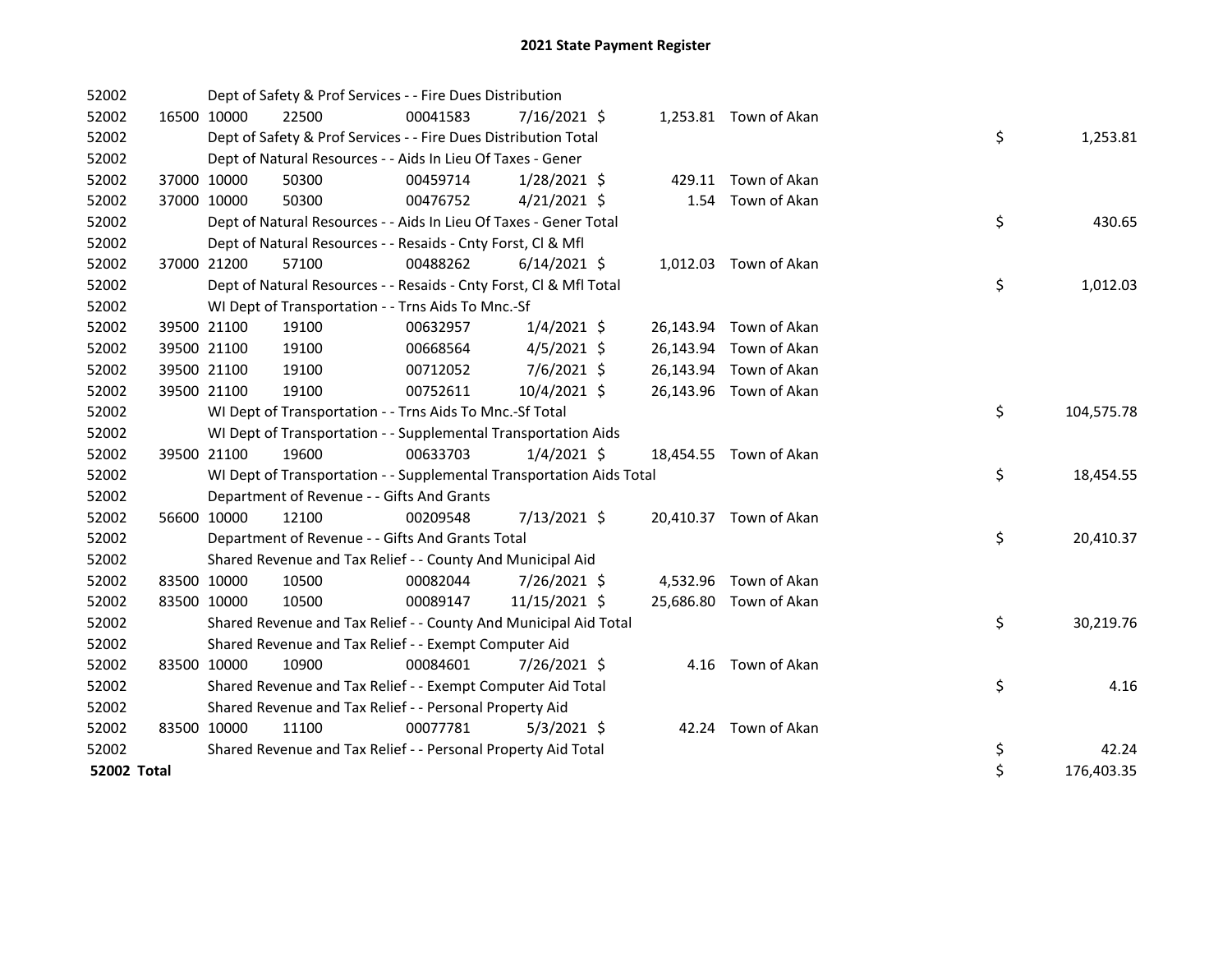| 52004       |             |             | Dept of Safety & Prof Services - - Fire Dues Distribution           |          |                |           |                         |    |            |
|-------------|-------------|-------------|---------------------------------------------------------------------|----------|----------------|-----------|-------------------------|----|------------|
| 52004       |             | 16500 10000 | 22500                                                               | 00041584 | $7/16/2021$ \$ |           | 1,314.96 Town Of Bloom  |    |            |
| 52004       |             |             | Dept of Safety & Prof Services - - Fire Dues Distribution Total     |          |                |           |                         | \$ | 1,314.96   |
| 52004       |             |             | Dept of Natural Resources - - Resaids - Cnty Forst, Cl & Mfl        |          |                |           |                         |    |            |
| 52004       |             | 37000 21200 | 57100                                                               | 00488263 | $6/14/2021$ \$ |           | 451.35 Town Of Bloom    |    |            |
| 52004       |             |             | Dept of Natural Resources - - Resaids - Cnty Forst, Cl & Mfl Total  |          |                |           |                         | \$ | 451.35     |
| 52004       |             |             | WI Dept of Transportation - - Trns Aids To Mnc.-Sf                  |          |                |           |                         |    |            |
| 52004       |             | 39500 21100 | 19100                                                               | 00632958 | $1/4/2021$ \$  | 31,516.29 | Town Of Bloom           |    |            |
| 52004       |             | 39500 21100 | 19100                                                               | 00668565 | $4/5/2021$ \$  | 31,516.29 | Town Of Bloom           |    |            |
| 52004       |             | 39500 21100 | 19100                                                               | 00712053 | 7/6/2021 \$    | 31,516.29 | Town Of Bloom           |    |            |
| 52004       |             | 39500 21100 | 19100                                                               | 00752612 | 10/4/2021 \$   | 31,516.29 | Town Of Bloom           |    |            |
| 52004       |             |             | WI Dept of Transportation - - Trns Aids To Mnc.-Sf Total            |          |                |           |                         | \$ | 126,065.16 |
| 52004       |             |             | Department of Revenue - - Gifts And Grants                          |          |                |           |                         |    |            |
| 52004       |             | 56600 10000 | 12100                                                               | 00207365 | $6/25/2021$ \$ |           | 25,957.80 Town Of Bloom |    |            |
| 52004       |             |             | Department of Revenue - - Gifts And Grants Total                    |          |                |           |                         | \$ | 25,957.80  |
| 52004       |             |             | Shared Revenue and Tax Relief - - County And Municipal Aid          |          |                |           |                         |    |            |
| 52004       |             | 83500 10000 | 10500                                                               | 00082045 | 7/26/2021 \$   |           | 7,068.57 Town Of Bloom  |    |            |
| 52004       |             | 83500 10000 | 10500                                                               | 00089148 | 11/15/2021 \$  |           | 40,055.26 Town Of Bloom |    |            |
| 52004       |             |             | Shared Revenue and Tax Relief - - County And Municipal Aid Total    |          |                |           |                         | \$ | 47,123.83  |
| 52004       |             |             | Shared Revenue and Tax Relief - - Exempt Computer Aid               |          |                |           |                         |    |            |
| 52004       |             | 83500 10000 | 10900                                                               | 00084602 | 7/26/2021 \$   |           | 1.03 Town Of Bloom      |    |            |
| 52004       |             |             | Shared Revenue and Tax Relief - - Exempt Computer Aid Total         |          |                |           |                         | \$ | 1.03       |
| 52004       |             |             | Shared Revenue and Tax Relief - - Utility Aid                       |          |                |           |                         |    |            |
| 52004       |             | 83500 10000 | 11000                                                               | 00082045 | 7/26/2021 \$   | 81.26     | Town Of Bloom           |    |            |
| 52004       | 83500 10000 |             | 11000                                                               | 00089148 | 11/15/2021 \$  | 470.45    | Town Of Bloom           |    |            |
| 52004       |             |             | Shared Revenue and Tax Relief - - Utility Aid Total                 |          |                |           |                         | \$ | 551.71     |
| 52004       |             |             | Shared Revenue and Tax Relief - - Payments For Municipal Svcs       |          |                |           |                         |    |            |
| 52004       |             | 83500 10000 | 50100                                                               | 00073751 | $2/1/2021$ \$  |           | 60.82 Town Of Bloom     |    |            |
| 52004       |             |             | Shared Revenue and Tax Relief - - Payments For Municipal Svcs Total |          |                |           |                         | \$ | 60.82      |
| 52004 Total |             |             |                                                                     |          |                |           |                         | \$ | 201,526.66 |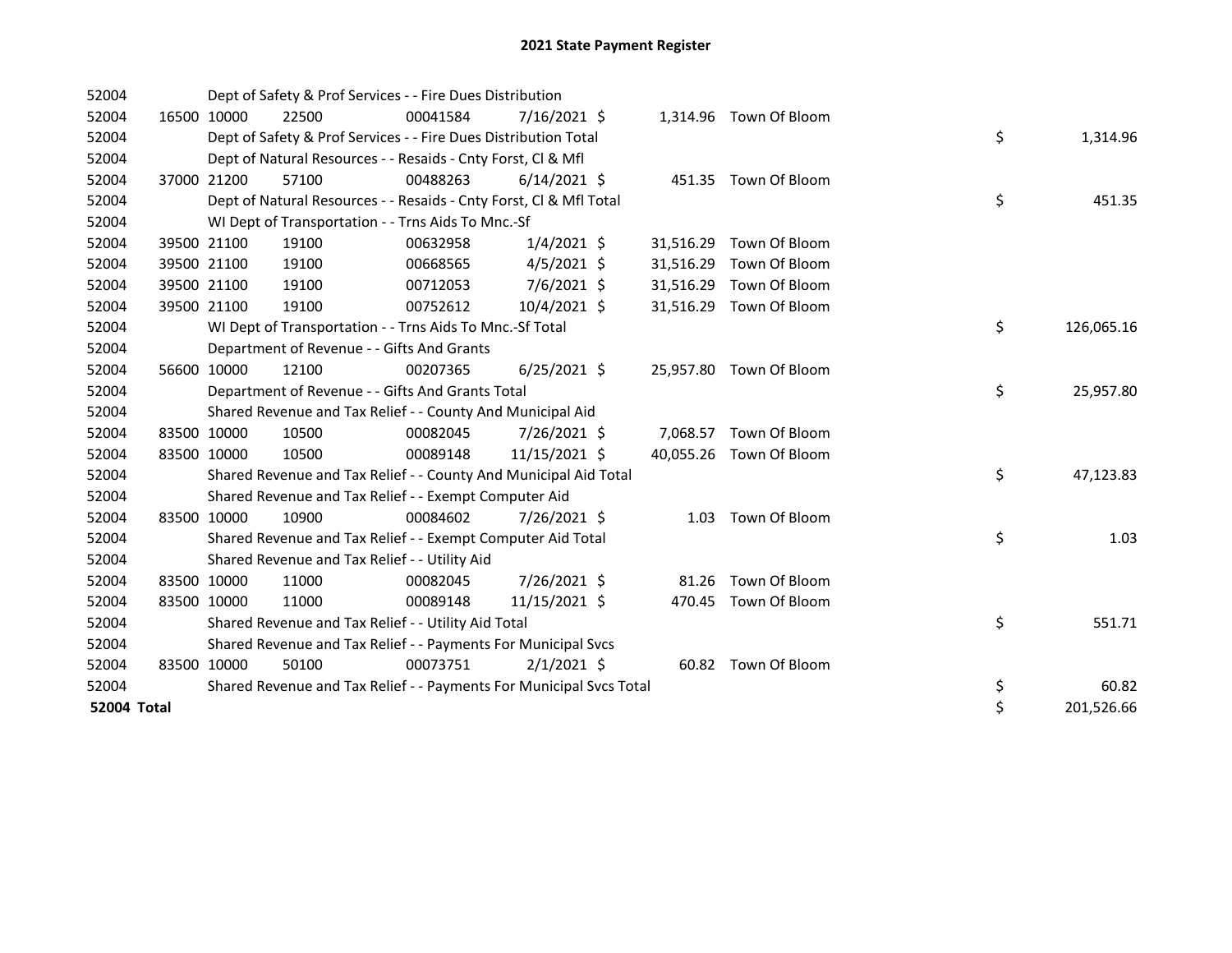| 52006 |             | Dept of Safety & Prof Services - - Fire Dues Distribution          |          |                |       |                               |    |           |
|-------|-------------|--------------------------------------------------------------------|----------|----------------|-------|-------------------------------|----|-----------|
| 52006 | 16500 10000 | 22500                                                              | 00041586 | 7/16/2021 \$   |       | 5,384.79 Town Of Buena Vista  |    |           |
| 52006 |             | Dept of Safety & Prof Services - - Fire Dues Distribution Total    |          |                |       |                               | \$ | 5,384.79  |
| 52006 |             | Dept of Natural Resources - - Aids In Lieu Of Taxes - Gener        |          |                |       |                               |    |           |
| 52006 | 37000 10000 | 50300                                                              | 00459547 | $1/28/2021$ \$ |       | 3,708.74 Town Of Buena Vista  |    |           |
| 52006 | 37000 10000 | 50300                                                              | 00459548 | 1/28/2021 \$   |       | 2,570.81 Town Of Buena Vista  |    |           |
| 52006 | 37000 10000 | 50300                                                              | 00459549 | 1/28/2021 \$   |       | 27,517.19 Town Of Buena Vista |    |           |
| 52006 | 37000 10000 | 50300                                                              | 00475347 | $4/21/2021$ \$ | 25.50 | Town Of Buena Vista           |    |           |
| 52006 | 37000 10000 | 50300                                                              | 00475348 | $4/21/2021$ \$ |       | 260.23 Town Of Buena Vista    |    |           |
| 52006 |             | Dept of Natural Resources - - Aids In Lieu Of Taxes - Gener Total  |          |                |       |                               | \$ | 34,082.47 |
| 52006 |             | Dept of Natural Resources - - Resaids - Cnty Forst, Cl & Mfl       |          |                |       |                               |    |           |
| 52006 | 37000 21200 | 57100                                                              | 00488264 | $6/14/2021$ \$ |       | 552.29 Town Of Buena Vista    |    |           |
| 52006 |             | Dept of Natural Resources - - Resaids - Cnty Forst, CI & Mfl Total |          |                |       |                               | \$ | 552.29    |
| 52006 |             | Dept of Natural Resources - - Aids In Lieu Of Taxes - Sum S        |          |                |       |                               |    |           |
| 52006 | 37000 21200 | 57900                                                              | 00475349 | $4/21/2021$ \$ |       | 582.11 Town Of Buena Vista    |    |           |
| 52006 |             | Dept of Natural Resources - - Aids In Lieu Of Taxes - Sum S Total  |          |                |       |                               | \$ | 582.11    |
| 52006 |             | WI Dept of Transportation - - Trns Aids To Mnc.-Sf                 |          |                |       |                               |    |           |
| 52006 | 39500 21100 | 19100                                                              | 00632959 | $1/4/2021$ \$  |       | 20,688.93 Town Of Buena Vista |    |           |
| 52006 | 39500 21100 | 19100                                                              | 00668566 | $4/5/2021$ \$  |       | 20,688.93 Town Of Buena Vista |    |           |
| 52006 | 39500 21100 | 19100                                                              | 00712054 | 7/6/2021 \$    |       | 20,688.93 Town Of Buena Vista |    |           |
| 52006 | 39500 21100 | 19100                                                              | 00752613 | 10/4/2021 \$   |       | 20,688.93 Town Of Buena Vista |    |           |
| 52006 |             | WI Dept of Transportation - - Trns Aids To Mnc.-Sf Total           |          |                |       |                               | \$ | 82,755.72 |
| 52006 |             | Department of Revenue - - Gifts And Grants                         |          |                |       |                               |    |           |
| 52006 | 56600 10000 | 12100                                                              | 00207366 | $6/25/2021$ \$ |       | 95,248.38 Town Of Buena Vista |    |           |
| 52006 |             | Department of Revenue - - Gifts And Grants Total                   |          |                |       |                               | \$ | 95,248.38 |
| 52006 |             | Shared Revenue and Tax Relief - - County And Municipal Aid         |          |                |       |                               |    |           |
| 52006 | 83500 10000 | 10500                                                              | 00082046 | 7/26/2021 \$   |       | 9,122.40 Town Of Buena Vista  |    |           |
| 52006 | 83500 10000 | 10500                                                              | 00089149 | 11/15/2021 \$  |       | 51,693.59 Town Of Buena Vista |    |           |
| 52006 |             | Shared Revenue and Tax Relief - - County And Municipal Aid Total   |          |                |       |                               | \$ | 60,815.99 |
| 52006 |             | Shared Revenue and Tax Relief - - Exempt Computer Aid              |          |                |       |                               |    |           |
| 52006 | 83500 10000 | 10900                                                              | 00084603 | 7/26/2021 \$   |       | 11.43 Town Of Buena Vista     |    |           |
| 52006 |             | Shared Revenue and Tax Relief - - Exempt Computer Aid Total        |          |                |       |                               | \$ | 11.43     |
| 52006 |             | Shared Revenue and Tax Relief - - Utility Aid                      |          |                |       |                               |    |           |
| 52006 | 83500 10000 | 11000                                                              | 00082046 | 7/26/2021 \$   |       | 2,042.40 Town Of Buena Vista  |    |           |
| 52006 | 83500 10000 | 11000                                                              | 00089149 | 11/15/2021 \$  |       | 11,638.38 Town Of Buena Vista |    |           |
| 52006 |             | Shared Revenue and Tax Relief - - Utility Aid Total                |          |                |       |                               | \$ | 13,680.78 |
| 52006 |             | Shared Revenue and Tax Relief - - Personal Property Aid            |          |                |       |                               |    |           |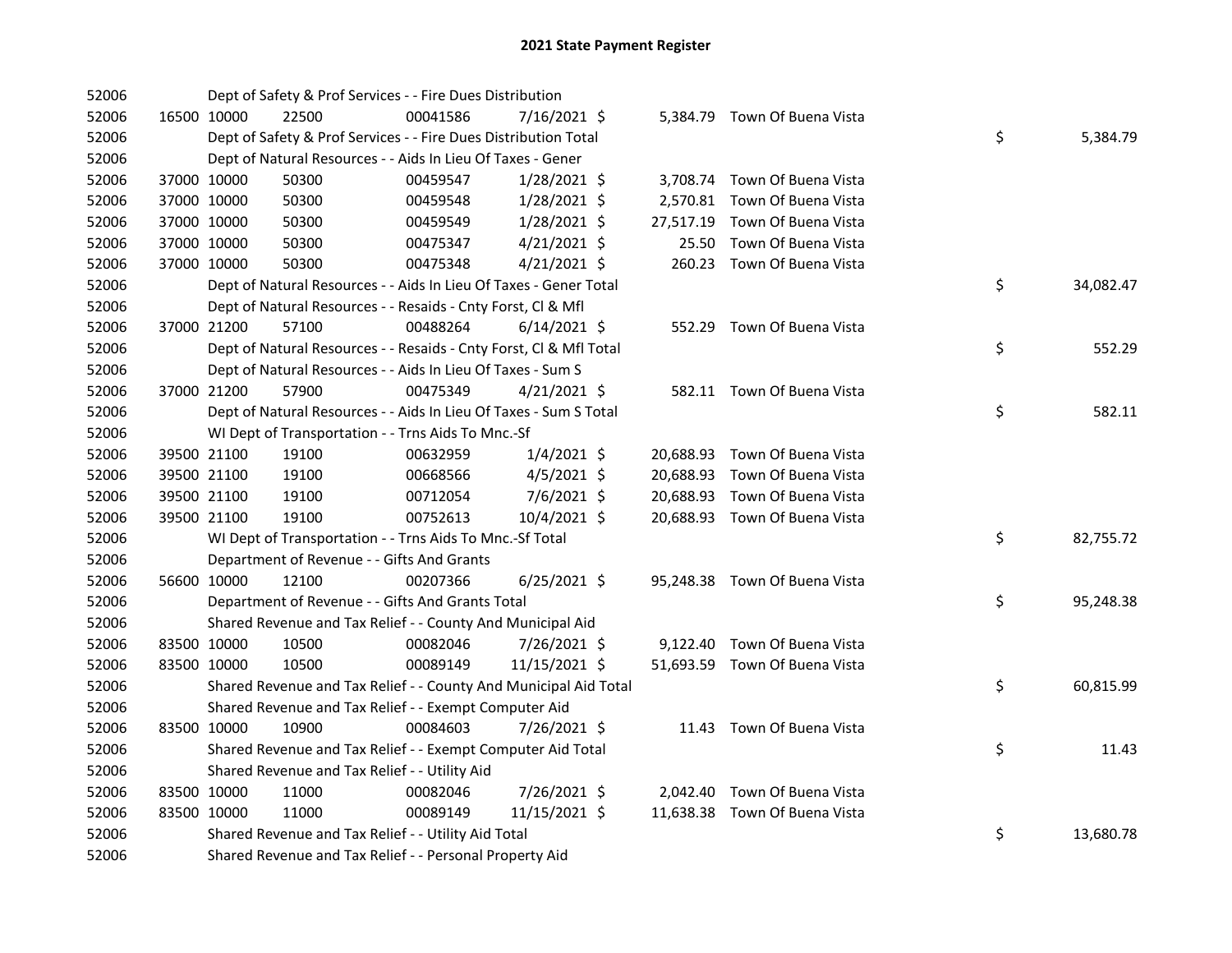| 52006       | 83500 10000 | 11100 | 00077782                                                        | $5/3/2021$ \$ | 145.32 Town Of Buena Vista   |            |
|-------------|-------------|-------|-----------------------------------------------------------------|---------------|------------------------------|------------|
| 52006       |             |       | Shared Revenue and Tax Relief - - Personal Property Aid Total   |               |                              | 145.32     |
| 52006       |             |       | Shared Revenue and Tax Relief - - Lottery & Gaming Credit       |               |                              |            |
| 52006       | 83500 52100 | 36300 | 00074364                                                        | 3/22/2021 \$  | 3.674.96 Town Of Buena Vista |            |
| 52006       |             |       | Shared Revenue and Tax Relief - - Lottery & Gaming Credit Total |               |                              | 3.674.96   |
| 52006 Total |             |       |                                                                 |               |                              | 296.934.24 |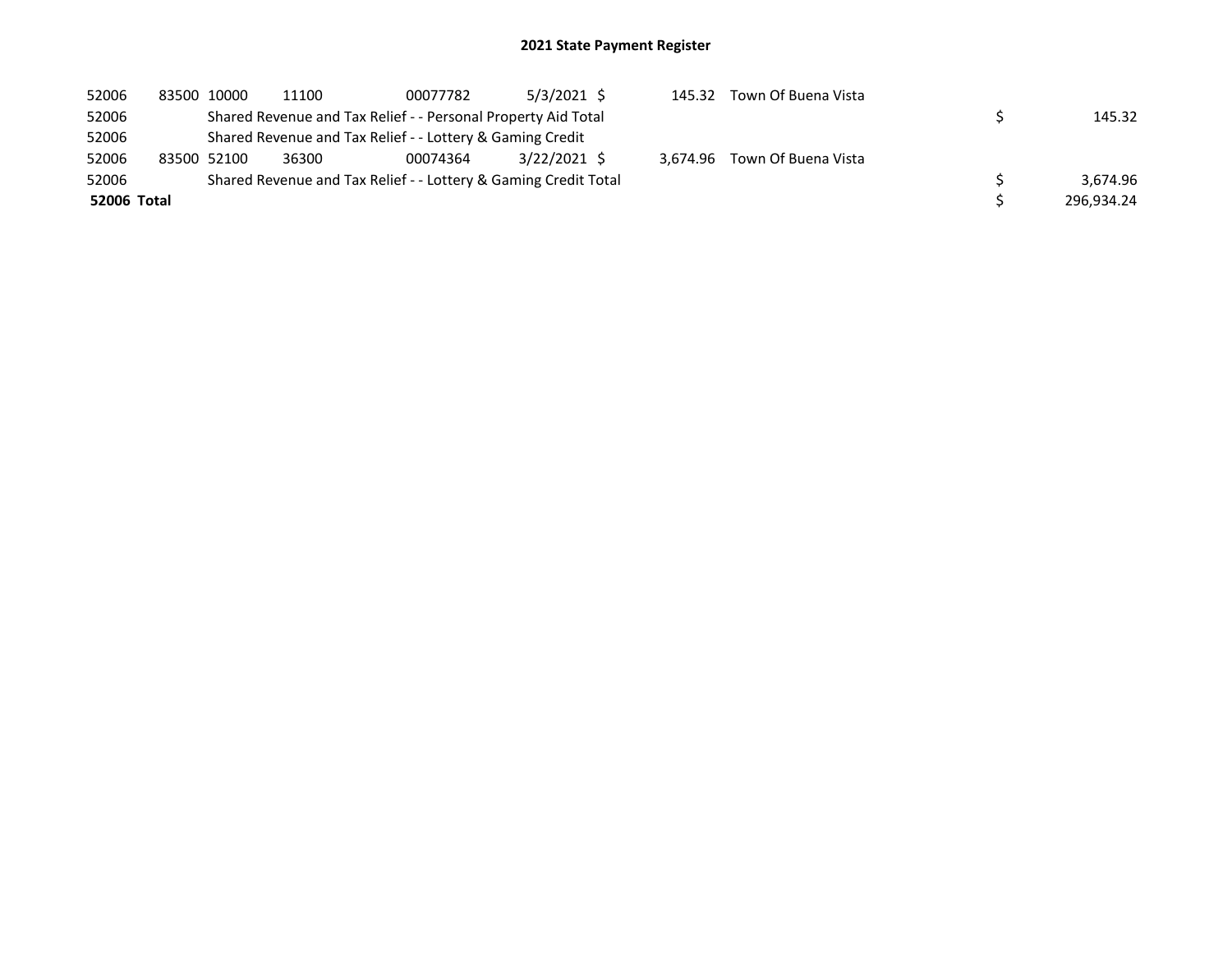| 52008              |             | Dept of Safety & Prof Services - - Fire Dues Distribution          |          |                |           |                          |    |            |
|--------------------|-------------|--------------------------------------------------------------------|----------|----------------|-----------|--------------------------|----|------------|
| 52008              | 16500 10000 | 22500                                                              | 00041588 | 7/16/2021 \$   |           | 2,140.42 Town Of Dayton  |    |            |
| 52008              |             | Dept of Safety & Prof Services - - Fire Dues Distribution Total    |          |                |           |                          | \$ | 2,140.42   |
| 52008              |             | Dept of Natural Resources - - Seg Earned                           |          |                |           |                          |    |            |
| 52008              | 37000 21200 | 100SE                                                              | 00456051 | $1/12/2021$ \$ |           | 1,375.67 Town Of Dayton  |    |            |
| 52008              |             | Dept of Natural Resources - - Seg Earned Total                     |          |                |           |                          | \$ | 1,375.67   |
| 52008              |             | Dept of Natural Resources - - Resaids - Cnty Forst, Cl & Mfl       |          |                |           |                          |    |            |
| 52008              | 37000 21200 | 57100                                                              | 00488265 | $6/14/2021$ \$ |           | 940.95 Town Of Dayton    |    |            |
| 52008              |             | Dept of Natural Resources - - Resaids - Cnty Forst, Cl & Mfl Total |          |                |           |                          | \$ | 940.95     |
| 52008              |             | WI Dept of Transportation - - Trns Aids To Mnc.-Sf                 |          |                |           |                          |    |            |
| 52008              | 39500 21100 | 19100                                                              | 00632960 | $1/4/2021$ \$  |           | 26,096.04 Town Of Dayton |    |            |
| 52008              | 39500 21100 | 19100                                                              | 00668567 | $4/5/2021$ \$  |           | 26,096.04 Town Of Dayton |    |            |
| 52008              | 39500 21100 | 19100                                                              | 00712055 | 7/6/2021 \$    | 26,096.04 | Town Of Dayton           |    |            |
| 52008              | 39500 21100 | 19100                                                              | 00752614 | 10/4/2021 \$   |           | 26,096.04 Town Of Dayton |    |            |
| 52008              |             | WI Dept of Transportation - - Trns Aids To Mnc.-Sf Total           |          |                |           |                          | \$ | 104,384.16 |
| 52008              |             | Department of Revenue - - Gifts And Grants                         |          |                |           |                          |    |            |
| 52008              | 56600 10000 | 12100                                                              | 00207367 | $6/25/2021$ \$ |           | 35,220.97 Town Of Dayton |    |            |
| 52008              |             | Department of Revenue - - Gifts And Grants Total                   |          |                |           |                          | \$ | 35,220.97  |
| 52008              |             | Shared Revenue and Tax Relief - - County And Municipal Aid         |          |                |           |                          |    |            |
| 52008              | 83500 10000 | 10500                                                              | 00082047 | 7/26/2021 \$   |           | 6,997.08 Town Of Dayton  |    |            |
| 52008              | 83500 10000 | 10500                                                              | 00089150 | 11/15/2021 \$  |           | 39,650.12 Town Of Dayton |    |            |
| 52008              |             | Shared Revenue and Tax Relief - - County And Municipal Aid Total   |          |                |           |                          | \$ | 46,647.20  |
| 52008              |             | Shared Revenue and Tax Relief - - Exempt Computer Aid              |          |                |           |                          |    |            |
| 52008              | 83500 10000 | 10900                                                              | 00084604 | 7/26/2021 \$   |           | 97.69 Town Of Dayton     |    |            |
| 52008              |             | Shared Revenue and Tax Relief - - Exempt Computer Aid Total        |          |                |           |                          | \$ | 97.69      |
| 52008              |             | Shared Revenue and Tax Relief - - Utility Aid                      |          |                |           |                          |    |            |
| 52008              | 83500 10000 | 11000                                                              | 00082047 | 7/26/2021 \$   |           | 305.61 Town Of Dayton    |    |            |
| 52008              | 83500 10000 | 11000                                                              | 00089150 | 11/15/2021 \$  |           | 1,828.98 Town Of Dayton  |    |            |
| 52008              |             | Shared Revenue and Tax Relief - - Utility Aid Total                |          |                |           |                          | \$ | 2,134.59   |
| 52008              |             | Shared Revenue and Tax Relief - - Personal Property Aid            |          |                |           |                          |    |            |
| 52008              | 83500 10000 | 11100                                                              | 00077783 | $5/3/2021$ \$  |           | 175.27 Town Of Dayton    |    |            |
| 52008              |             | Shared Revenue and Tax Relief - - Personal Property Aid Total      |          |                |           |                          | \$ | 175.27     |
| <b>52008 Total</b> |             |                                                                    |          |                |           |                          | \$ | 193,116.92 |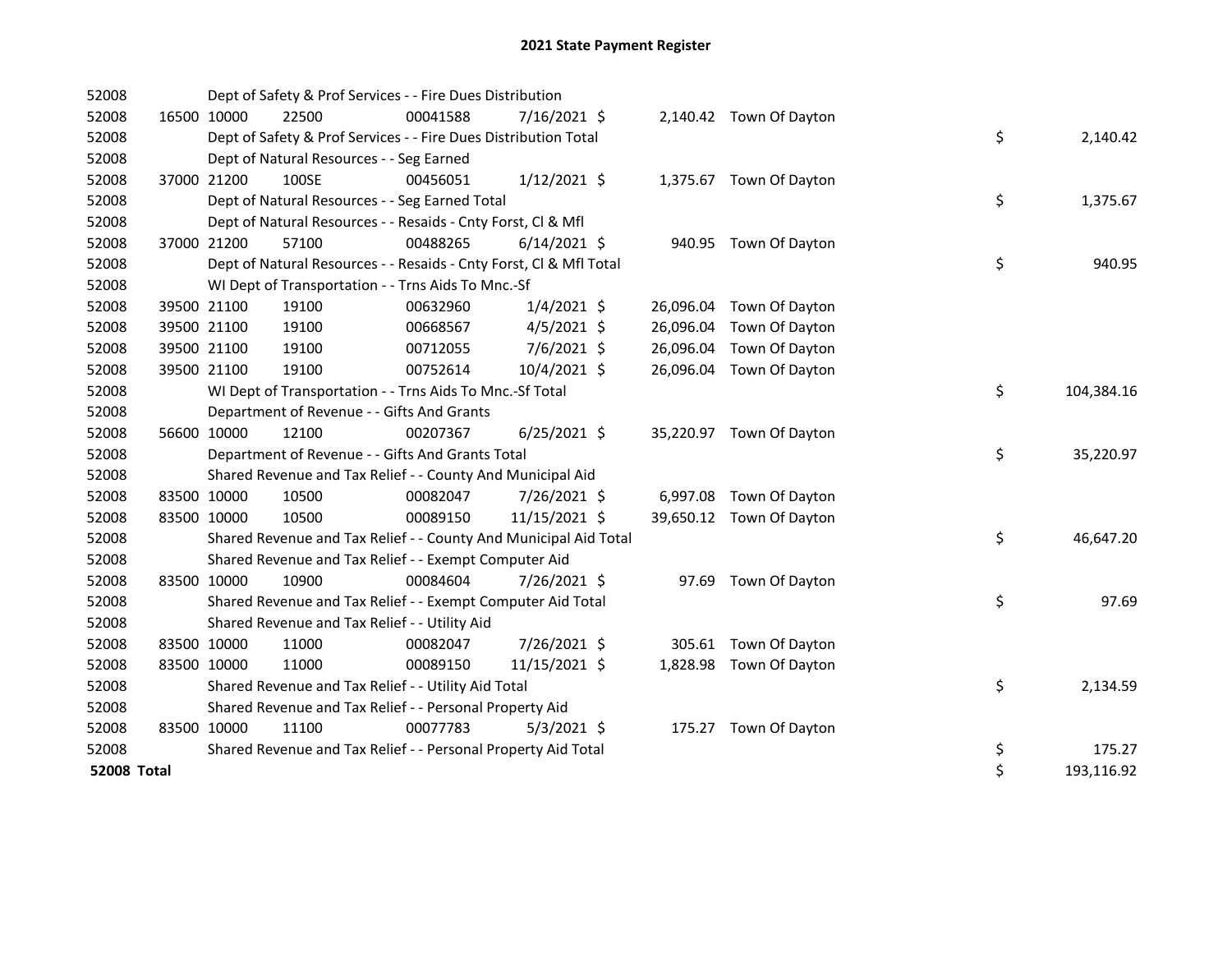| 52010       |             |             | Dept of Safety & Prof Services - - Fire Dues Distribution          |          |                |  |                         |    |            |
|-------------|-------------|-------------|--------------------------------------------------------------------|----------|----------------|--|-------------------------|----|------------|
| 52010       |             | 16500 10000 | 22500                                                              | 00041589 | 7/16/2021 \$   |  | 1,805.42 Town Of Eagle  |    |            |
| 52010       |             |             | Dept of Safety & Prof Services - - Fire Dues Distribution Total    |          |                |  |                         | \$ | 1,805.42   |
| 52010       |             |             | Dept of Natural Resources - - Aids In Lieu Of Taxes - Gener        |          |                |  |                         |    |            |
| 52010       |             | 37000 10000 | 50300                                                              | 00459538 | $1/28/2021$ \$ |  | 16,003.74 Town Of Eagle |    |            |
| 52010       |             |             | Dept of Natural Resources - - Aids In Lieu Of Taxes - Gener Total  |          |                |  |                         | \$ | 16,003.74  |
| 52010       |             |             | Dept of Natural Resources - - Resaids - Cnty Forst, Cl & Mfl       |          |                |  |                         |    |            |
| 52010       |             | 37000 21200 | 57100                                                              | 00488266 | $6/14/2021$ \$ |  | 392.43 Town Of Eagle    |    |            |
| 52010       |             |             | Dept of Natural Resources - - Resaids - Cnty Forst, Cl & Mfl Total |          |                |  |                         | \$ | 392.43     |
| 52010       |             |             | WI Dept of Transportation - - Trns Aids To Mnc.-Sf                 |          |                |  |                         |    |            |
| 52010       |             | 39500 21100 | 19100                                                              | 00632961 | $1/4/2021$ \$  |  | 21,102.84 Town Of Eagle |    |            |
| 52010       |             | 39500 21100 | 19100                                                              | 00668568 | $4/5/2021$ \$  |  | 21,102.84 Town Of Eagle |    |            |
| 52010       |             | 39500 21100 | 19100                                                              | 00712056 | 7/6/2021 \$    |  | 21,102.84 Town Of Eagle |    |            |
| 52010       |             | 39500 21100 | 19100                                                              | 00752615 | 10/4/2021 \$   |  | 21,102.84 Town Of Eagle |    |            |
| 52010       |             |             | WI Dept of Transportation - - Trns Aids To Mnc.-Sf Total           |          |                |  |                         | \$ | 84,411.36  |
| 52010       |             |             | WI Dept of Transportation - - Loc Rd Imp Prg St Fd                 |          |                |  |                         |    |            |
| 52010       |             | 39500 21100 | 27800                                                              | 00735832 | $8/17/2021$ \$ |  | 25,930.23 Town Of Eagle |    |            |
| 52010       |             |             | WI Dept of Transportation - - Loc Rd Imp Prg St Fd Total           |          |                |  |                         | \$ | 25,930.23  |
| 52010       |             |             | Department of Revenue - - Gifts And Grants                         |          |                |  |                         |    |            |
| 52010       |             | 56600 10000 | 12100                                                              | 00207368 | $6/25/2021$ \$ |  | 26,952.15 Town Of Eagle |    |            |
| 52010       |             |             | Department of Revenue - - Gifts And Grants Total                   |          |                |  |                         | \$ | 26,952.15  |
| 52010       |             |             | Shared Revenue and Tax Relief - - County And Municipal Aid         |          |                |  |                         |    |            |
| 52010       | 83500 10000 |             | 10500                                                              | 00082048 | 7/26/2021 \$   |  | 5,128.61 Town Of Eagle  |    |            |
| 52010       | 83500 10000 |             | 10500                                                              | 00089151 | 11/15/2021 \$  |  | 29,062.12 Town Of Eagle |    |            |
| 52010       |             |             | Shared Revenue and Tax Relief - - County And Municipal Aid Total   |          |                |  |                         | \$ | 34,190.73  |
| 52010       |             |             | Shared Revenue and Tax Relief - - Exempt Computer Aid              |          |                |  |                         |    |            |
| 52010       | 83500 10000 |             | 10900                                                              | 00084605 | 7/26/2021 \$   |  | 1.03 Town Of Eagle      |    |            |
| 52010       |             |             | Shared Revenue and Tax Relief - - Exempt Computer Aid Total        |          |                |  |                         | \$ | 1.03       |
| 52010       |             |             | Shared Revenue and Tax Relief - - Utility Aid                      |          |                |  |                         |    |            |
| 52010       |             | 83500 10000 | 11000                                                              | 00082048 | 7/26/2021 \$   |  | 71.21 Town Of Eagle     |    |            |
| 52010       | 83500 10000 |             | 11000                                                              | 00089151 | 11/15/2021 \$  |  | 426.20 Town Of Eagle    |    |            |
| 52010       |             |             | Shared Revenue and Tax Relief - - Utility Aid Total                |          |                |  |                         | \$ | 497.41     |
| 52010       |             |             | Shared Revenue and Tax Relief - - Personal Property Aid            |          |                |  |                         |    |            |
| 52010       |             | 83500 10000 | 11100                                                              | 00077784 | $5/3/2021$ \$  |  | 37.56 Town Of Eagle     |    |            |
| 52010       |             |             | Shared Revenue and Tax Relief - - Personal Property Aid Total      |          |                |  |                         | \$ | 37.56      |
| 52010 Total |             |             |                                                                    |          |                |  |                         | \$ | 190,222.06 |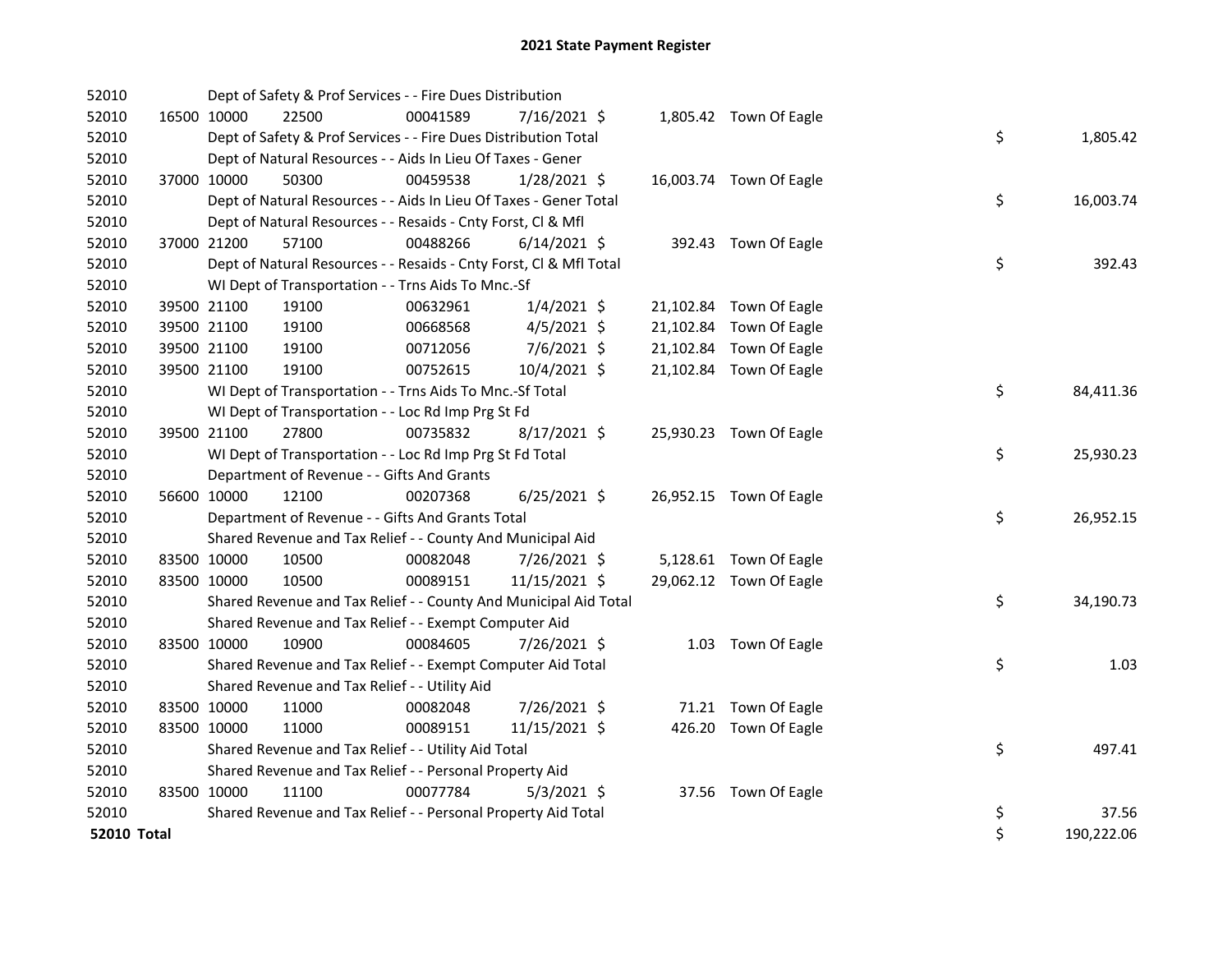| 52012              |             |             | Dept of Safety & Prof Services - - Fire Dues Distribution          |          |                |       |                          |    |            |
|--------------------|-------------|-------------|--------------------------------------------------------------------|----------|----------------|-------|--------------------------|----|------------|
| 52012              |             | 16500 10000 | 22500                                                              | 00041590 | $7/16/2021$ \$ |       | 1,193.61 Town Of Forest  |    |            |
| 52012              |             |             | Dept of Safety & Prof Services - - Fire Dues Distribution Total    |          |                |       |                          | \$ | 1,193.61   |
| 52012              |             |             | Dept of Natural Resources - - Aids In Lieu Of Taxes - Gener        |          |                |       |                          |    |            |
| 52012              |             | 37000 10000 | 50300                                                              | 00459667 | 1/28/2021 \$   |       | 8,094.38 Town Of Forest  |    |            |
| 52012              |             | 37000 10000 | 50300                                                              | 00476231 | $4/21/2021$ \$ | 99.68 | Town Of Forest           |    |            |
| 52012              |             |             | Dept of Natural Resources - - Aids In Lieu Of Taxes - Gener Total  |          |                |       |                          | \$ | 8,194.06   |
| 52012              |             |             | Dept of Natural Resources - - Resaids - Cnty Forst, Cl & Mfl       |          |                |       |                          |    |            |
| 52012              |             | 37000 21200 | 57100                                                              | 00488267 | $6/14/2021$ \$ |       | 977.06 Town Of Forest    |    |            |
| 52012              |             |             | Dept of Natural Resources - - Resaids - Cnty Forst, Cl & Mfl Total |          |                |       |                          | \$ | 977.06     |
| 52012              |             |             | WI Dept of Transportation - - Trns Aids To Mnc.-Sf                 |          |                |       |                          |    |            |
| 52012              |             | 39500 21100 | 19100                                                              | 00632962 | $1/4/2021$ \$  |       | 25,714.98 Town Of Forest |    |            |
| 52012              |             | 39500 21100 | 19100                                                              | 00668569 | $4/5/2021$ \$  |       | 25,714.98 Town Of Forest |    |            |
| 52012              |             | 39500 21100 | 19100                                                              | 00712057 | 7/6/2021 \$    |       | 25,714.98 Town Of Forest |    |            |
| 52012              | 39500 21100 |             | 19100                                                              | 00752616 | 10/4/2021 \$   |       | 25,714.98 Town Of Forest |    |            |
| 52012              |             |             | WI Dept of Transportation - - Trns Aids To Mnc .- Sf Total         |          |                |       |                          | \$ | 102,859.92 |
| 52012              |             |             | Department of Revenue - - Gifts And Grants                         |          |                |       |                          |    |            |
| 52012              |             | 56600 10000 | 12100                                                              | 00207369 | $6/25/2021$ \$ |       | 17,793.65 Town Of Forest |    |            |
| 52012              |             |             | Department of Revenue - - Gifts And Grants Total                   |          |                |       |                          | \$ | 17,793.65  |
| 52012              |             |             | Shared Revenue and Tax Relief - - County And Municipal Aid         |          |                |       |                          |    |            |
| 52012              | 83500 10000 |             | 10500                                                              | 00082049 | 7/26/2021 \$   |       | 2,834.24 Town Of Forest  |    |            |
| 52012              | 83500 10000 |             | 10500                                                              | 00089152 | 11/15/2021 \$  |       | 16,060.66 Town Of Forest |    |            |
| 52012              |             |             | Shared Revenue and Tax Relief - - County And Municipal Aid Total   |          |                |       |                          | \$ | 18,894.90  |
| 52012              |             |             | Shared Revenue and Tax Relief - - Exempt Computer Aid              |          |                |       |                          |    |            |
| 52012              | 83500 10000 |             | 10900                                                              | 00084606 | 7/26/2021 \$   |       | 1,076.67 Town Of Forest  |    |            |
| 52012              |             |             | Shared Revenue and Tax Relief - - Exempt Computer Aid Total        |          |                |       |                          | \$ | 1,076.67   |
| 52012              |             |             | Shared Revenue and Tax Relief - - Utility Aid                      |          |                |       |                          |    |            |
| 52012              | 83500 10000 |             | 11000                                                              | 00082049 | 7/26/2021 \$   |       | 153.60 Town Of Forest    |    |            |
| 52012              | 83500 10000 |             | 11000                                                              | 00089152 | 11/15/2021 \$  |       | 919.29 Town Of Forest    |    |            |
| 52012              |             |             | Shared Revenue and Tax Relief - - Utility Aid Total                |          |                |       |                          | \$ | 1,072.89   |
| 52012              |             |             | Shared Revenue and Tax Relief - - Personal Property Aid            |          |                |       |                          |    |            |
| 52012              | 83500 10000 |             | 11100                                                              | 00077785 | $5/3/2021$ \$  |       | 2.22 Town Of Forest      |    |            |
| 52012              |             |             | Shared Revenue and Tax Relief - - Personal Property Aid Total      |          |                |       |                          | \$ | 2.22       |
| <b>52012 Total</b> |             |             |                                                                    |          |                |       |                          | \$ | 152,064.98 |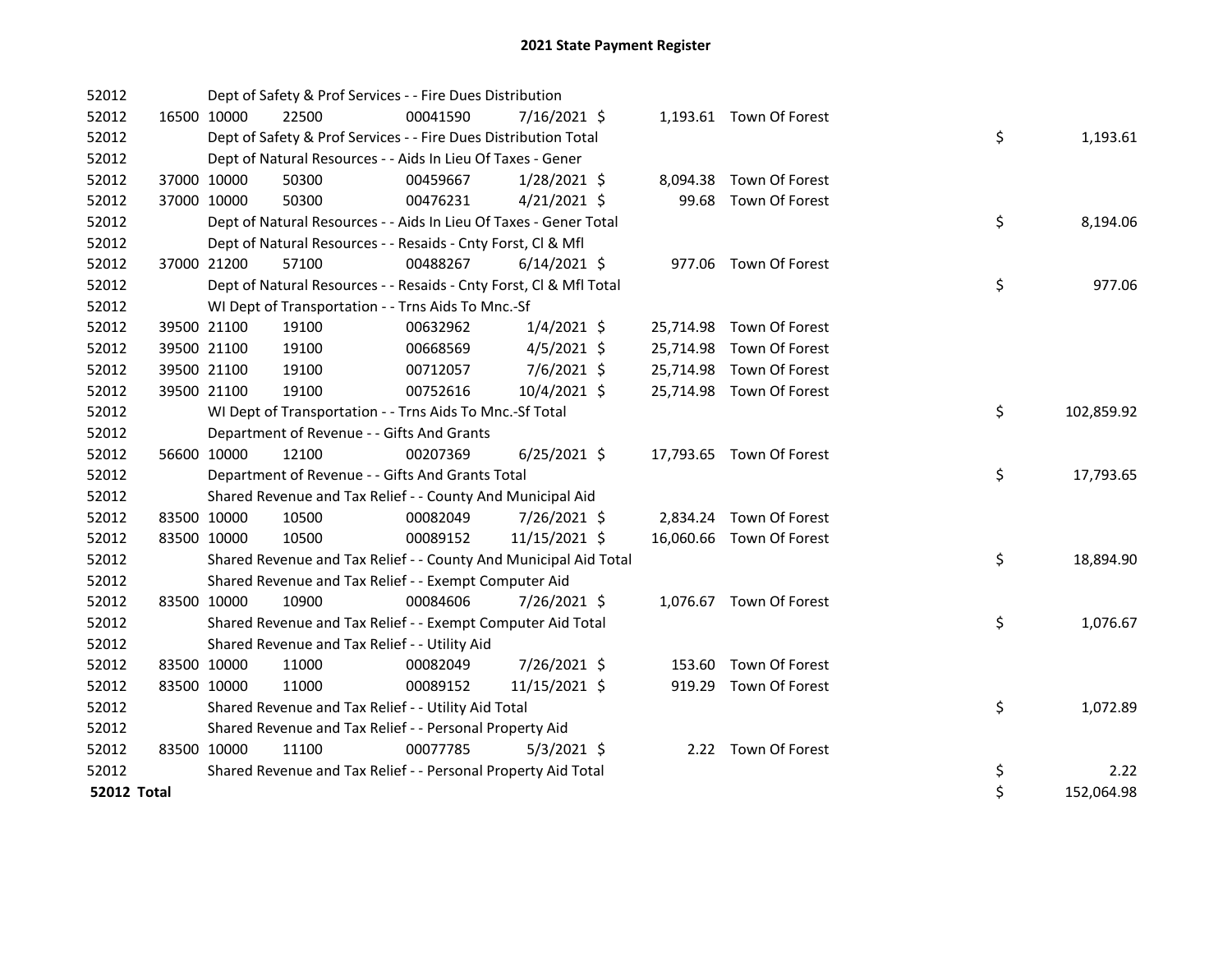| 52014 |             | Dept of Safety & Prof Services - - Fire Dues Distribution              |          |                |  |                             |    |            |
|-------|-------------|------------------------------------------------------------------------|----------|----------------|--|-----------------------------|----|------------|
| 52014 | 16500 10000 | 22500                                                                  | 00041591 | 7/16/2021 \$   |  | 1,270.19 Town Of Henrietta  |    |            |
| 52014 |             | Dept of Safety & Prof Services - - Fire Dues Distribution Total        |          |                |  |                             | \$ | 1,270.19   |
| 52014 |             | Dept of Natural Resources - - Aids In Lieu Of Taxes - Gener            |          |                |  |                             |    |            |
| 52014 | 37000 10000 | 50300                                                                  | 00459557 | $1/28/2021$ \$ |  | 293.37 Town Of Henrietta    |    |            |
| 52014 | 37000 10000 | 50300                                                                  | 00475388 | $4/21/2021$ \$ |  | 343.74 Town Of Henrietta    |    |            |
| 52014 |             | Dept of Natural Resources - - Aids In Lieu Of Taxes - Gener Total      |          |                |  |                             | \$ | 637.11     |
| 52014 |             | Dept of Natural Resources - - Seg Earned                               |          |                |  |                             |    |            |
| 52014 | 37000 21200 | 100SE                                                                  | 00456052 | $1/12/2021$ \$ |  | 4,828.95 Town Of Henrietta  |    |            |
| 52014 |             | Dept of Natural Resources - - Seg Earned Total                         |          |                |  |                             | \$ | 4,828.95   |
| 52014 |             | Dept of Natural Resources - - Resaids - Cnty Forst, Cl & Mfl           |          |                |  |                             |    |            |
| 52014 | 37000 21200 | 57100                                                                  | 00488268 | $6/14/2021$ \$ |  | 1,287.10 Town Of Henrietta  |    |            |
| 52014 |             | Dept of Natural Resources - - Resaids - Cnty Forst, Cl & Mfl Total     |          |                |  |                             | \$ | 1,287.10   |
| 52014 |             | WI Dept of Transportation - - Trns Aids To Mnc.-Sf                     |          |                |  |                             |    |            |
| 52014 | 39500 21100 | 19100                                                                  | 00632963 | $1/4/2021$ \$  |  | 27,302.21 Town Of Henrietta |    |            |
| 52014 | 39500 21100 | 19100                                                                  | 00668570 | $4/5/2021$ \$  |  | 27,302.21 Town Of Henrietta |    |            |
| 52014 | 39500 21100 | 19100                                                                  | 00712058 | $7/6/2021$ \$  |  | 27,302.21 Town Of Henrietta |    |            |
| 52014 | 39500 21100 | 19100                                                                  | 00752617 | 10/4/2021 \$   |  | 27,302.22 Town Of Henrietta |    |            |
| 52014 |             | WI Dept of Transportation - - Trns Aids To Mnc.-Sf Total               |          |                |  |                             | \$ | 109,208.85 |
| 52014 |             | WI Dept of Transportation - - Supplemental Transportation Aids         |          |                |  |                             |    |            |
| 52014 | 39500 21100 | 19600                                                                  | 00633704 | $1/4/2021$ \$  |  | 19,272.15 Town Of Henrietta |    |            |
| 52014 |             | WI Dept of Transportation - - Supplemental Transportation Aids Total   |          |                |  |                             | \$ | 19,272.15  |
| 52014 |             | Department of Military Affairs - - Disaster Recovery Aid               |          |                |  |                             |    |            |
| 52014 | 46500 10000 | 30500                                                                  | 00089341 | $2/5/2021$ \$  |  | 2,983.12 Town Of Henrietta  |    |            |
| 52014 | 46500 10000 | 30500                                                                  | 00089342 | $2/5/2021$ \$  |  | 3,410.82 Town Of Henrietta  |    |            |
| 52014 | 46500 10000 | 30500                                                                  | 00089355 | $2/5/2021$ \$  |  | 34,142.96 Town Of Henrietta |    |            |
| 52014 | 46500 10000 | 30500                                                                  | 00090518 | $3/1/2021$ \$  |  | 13,852.15 Town Of Henrietta |    |            |
| 52014 | 46500 10000 | 30500                                                                  | 00101052 | $10/7/2021$ \$ |  | 696.88 Town Of Henrietta    |    |            |
| 52014 |             | Department of Military Affairs - - Disaster Recovery Aid Total         |          |                |  |                             | \$ | 55,085.93  |
| 52014 |             | Department of Military Affairs - - Federal Aid, Local Assistance       |          |                |  |                             |    |            |
| 52014 | 46500 10000 | 34200                                                                  | 00101052 | 10/7/2021 \$   |  | 4,181.28 Town Of Henrietta  |    |            |
| 52014 |             | Department of Military Affairs - - Federal Aid, Local Assistance Total |          |                |  |                             | \$ | 4,181.28   |
| 52014 |             | Department of Revenue - - Gifts And Grants                             |          |                |  |                             |    |            |
| 52014 | 56600 10000 | 12100                                                                  | 00207370 | $6/25/2021$ \$ |  | 25,015.78 Town Of Henrietta |    |            |
| 52014 |             | Department of Revenue - - Gifts And Grants Total                       |          |                |  |                             | \$ | 25,015.78  |
| 52014 |             | Shared Revenue and Tax Relief - - County And Municipal Aid             |          |                |  |                             |    |            |
| 52014 | 83500 10000 | 10500                                                                  | 00082050 | 7/26/2021 \$   |  | 9,226.38 Town Of Henrietta  |    |            |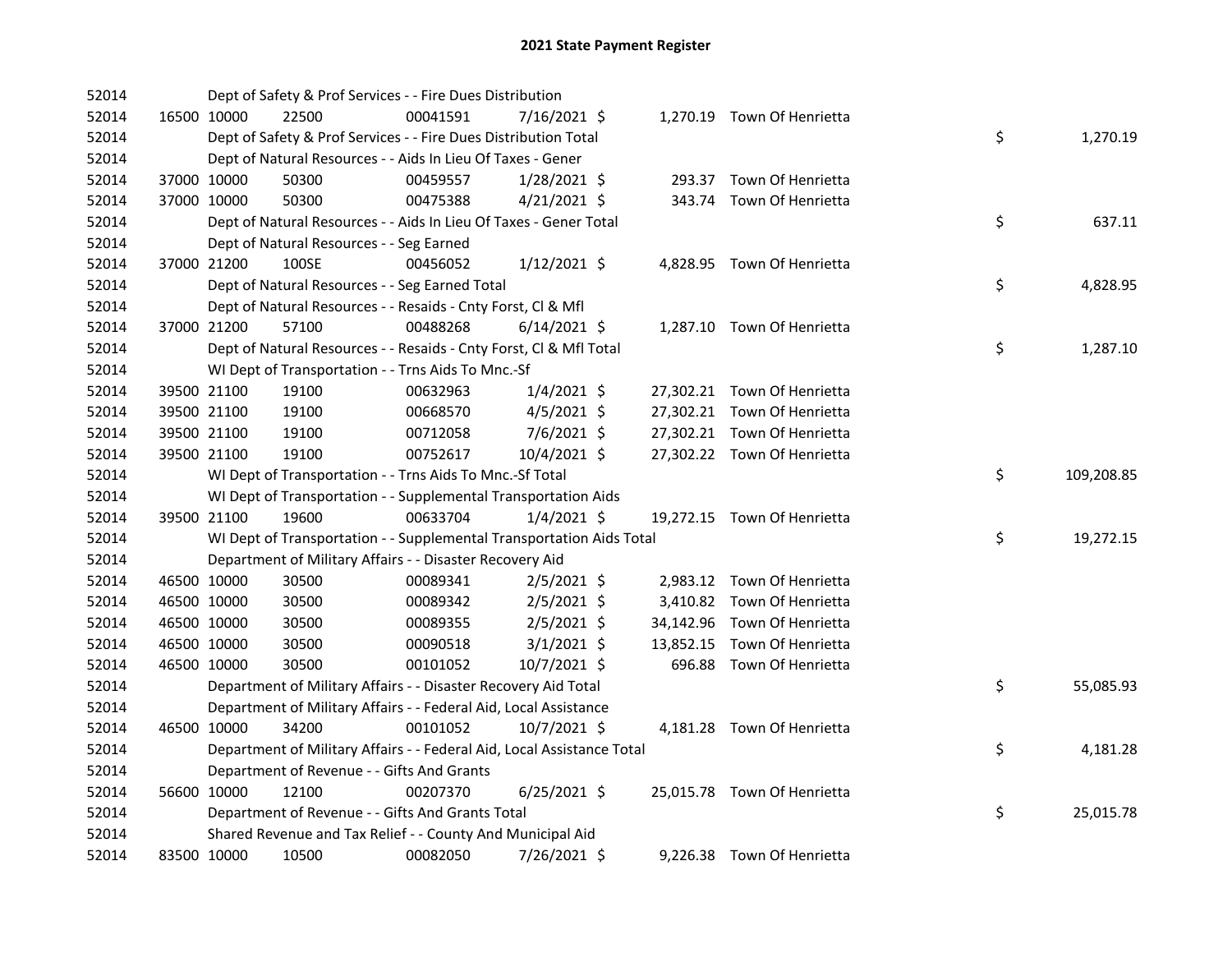| 52014       |       | 83500 10000 | 10500                                                            | 00089153 | 11/15/2021 \$ | 52,282.84 | Town Of Henrietta |            |
|-------------|-------|-------------|------------------------------------------------------------------|----------|---------------|-----------|-------------------|------------|
| 52014       |       |             | Shared Revenue and Tax Relief - - County And Municipal Aid Total |          |               |           |                   | 61,509.22  |
| 52014       |       |             | Shared Revenue and Tax Relief - - Exempt Computer Aid            |          |               |           |                   |            |
| 52014       | 83500 | 10000       | 10900                                                            | 00084607 | 7/26/2021 \$  | 2.08      | Town Of Henrietta |            |
| 52014       |       |             | Shared Revenue and Tax Relief - - Exempt Computer Aid Total      |          |               |           |                   | 2.08       |
| 52014       |       |             | Shared Revenue and Tax Relief - - Personal Property Aid          |          |               |           |                   |            |
| 52014       |       | 83500 10000 | 11100                                                            | 00077786 | $5/3/2021$ \$ | 67.61     | Town Of Henrietta |            |
| 52014       |       |             | Shared Revenue and Tax Relief - - Personal Property Aid Total    |          |               |           |                   | 67.61      |
| 52014 Total |       |             |                                                                  |          |               |           |                   | 282.366.25 |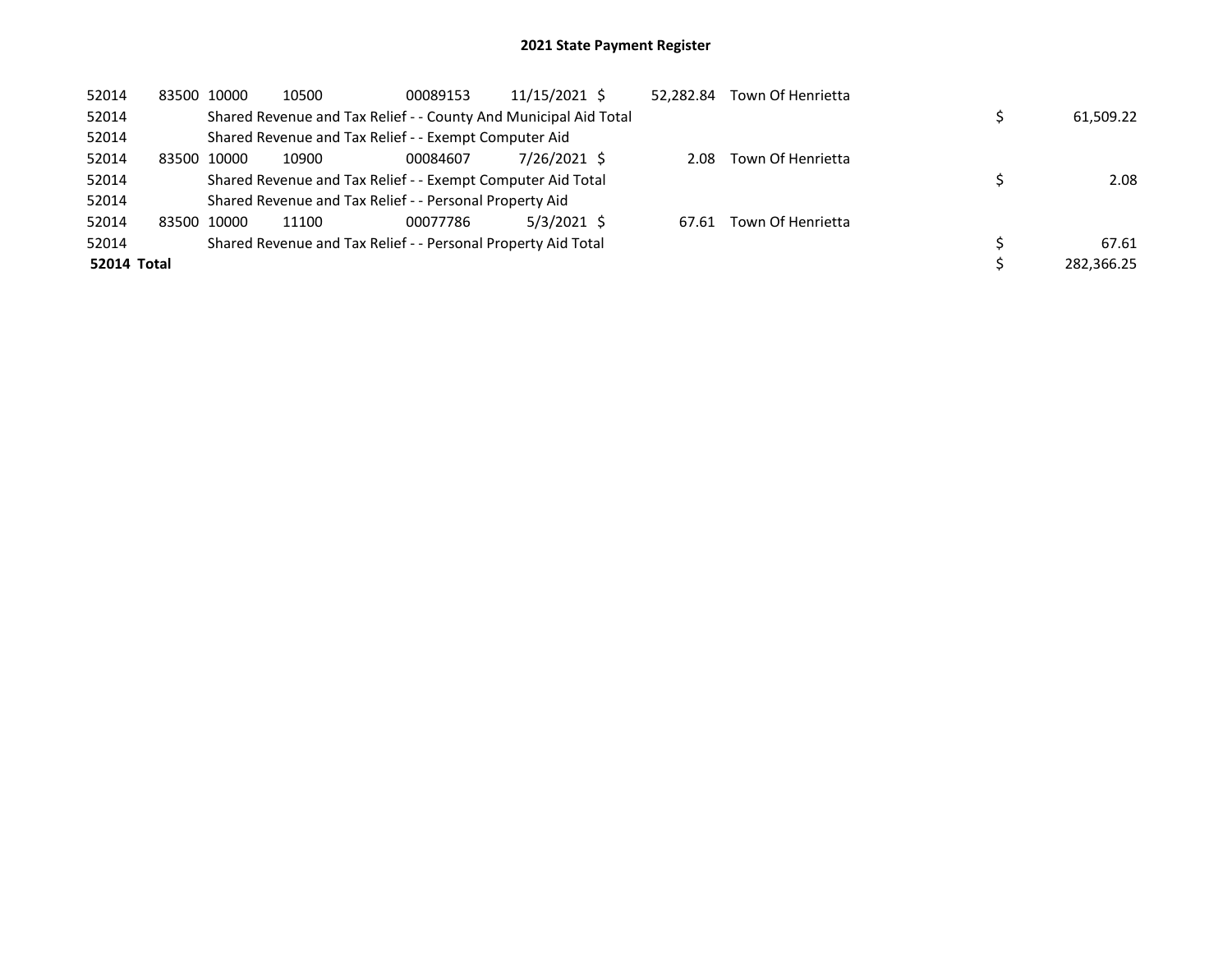| 52016       |             | Dept of Safety & Prof Services - - Fire Dues Distribution          |          |                |           |                          |    |            |
|-------------|-------------|--------------------------------------------------------------------|----------|----------------|-----------|--------------------------|----|------------|
| 52016       | 16500 10000 | 22500                                                              | 00041592 | $7/16/2021$ \$ |           | 2,044.35 Town Of Ithaca  |    |            |
| 52016       |             | Dept of Safety & Prof Services - - Fire Dues Distribution Total    |          |                |           |                          | \$ | 2,044.35   |
| 52016       |             | Dept of Natural Resources - - Aids In Lieu Of Taxes - Gener        |          |                |           |                          |    |            |
| 52016       | 37000 10000 | 50300                                                              | 00459539 | $1/28/2021$ \$ | 2,355.46  | Town Of Ithaca           |    |            |
| 52016       | 37000 10000 | 50300                                                              | 00475295 | $4/21/2021$ \$ | 354.30    | Town Of Ithaca           |    |            |
| 52016       |             | Dept of Natural Resources - - Aids In Lieu Of Taxes - Gener Total  |          |                |           |                          | \$ | 2,709.76   |
| 52016       |             | Dept of Natural Resources - - Resaids - Cnty Forst, Cl & Mfl       |          |                |           |                          |    |            |
| 52016       | 37000 21200 | 57100                                                              | 00488269 | $6/14/2021$ \$ |           | 896.57 Town Of Ithaca    |    |            |
| 52016       |             | Dept of Natural Resources - - Resaids - Cnty Forst, Cl & Mfl Total |          |                |           |                          | \$ | 896.57     |
| 52016       |             | WI Dept of Transportation - - Trns Aids To Mnc.-Sf                 |          |                |           |                          |    |            |
| 52016       | 39500 21100 | 19100                                                              | 00632964 | $1/4/2021$ \$  | 23,546.88 | Town Of Ithaca           |    |            |
| 52016       | 39500 21100 | 19100                                                              | 00668571 | $4/5/2021$ \$  | 23,546.88 | Town Of Ithaca           |    |            |
| 52016       | 39500 21100 | 19100                                                              | 00712059 | 7/6/2021 \$    | 23,546.88 | Town Of Ithaca           |    |            |
| 52016       | 39500 21100 | 19100                                                              | 00752618 | 10/4/2021 \$   | 23,546.88 | Town Of Ithaca           |    |            |
| 52016       |             | WI Dept of Transportation - - Trns Aids To Mnc.-Sf Total           |          |                |           |                          | \$ | 94,187.52  |
| 52016       |             | Department of Revenue - - Gifts And Grants                         |          |                |           |                          |    |            |
| 52016       | 56600 10000 | 12100                                                              | 00207371 | $6/25/2021$ \$ |           | 31,662.24 Town Of Ithaca |    |            |
| 52016       |             | Department of Revenue - - Gifts And Grants Total                   |          |                |           |                          | \$ | 31,662.24  |
| 52016       |             | Shared Revenue and Tax Relief - - County And Municipal Aid         |          |                |           |                          |    |            |
| 52016       | 83500 10000 | 10500                                                              | 00082051 | 7/26/2021 \$   | 6,292.03  | Town Of Ithaca           |    |            |
| 52016       | 83500 10000 | 10500                                                              | 00089154 | 11/15/2021 \$  |           | 35,654.85 Town Of Ithaca |    |            |
| 52016       |             | Shared Revenue and Tax Relief - - County And Municipal Aid Total   |          |                |           |                          | \$ | 41,946.88  |
| 52016       |             | Shared Revenue and Tax Relief - - Exempt Computer Aid              |          |                |           |                          |    |            |
| 52016       | 83500 10000 | 10900                                                              | 00084608 | 7/26/2021 \$   | 7.27      | Town Of Ithaca           |    |            |
| 52016       |             | Shared Revenue and Tax Relief - - Exempt Computer Aid Total        |          |                |           |                          | \$ | 7.27       |
| 52016       |             | Shared Revenue and Tax Relief - - Personal Property Aid            |          |                |           |                          |    |            |
| 52016       | 83500 10000 | 11100                                                              | 00077787 | $5/3/2021$ \$  |           | 136.91 Town Of Ithaca    |    |            |
| 52016       |             | Shared Revenue and Tax Relief - - Personal Property Aid Total      |          |                |           |                          | \$ | 136.91     |
| 52016 Total |             |                                                                    |          |                |           |                          | \$ | 173,591.50 |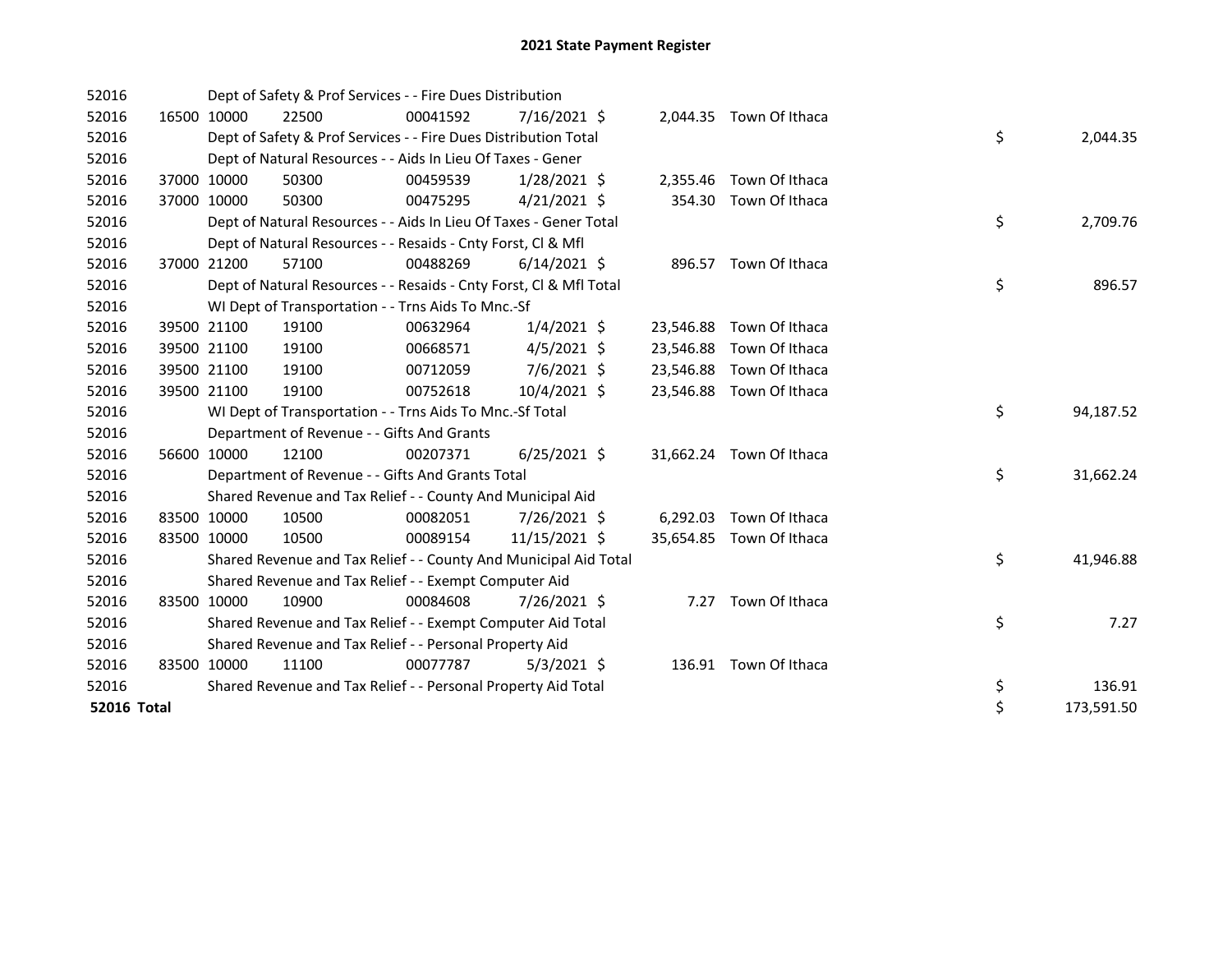| 52018 |             |             | Dept of Safety & Prof Services - - Fire Dues Distribution              |          |                |  |                            |    |            |
|-------|-------------|-------------|------------------------------------------------------------------------|----------|----------------|--|----------------------------|----|------------|
| 52018 |             | 16500 10000 | 22500                                                                  | 00041594 | 7/16/2021 \$   |  | 1,609.73 Town Of Marshall  |    |            |
| 52018 |             |             | Dept of Safety & Prof Services - - Fire Dues Distribution Total        |          |                |  |                            | \$ | 1,609.73   |
| 52018 |             |             | Dept of Natural Resources - - Seg Earned                               |          |                |  |                            |    |            |
| 52018 |             | 37000 21200 | 100SE                                                                  | 00474025 | $4/15/2021$ \$ |  | 1,476.16 Town Of Marshall  |    |            |
| 52018 |             |             | Dept of Natural Resources - - Seg Earned Total                         |          |                |  |                            | \$ | 1,476.16   |
| 52018 |             |             | Dept of Natural Resources - - Resaids - Cnty Forst, Cl & Mfl           |          |                |  |                            |    |            |
| 52018 | 37000 21200 |             | 57100                                                                  | 00488270 | $6/14/2021$ \$ |  | 1,356.45 Town Of Marshall  |    |            |
| 52018 |             |             | Dept of Natural Resources - - Resaids - Cnty Forst, Cl & Mfl Total     |          |                |  |                            | \$ | 1,356.45   |
| 52018 |             |             | Dept of Natural Resources - - Aids In Lieu Of Taxes - Sum S            |          |                |  |                            |    |            |
| 52018 |             | 37000 21200 | 57900                                                                  | 00475299 | $4/21/2021$ \$ |  | 4.36 Town Of Marshall      |    |            |
| 52018 |             |             | Dept of Natural Resources - - Aids In Lieu Of Taxes - Sum S Total      |          |                |  |                            | \$ | 4.36       |
| 52018 |             |             | WI Dept of Transportation - - Trns Aids To Mnc.-Sf                     |          |                |  |                            |    |            |
| 52018 |             | 39500 21100 | 19100                                                                  | 00632965 | $1/4/2021$ \$  |  | 27,850.23 Town Of Marshall |    |            |
| 52018 |             | 39500 21100 | 19100                                                                  | 00668572 | $4/5/2021$ \$  |  | 27,850.23 Town Of Marshall |    |            |
| 52018 |             | 39500 21100 | 19100                                                                  | 00712060 | $7/6/2021$ \$  |  | 27,850.23 Town Of Marshall |    |            |
| 52018 |             | 39500 21100 | 19100                                                                  | 00752619 | 10/4/2021 \$   |  | 27,850.23 Town Of Marshall |    |            |
| 52018 |             |             | WI Dept of Transportation - - Trns Aids To Mnc.-Sf Total               |          |                |  |                            | \$ | 111,400.92 |
| 52018 |             |             | WI Dept of Transportation - - Loc Rd Imp Prg St Fd                     |          |                |  |                            |    |            |
| 52018 |             | 39500 21100 | 27800                                                                  | 00721153 | 7/15/2021 \$   |  | 40,950.00 Town Of Marshall |    |            |
| 52018 |             |             | WI Dept of Transportation - - Loc Rd Imp Prg St Fd Total               |          |                |  |                            | \$ | 40,950.00  |
| 52018 |             |             | Department of Military Affairs - - Disaster Recovery Aid               |          |                |  |                            |    |            |
| 52018 |             | 46500 10000 | 30500                                                                  | 00100745 | 9/29/2021 \$   |  | 41.48 Town Of Marshall     |    |            |
| 52018 |             |             | Department of Military Affairs - - Disaster Recovery Aid Total         |          |                |  |                            | \$ | 41.48      |
| 52018 |             |             | Department of Military Affairs - - Federal Aid, Local Assistance       |          |                |  |                            |    |            |
| 52018 |             | 46500 10000 | 34200                                                                  | 00100745 | $9/29/2021$ \$ |  | 248.90 Town Of Marshall    |    |            |
| 52018 |             |             | Department of Military Affairs - - Federal Aid, Local Assistance Total |          |                |  |                            | \$ | 248.90     |
| 52018 |             |             | Elections Commission - - General Program Ops, GPR                      |          |                |  |                            |    |            |
| 52018 |             | 51000 10000 | 10100                                                                  | 00005127 | $1/8/2021$ \$  |  | 88.15 Town Of Marshall     |    |            |
| 52018 |             |             | Elections Commission - - General Program Ops, GPR Total                |          |                |  |                            | \$ | 88.15      |
| 52018 |             |             | Department of Revenue - - Gifts And Grants                             |          |                |  |                            |    |            |
| 52018 |             | 56600 10000 | 12100                                                                  | 00207372 | $6/25/2021$ \$ |  | 28,731.52 Town Of Marshall |    |            |
| 52018 |             |             | Department of Revenue - - Gifts And Grants Total                       |          |                |  |                            | \$ | 28,731.52  |
| 52018 |             |             | Shared Revenue and Tax Relief - - County And Municipal Aid             |          |                |  |                            |    |            |
| 52018 |             | 83500 10000 | 10500                                                                  | 00082052 | 7/26/2021 \$   |  | 6,082.74 Town Of Marshall  |    |            |
| 52018 | 83500 10000 |             | 10500                                                                  | 00089155 | 11/15/2021 \$  |  | 34,468.89 Town Of Marshall |    |            |
| 52018 |             |             | Shared Revenue and Tax Relief - - County And Municipal Aid Total       |          |                |  |                            | \$ | 40,551.63  |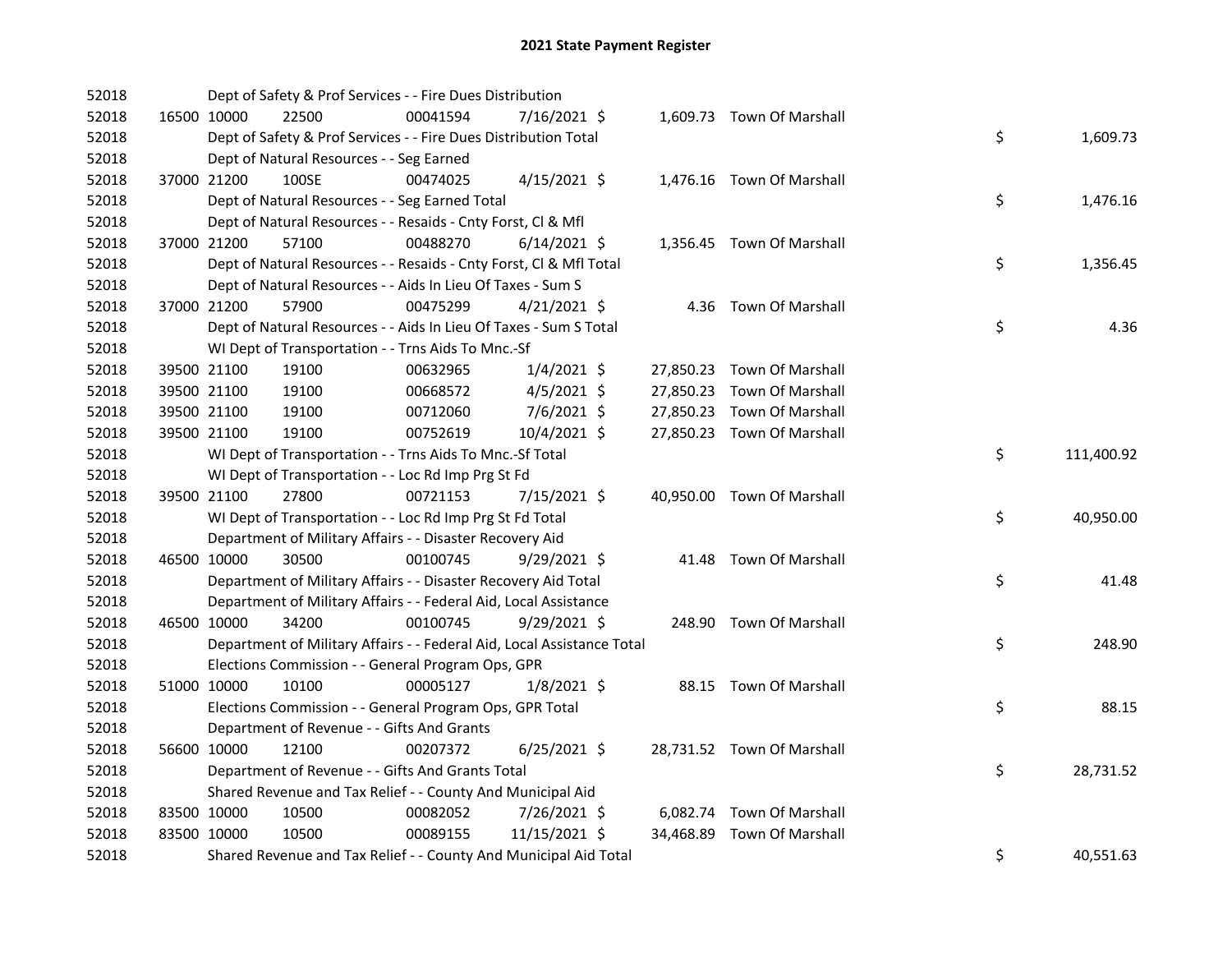| 52018              |       |             | Shared Revenue and Tax Relief - - Utility Aid       |                                                               |               |        |          |                  |  |            |  |  |  |
|--------------------|-------|-------------|-----------------------------------------------------|---------------------------------------------------------------|---------------|--------|----------|------------------|--|------------|--|--|--|
| 52018              |       | 83500 10000 | 11000                                               | 00082052                                                      | 7/26/2021 \$  |        | 126.00   | Town Of Marshall |  |            |  |  |  |
| 52018              |       | 83500 10000 | 11000                                               | 00089155                                                      | 11/15/2021 \$ |        | 754.13   | Town Of Marshall |  |            |  |  |  |
| 52018              |       |             | Shared Revenue and Tax Relief - - Utility Aid Total |                                                               |               | 880.13 |          |                  |  |            |  |  |  |
| 52018              |       |             |                                                     | Shared Revenue and Tax Relief - - Personal Property Aid       |               |        |          |                  |  |            |  |  |  |
| 52018              | 83500 | 10000       | 11100                                               | 00077788                                                      | 5/3/2021 \$   |        | 1.033.14 | Town Of Marshall |  |            |  |  |  |
| 52018              |       |             |                                                     | Shared Revenue and Tax Relief - - Personal Property Aid Total |               |        |          |                  |  | 1,033.14   |  |  |  |
| <b>52018 Total</b> |       |             |                                                     |                                                               |               |        |          |                  |  | 228.372.57 |  |  |  |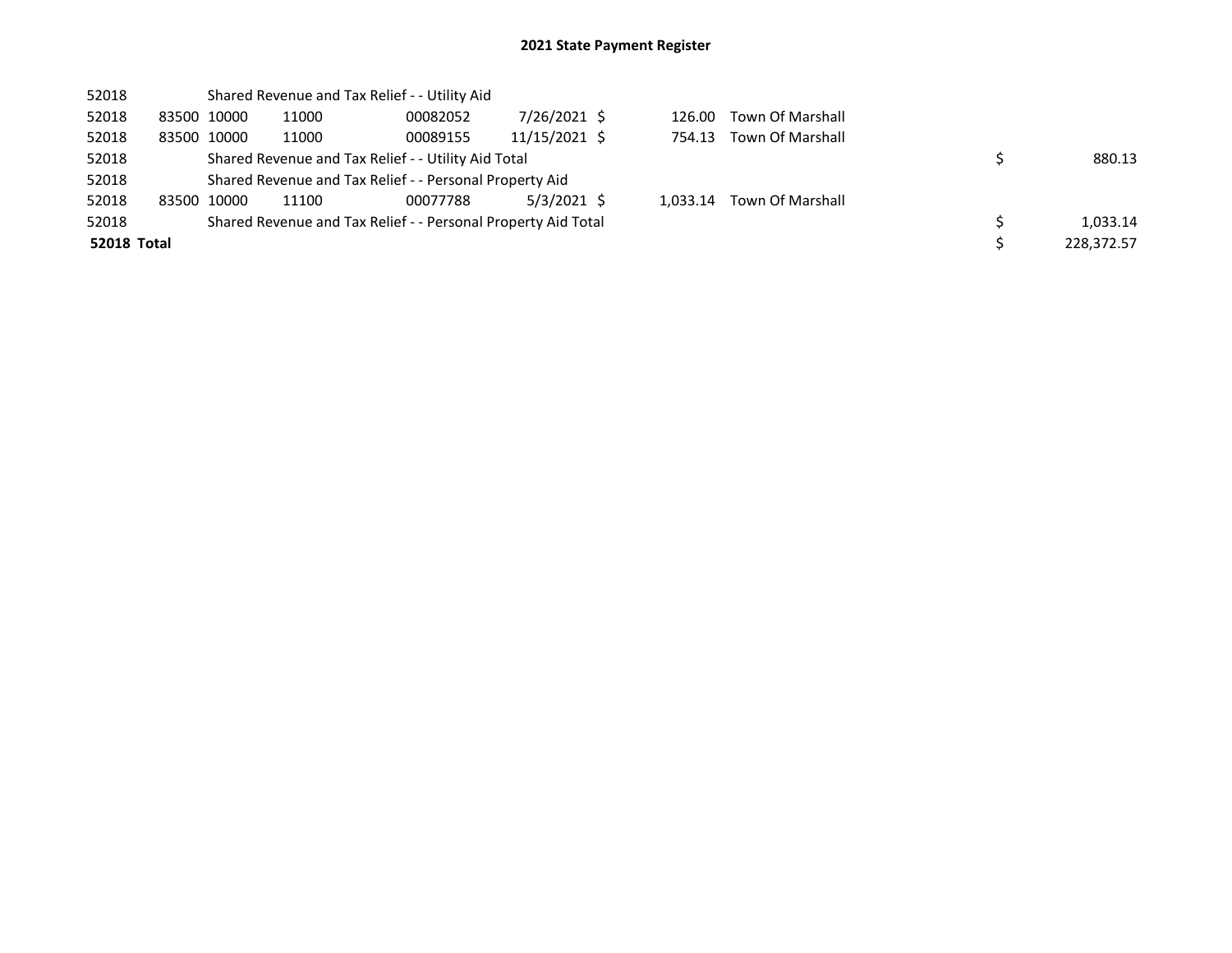| 52020 |             | Dept of Safety & Prof Services - - Fire Dues Distribution          |          |                |  |                         |    |           |
|-------|-------------|--------------------------------------------------------------------|----------|----------------|--|-------------------------|----|-----------|
| 52020 | 16500 10000 | 22500                                                              | 00041595 | 7/16/2021 \$   |  | 2,466.61 Town Of Orion  |    |           |
| 52020 |             | Dept of Safety & Prof Services - - Fire Dues Distribution Total    |          |                |  |                         | \$ | 2,466.61  |
| 52020 |             | Dept of Natural Resources - - Aids In Lieu Of Taxes - Gener        |          |                |  |                         |    |           |
| 52020 | 37000 10000 | 50300                                                              | 00459565 | 1/28/2021 \$   |  | 856.43 Town Of Orion    |    |           |
| 52020 | 37000 10000 | 50300                                                              | 00459566 | 1/28/2021 \$   |  | 10,157.41 Town Of Orion |    |           |
| 52020 | 37000 10000 | 50300                                                              | 00459567 | 1/28/2021 \$   |  | 19,622.53 Town Of Orion |    |           |
| 52020 | 37000 10000 | 50300                                                              | 00475477 | $4/21/2021$ \$ |  | 226.82 Town Of Orion    |    |           |
| 52020 |             | Dept of Natural Resources - - Aids In Lieu Of Taxes - Gener Total  |          |                |  |                         | \$ | 30,863.19 |
| 52020 |             | Dept of Natural Resources - - Resaids - Cnty Forst, Cl & Mfl       |          |                |  |                         |    |           |
| 52020 | 37000 21200 | 57100                                                              | 00488271 | $6/14/2021$ \$ |  | 886.40 Town Of Orion    |    |           |
| 52020 |             | Dept of Natural Resources - - Resaids - Cnty Forst, Cl & Mfl Total |          |                |  |                         | \$ | 886.40    |
| 52020 |             | Dept of Natural Resources - - Aids In Lieu Of Taxes - Sum S        |          |                |  |                         |    |           |
| 52020 | 37000 21200 | 57900                                                              | 00475476 | 4/21/2021 \$   |  | 7.31 Town Of Orion      |    |           |
| 52020 |             | Dept of Natural Resources - - Aids In Lieu Of Taxes - Sum S Total  |          |                |  |                         | \$ | 7.31      |
| 52020 |             | WI Dept of Transportation - - Trns Aids To Mnc.-Sf                 |          |                |  |                         |    |           |
| 52020 | 39500 21100 | 19100                                                              | 00632966 | $1/4/2021$ \$  |  | 21,884.67 Town Of Orion |    |           |
| 52020 | 39500 21100 | 19100                                                              | 00668573 | $4/5/2021$ \$  |  | 21,884.67 Town Of Orion |    |           |
| 52020 | 39500 21100 | 19100                                                              | 00712061 | 7/6/2021 \$    |  | 21,884.67 Town Of Orion |    |           |
| 52020 | 39500 21100 | 19100                                                              | 00752620 | 10/4/2021 \$   |  | 21,884.67 Town Of Orion |    |           |
| 52020 |             | WI Dept of Transportation - - Trns Aids To Mnc.-Sf Total           |          |                |  |                         | \$ | 87,538.68 |
| 52020 |             | Department of Revenue - - Gifts And Grants                         |          |                |  |                         |    |           |
| 52020 | 56600 10000 | 12100                                                              | 00207373 | $6/25/2021$ \$ |  | 29,411.86 Town Of Orion |    |           |
| 52020 |             | Department of Revenue - - Gifts And Grants Total                   |          |                |  |                         | \$ | 29,411.86 |
| 52020 |             | Shared Revenue and Tax Relief - - County And Municipal Aid         |          |                |  |                         |    |           |
| 52020 | 83500 10000 | 10500                                                              | 00082053 | 7/26/2021 \$   |  | 3,926.74 Town Of Orion  |    |           |
| 52020 | 83500 10000 | 10500                                                              | 00089156 | 11/15/2021 \$  |  | 22,251.51 Town Of Orion |    |           |
| 52020 |             | Shared Revenue and Tax Relief - - County And Municipal Aid Total   |          |                |  |                         | \$ | 26,178.25 |
| 52020 |             | Shared Revenue and Tax Relief - - Exempt Computer Aid              |          |                |  |                         |    |           |
| 52020 | 83500 10000 | 10900                                                              | 00084609 | 7/26/2021 \$   |  | 11.43 Town Of Orion     |    |           |
| 52020 |             | Shared Revenue and Tax Relief - - Exempt Computer Aid Total        |          |                |  |                         | \$ | 11.43     |
| 52020 |             | Shared Revenue and Tax Relief - - Utility Aid                      |          |                |  |                         |    |           |
| 52020 | 83500 10000 | 11000                                                              | 00082053 | 7/26/2021 \$   |  | 21.69 Town Of Orion     |    |           |
| 52020 | 83500 10000 | 11000                                                              | 00089156 | 11/15/2021 \$  |  | 124.88 Town Of Orion    |    |           |
| 52020 |             | Shared Revenue and Tax Relief - - Utility Aid Total                |          |                |  |                         | \$ | 146.57    |
| 52020 |             | Shared Revenue and Tax Relief - - Personal Property Aid            |          |                |  |                         |    |           |
| 52020 | 83500 10000 | 11100                                                              | 00077789 | $5/3/2021$ \$  |  | 93.37 Town Of Orion     |    |           |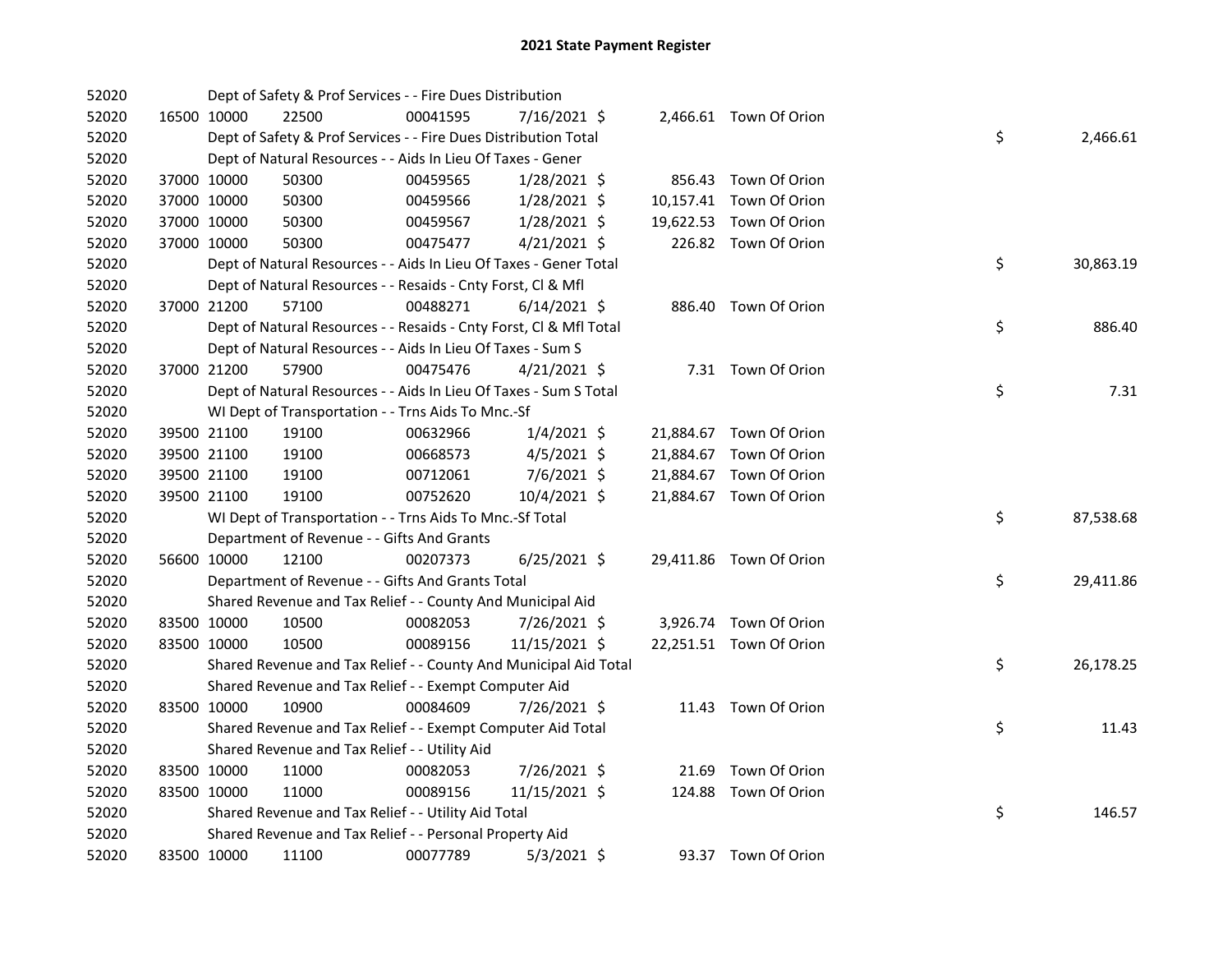| 52020       | Shared Revenue and Tax Relief - - Personal Property Aid Total | 93.37      |
|-------------|---------------------------------------------------------------|------------|
| 52020 Total |                                                               | 177,603.67 |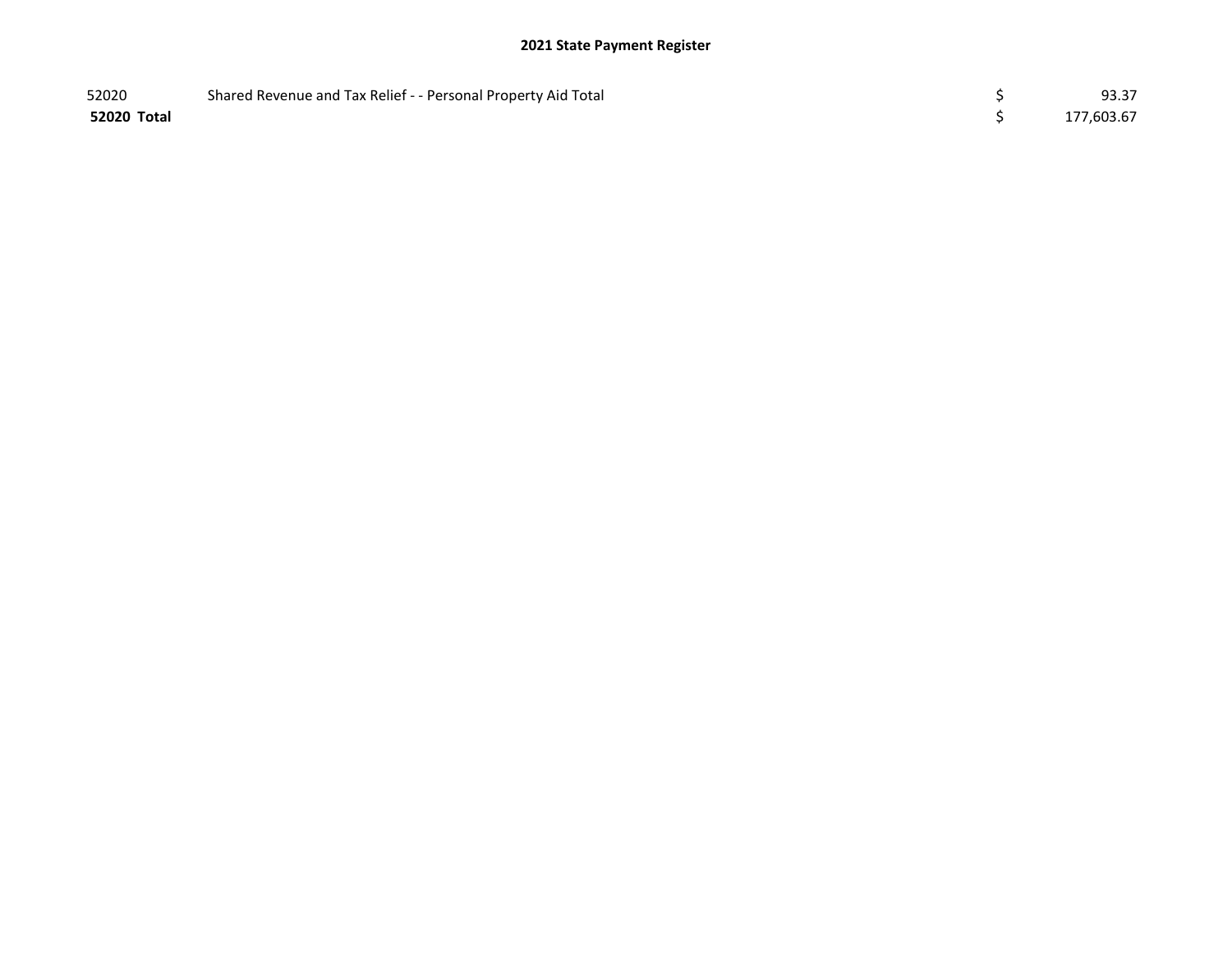| 52022              |             | Dept of Safety & Prof Services - - Fire Dues Distribution          |          |                |        |                            |    |            |
|--------------------|-------------|--------------------------------------------------------------------|----------|----------------|--------|----------------------------|----|------------|
| 52022              | 16500 10000 | 22500                                                              | 00041597 | 7/16/2021 \$   |        | 3,983.99 Town Of Richland  |    |            |
| 52022              |             | Dept of Safety & Prof Services - - Fire Dues Distribution Total    |          |                |        |                            | \$ | 3,983.99   |
| 52022              |             | Dept of Natural Resources - - Resaids - Cnty Forst, Cl & Mfl       |          |                |        |                            |    |            |
| 52022              | 37000 21200 | 57100                                                              | 00488272 | $6/14/2021$ \$ |        | 935.08 Town Of Richland    |    |            |
| 52022              |             | Dept of Natural Resources - - Resaids - Cnty Forst, CI & Mfl Total |          |                |        |                            | \$ | 935.08     |
| 52022              |             | WI Dept of Transportation - - Trns Aids To Mnc.-Sf                 |          |                |        |                            |    |            |
| 52022              | 39500 21100 | 19100                                                              | 00632967 | $1/4/2021$ \$  |        | 25,721.55 Town Of Richland |    |            |
| 52022              | 39500 21100 | 19100                                                              | 00668574 | $4/5/2021$ \$  |        | 25,721.55 Town Of Richland |    |            |
| 52022              | 39500 21100 | 19100                                                              | 00712062 | $7/6/2021$ \$  |        | 25,721.55 Town Of Richland |    |            |
| 52022              | 39500 21100 | 19100                                                              | 00752621 | 10/4/2021 \$   |        | 25,721.55 Town Of Richland |    |            |
| 52022              |             | WI Dept of Transportation - - Trns Aids To Mnc.-Sf Total           |          |                |        |                            | \$ | 102,886.20 |
| 52022              |             | WI Dept of Transportation - - Hwy Mgmt & Opers Sf                  |          |                |        |                            |    |            |
| 52022              | 39500 21100 | 36500                                                              | 00716842 | 7/30/2021 \$   |        | 500.00 Town Of Richland    |    |            |
| 52022              | 39500 21100 | 36500                                                              | 00756710 | 10/29/2021 \$  | 500.00 | Town Of Richland           |    |            |
| 52022              | 39500 21100 | 36500                                                              | 00776886 | 12/22/2021 \$  |        | 500.00 Town Of Richland    |    |            |
| 52022              |             | WI Dept of Transportation - - Hwy Mgmt & Opers Sf Total            |          |                |        |                            | \$ | 1,500.00   |
| 52022              |             | Department of Revenue - - Gifts And Grants                         |          |                |        |                            |    |            |
| 52022              | 56600 10000 | 12100                                                              | 00207374 | $6/25/2021$ \$ |        | 65,156.18 Town Of Richland |    |            |
| 52022              |             | Department of Revenue - - Gifts And Grants Total                   |          |                |        |                            | \$ | 65,156.18  |
| 52022              |             | Shared Revenue and Tax Relief - - County And Municipal Aid         |          |                |        |                            |    |            |
| 52022              | 83500 10000 | 10500                                                              | 00082054 | 7/26/2021 \$   |        | 5,660.28 Town Of Richland  |    |            |
| 52022              | 83500 10000 | 10500                                                              | 00089157 | 11/15/2021 \$  |        | 32,074.94 Town Of Richland |    |            |
| 52022              |             | Shared Revenue and Tax Relief - - County And Municipal Aid Total   |          |                |        |                            | \$ | 37,735.22  |
| 52022              |             | Shared Revenue and Tax Relief - - Exempt Computer Aid              |          |                |        |                            |    |            |
| 52022              | 83500 10000 | 10900                                                              | 00084610 | 7/26/2021 \$   |        | 42.61 Town Of Richland     |    |            |
| 52022              |             | Shared Revenue and Tax Relief - - Exempt Computer Aid Total        |          |                |        |                            | \$ | 42.61      |
| 52022              |             | Shared Revenue and Tax Relief - - Utility Aid                      |          |                |        |                            |    |            |
| 52022              | 83500 10000 | 11000                                                              | 00082054 | 7/26/2021 \$   |        | 56.45 Town Of Richland     |    |            |
| 52022              | 83500 10000 | 11000                                                              | 00089157 | 11/15/2021 \$  |        | 352.71 Town Of Richland    |    |            |
| 52022              |             | Shared Revenue and Tax Relief - - Utility Aid Total                |          |                |        |                            | \$ | 409.16     |
| 52022              |             | Shared Revenue and Tax Relief - - Personal Property Aid            |          |                |        |                            |    |            |
| 52022              | 83500 10000 | 11100                                                              | 00077790 | $5/3/2021$ \$  |        | 667.63 Town Of Richland    |    |            |
| 52022              |             | Shared Revenue and Tax Relief - - Personal Property Aid Total      |          |                |        |                            | \$ | 667.63     |
| <b>52022 Total</b> |             |                                                                    |          |                |        |                            | \$ | 213,316.07 |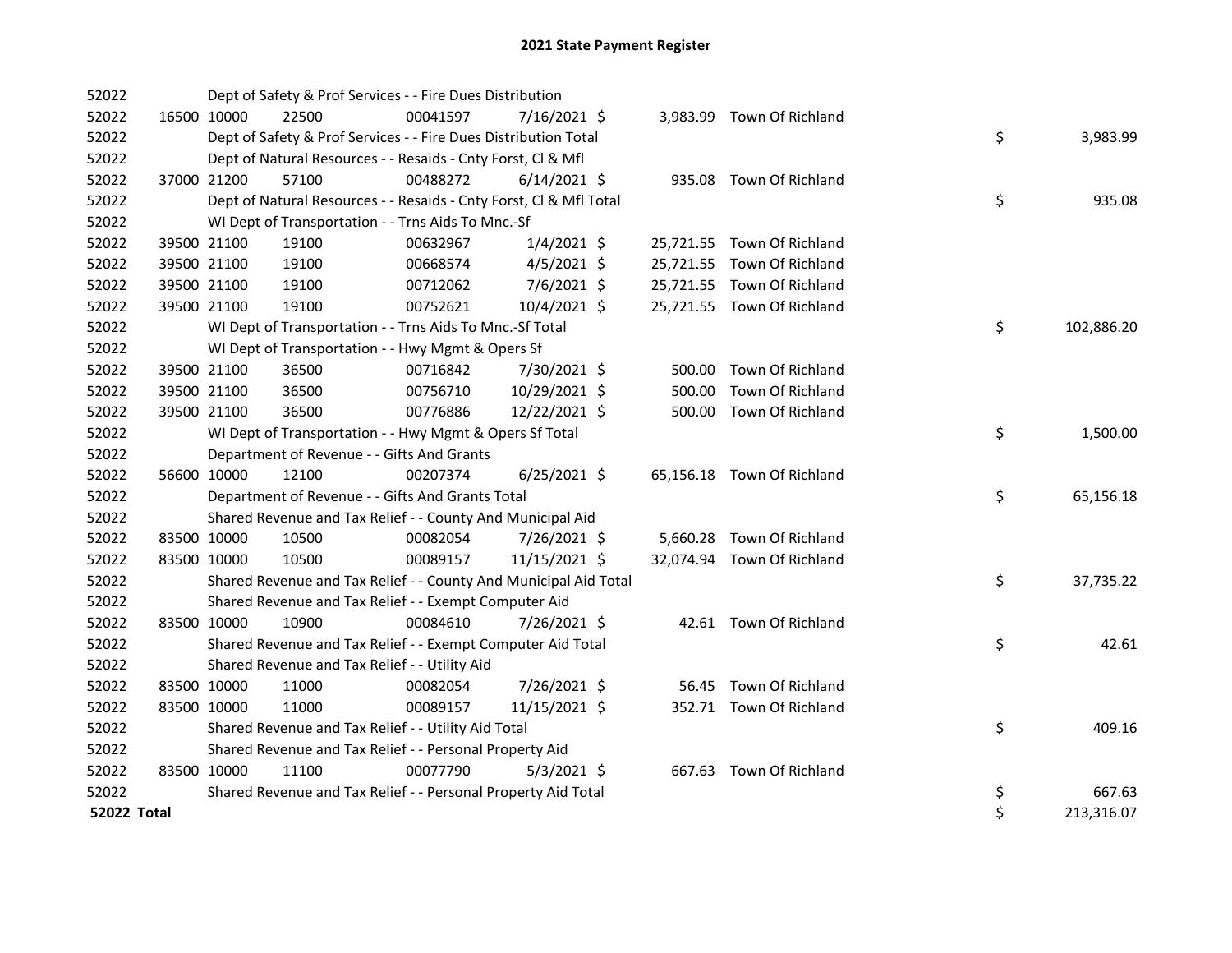| 52024 |             | Dept of Safety & Prof Services - - Fire Dues Distribution              |          |                |  |                            |    |            |
|-------|-------------|------------------------------------------------------------------------|----------|----------------|--|----------------------------|----|------------|
| 52024 | 16500 10000 | 22500                                                                  | 00041598 | 7/16/2021 \$   |  | 1,676.79 Town Of Richwood  |    |            |
| 52024 |             | Dept of Safety & Prof Services - - Fire Dues Distribution Total        |          |                |  |                            | \$ | 1,676.79   |
| 52024 |             | Dept of Natural Resources - - Aids In Lieu Of Taxes - Gener            |          |                |  |                            |    |            |
| 52024 | 37000 10000 | 50300                                                                  | 00459688 | 1/28/2021 \$   |  | 21,465.57 Town Of Richwood |    |            |
| 52024 | 37000 10000 | 50300                                                                  | 00476423 | $4/21/2021$ \$ |  | 766.11 Town Of Richwood    |    |            |
| 52024 |             | Dept of Natural Resources - - Aids In Lieu Of Taxes - Gener Total      |          |                |  |                            | \$ | 22,231.68  |
| 52024 |             | Dept of Natural Resources - - Seg Earned                               |          |                |  |                            |    |            |
| 52024 | 37000 21200 | 100SE                                                                  | 00474026 | $4/15/2021$ \$ |  | 12,612.31 Town Of Richwood |    |            |
| 52024 |             | Dept of Natural Resources - - Seg Earned Total                         |          |                |  |                            | \$ | 12,612.31  |
| 52024 |             | Dept of Natural Resources - - Resaids - Cnty Forst, Cl & Mfl           |          |                |  |                            |    |            |
| 52024 | 37000 21200 | 57100                                                                  | 00488273 | $6/14/2021$ \$ |  | 617.70 Town Of Richwood    |    |            |
| 52024 |             | Dept of Natural Resources - - Resaids - Cnty Forst, Cl & Mfl Total     |          |                |  |                            | \$ | 617.70     |
| 52024 |             | WI Dept of Transportation - - Trns Aids To Mnc.-Sf                     |          |                |  |                            |    |            |
| 52024 | 39500 21100 | 19100                                                                  | 00632968 | $1/4/2021$ \$  |  | 30,504.51 Town Of Richwood |    |            |
| 52024 | 39500 21100 | 19100                                                                  | 00668575 | $4/5/2021$ \$  |  | 30,504.51 Town Of Richwood |    |            |
| 52024 | 39500 21100 | 19100                                                                  | 00712063 | 7/6/2021 \$    |  | 30,504.51 Town Of Richwood |    |            |
| 52024 | 39500 21100 | 19100                                                                  | 00752622 | 10/4/2021 \$   |  | 30,504.51 Town Of Richwood |    |            |
| 52024 |             | WI Dept of Transportation - - Trns Aids To Mnc.-Sf Total               |          |                |  |                            | \$ | 122,018.04 |
| 52024 |             | Department of Military Affairs - - Disaster Recovery Aid               |          |                |  |                            |    |            |
| 52024 | 46500 10000 | 30500                                                                  | 00100768 | 9/30/2021 \$   |  | 38.52 Town Of Richwood     |    |            |
| 52024 |             | Department of Military Affairs - - Disaster Recovery Aid Total         |          |                |  |                            | \$ | 38.52      |
| 52024 |             | Department of Military Affairs - - Federal Aid, Local Assistance       |          |                |  |                            |    |            |
| 52024 | 46500 10000 | 34200                                                                  | 00100768 | 9/30/2021 \$   |  | 231.09 Town Of Richwood    |    |            |
| 52024 |             | Department of Military Affairs - - Federal Aid, Local Assistance Total |          |                |  |                            | \$ | 231.09     |
| 52024 |             | Department of Revenue - - Gifts And Grants                             |          |                |  |                            |    |            |
| 52024 | 56600 10000 | 12100                                                                  | 00207375 | $6/25/2021$ \$ |  | 27,056.82 Town Of Richwood |    |            |
| 52024 |             | Department of Revenue - - Gifts And Grants Total                       |          |                |  |                            | \$ | 27,056.82  |
| 52024 |             | Shared Revenue and Tax Relief - - County And Municipal Aid             |          |                |  |                            |    |            |
| 52024 | 83500 10000 | 10500                                                                  | 00082055 | 7/26/2021 \$   |  | 7,946.99 Town Of Richwood  |    |            |
| 52024 | 83500 10000 | 10500                                                                  | 00089158 | 11/15/2021 \$  |  | 45,032.94 Town Of Richwood |    |            |
| 52024 |             | Shared Revenue and Tax Relief - - County And Municipal Aid Total       |          |                |  |                            | \$ | 52,979.93  |
| 52024 |             | Shared Revenue and Tax Relief - - Exempt Computer Aid                  |          |                |  |                            |    |            |
| 52024 | 83500 10000 | 10900                                                                  | 00084611 | 7/26/2021 \$   |  | 5.19 Town Of Richwood      |    |            |
| 52024 |             | Shared Revenue and Tax Relief - - Exempt Computer Aid Total            |          |                |  |                            | \$ | 5.19       |
| 52024 |             | Shared Revenue and Tax Relief - - Personal Property Aid                |          |                |  |                            |    |            |
| 52024 | 83500 10000 | 11100                                                                  | 00077791 | $5/3/2021$ \$  |  | 52.46 Town Of Richwood     |    |            |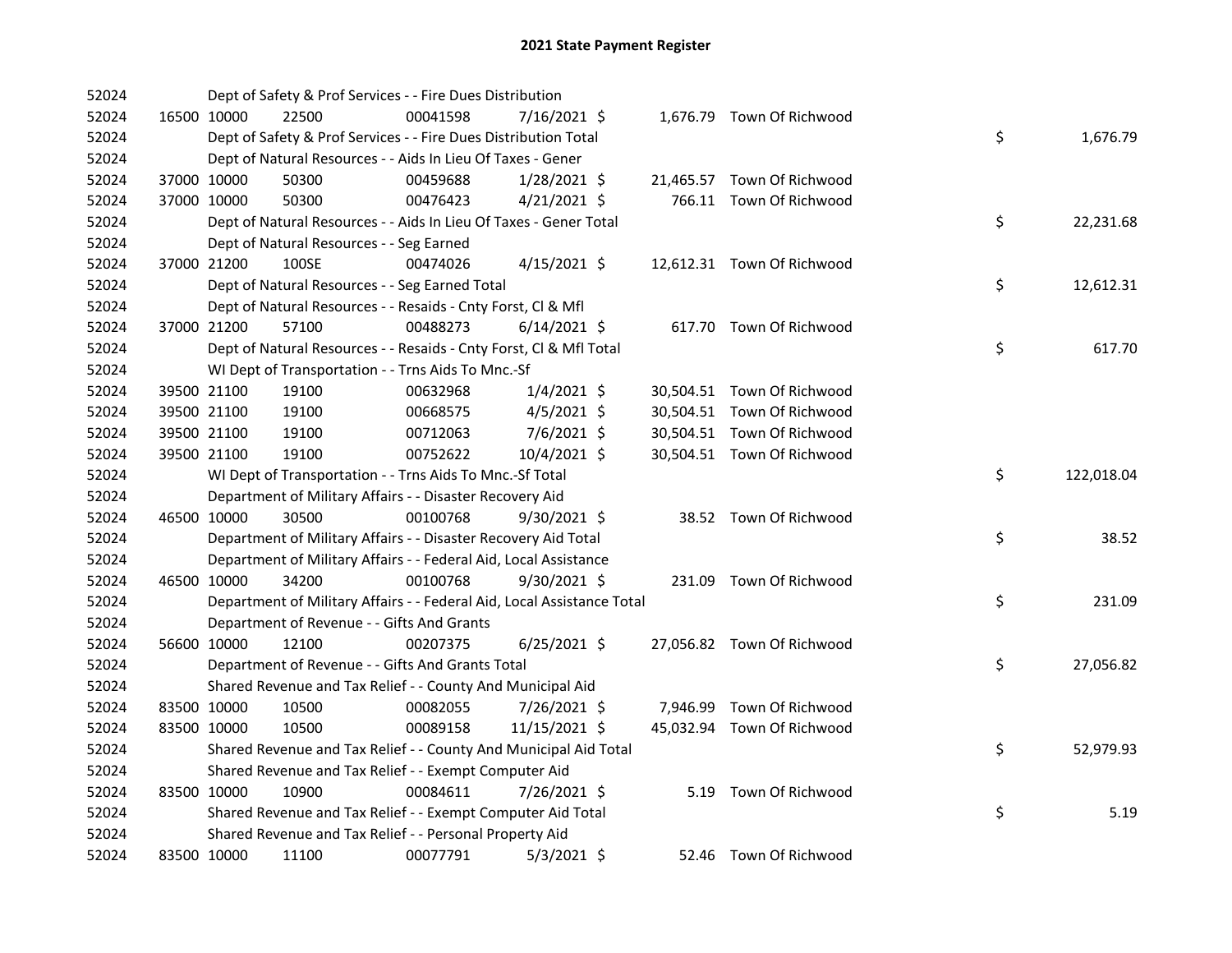| 52024       | Shared Revenue and Tax Relief - - Personal Property Aid Total | 52.46      |
|-------------|---------------------------------------------------------------|------------|
| 52024 Total |                                                               | 239,520.53 |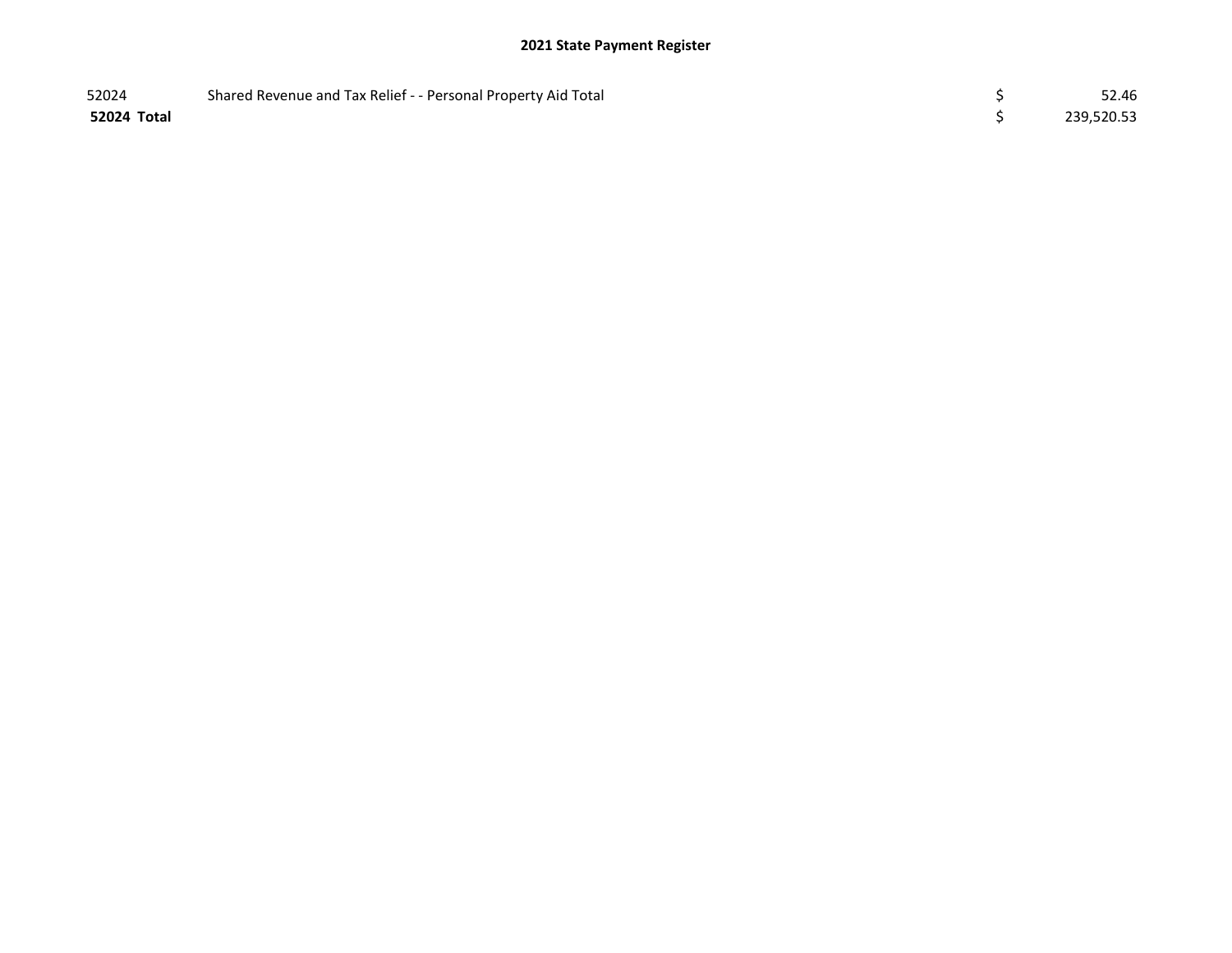| 52026       |             |             | Dept of Safety & Prof Services - - Fire Dues Distribution          |          |                |  |                              |    |            |
|-------------|-------------|-------------|--------------------------------------------------------------------|----------|----------------|--|------------------------------|----|------------|
| 52026       | 16500 10000 |             | 22500                                                              | 00041599 | $7/16/2021$ \$ |  | 2,260.15 Town Of Rockbridge  |    |            |
| 52026       |             |             | Dept of Safety & Prof Services - - Fire Dues Distribution Total    |          |                |  |                              | \$ | 2,260.15   |
| 52026       |             |             | Dept of Natural Resources - - Aids In Lieu Of Taxes - Gener        |          |                |  |                              |    |            |
| 52026       | 37000 10000 |             | 50300                                                              | 00459709 | $1/28/2021$ \$ |  | 2,780.52 Town Of Rockbridge  |    |            |
| 52026       | 37000 10000 |             | 50300                                                              | 00459710 | $1/28/2021$ \$ |  | 2,015.69 Town Of Rockbridge  |    |            |
| 52026       |             |             | Dept of Natural Resources - - Aids In Lieu Of Taxes - Gener Total  |          |                |  |                              | \$ | 4,796.21   |
| 52026       |             |             | Dept of Natural Resources - - Resaids - Cnty Forst, Cl & Mfl       |          |                |  |                              |    |            |
| 52026       | 37000 21200 |             | 57100                                                              | 00488274 | $6/14/2021$ \$ |  | 829.99 Town Of Rockbridge    |    |            |
| 52026       |             |             | Dept of Natural Resources - - Resaids - Cnty Forst, Cl & Mfl Total |          |                |  |                              | \$ | 829.99     |
| 52026       |             |             | WI Dept of Transportation - - Trns Aids To Mnc.-Sf                 |          |                |  |                              |    |            |
| 52026       | 39500 21100 |             | 19100                                                              | 00632969 | $1/4/2021$ \$  |  | 21,838.68 Town Of Rockbridge |    |            |
| 52026       | 39500 21100 |             | 19100                                                              | 00668576 | $4/5/2021$ \$  |  | 21,838.68 Town Of Rockbridge |    |            |
| 52026       | 39500 21100 |             | 19100                                                              | 00712064 | 7/6/2021 \$    |  | 21,838.68 Town Of Rockbridge |    |            |
| 52026       | 39500 21100 |             | 19100                                                              | 00752623 | 10/4/2021 \$   |  | 21,838.68 Town Of Rockbridge |    |            |
| 52026       |             |             | WI Dept of Transportation - - Trns Aids To Mnc.-Sf Total           |          |                |  |                              | \$ | 87,354.72  |
| 52026       |             |             | Department of Revenue - - Gifts And Grants                         |          |                |  |                              |    |            |
| 52026       |             | 56600 10000 | 12100                                                              | 00207376 | $6/25/2021$ \$ |  | 36,529.33 Town Of Rockbridge |    |            |
| 52026       |             |             | Department of Revenue - - Gifts And Grants Total                   |          |                |  |                              | \$ | 36,529.33  |
| 52026       |             |             | Shared Revenue and Tax Relief - - County And Municipal Aid         |          |                |  |                              |    |            |
| 52026       | 83500 10000 |             | 10500                                                              | 00082056 | 7/26/2021 \$   |  | 7,470.01 Town Of Rockbridge  |    |            |
| 52026       | 83500 10000 |             | 10500                                                              | 00089159 | 11/15/2021 \$  |  | 42,330.06 Town Of Rockbridge |    |            |
| 52026       |             |             | Shared Revenue and Tax Relief - - County And Municipal Aid Total   |          |                |  |                              | \$ | 49,800.07  |
| 52026       |             |             | Shared Revenue and Tax Relief - - Exempt Computer Aid              |          |                |  |                              |    |            |
| 52026       | 83500 10000 |             | 10900                                                              | 00084612 | $7/26/2021$ \$ |  | 15.59 Town Of Rockbridge     |    |            |
| 52026       |             |             | Shared Revenue and Tax Relief - - Exempt Computer Aid Total        |          |                |  |                              | \$ | 15.59      |
| 52026       |             |             | Shared Revenue and Tax Relief - - Utility Aid                      |          |                |  |                              |    |            |
| 52026       | 83500 10000 |             | 11000                                                              | 00082056 | 7/26/2021 \$   |  | 125.48 Town Of Rockbridge    |    |            |
| 52026       | 83500 10000 |             | 11000                                                              | 00089159 | 11/15/2021 \$  |  | 750.98 Town Of Rockbridge    |    |            |
| 52026       |             |             | Shared Revenue and Tax Relief - - Utility Aid Total                |          |                |  |                              | \$ | 876.46     |
| 52026       |             |             | Shared Revenue and Tax Relief - - Personal Property Aid            |          |                |  |                              |    |            |
| 52026       | 83500 10000 |             | 11100                                                              | 00077792 | $5/3/2021$ \$  |  | 60.87 Town Of Rockbridge     |    |            |
| 52026       |             |             | Shared Revenue and Tax Relief - - Personal Property Aid Total      |          |                |  |                              | \$ | 60.87      |
| 52026 Total |             |             |                                                                    |          |                |  |                              | \$ | 182,523.39 |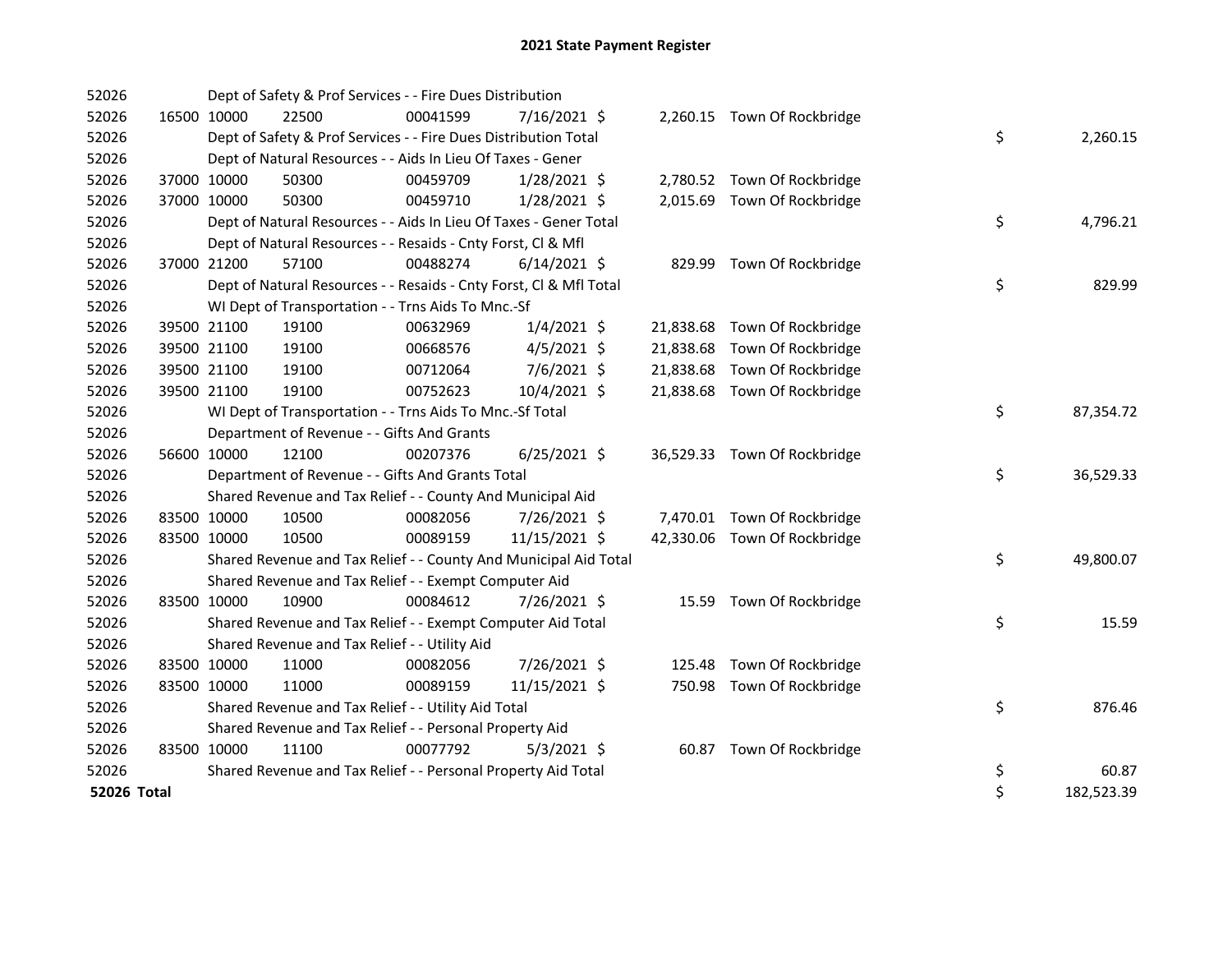| 52028       |             | Dept of Safety & Prof Services - - Fire Dues Distribution          |          |                |       |                          |    |            |
|-------------|-------------|--------------------------------------------------------------------|----------|----------------|-------|--------------------------|----|------------|
| 52028       | 16500 10000 | 22500                                                              | 00041600 | 7/16/2021 \$   |       | 1,360.27 Town Of Sylvan  |    |            |
| 52028       |             | Dept of Safety & Prof Services - - Fire Dues Distribution Total    |          |                |       |                          | \$ | 1,360.27   |
| 52028       |             | Dept of Natural Resources - - Aids In Lieu Of Taxes - Gener        |          |                |       |                          |    |            |
| 52028       | 37000 10000 | 50300                                                              | 00459712 | $1/28/2021$ \$ |       | 298.32 Town Of Sylvan    |    |            |
| 52028       | 37000 10000 | 50300                                                              | 00476666 | $4/21/2021$ \$ |       | 114.93 Town Of Sylvan    |    |            |
| 52028       |             | Dept of Natural Resources - - Aids In Lieu Of Taxes - Gener Total  |          |                |       |                          | \$ | 413.25     |
| 52028       |             | Dept of Natural Resources - - Seg Earned                           |          |                |       |                          |    |            |
| 52028       | 37000 21200 | 100SE                                                              | 00474027 | $4/15/2021$ \$ |       | 104.99 Town Of Sylvan    |    |            |
| 52028       |             | Dept of Natural Resources - - Seg Earned Total                     |          |                |       |                          | \$ | 104.99     |
| 52028       |             | Dept of Natural Resources - - Resaids - Cnty Forst, Cl & Mfl       |          |                |       |                          |    |            |
| 52028       | 37000 21200 | 57100                                                              | 00488275 | $6/14/2021$ \$ |       | 836.73 Town Of Sylvan    |    |            |
| 52028       |             | Dept of Natural Resources - - Resaids - Cnty Forst, Cl & Mfl Total |          |                |       |                          | \$ | 836.73     |
| 52028       |             | WI Dept of Transportation - - Trns Aids To Mnc.-Sf                 |          |                |       |                          |    |            |
| 52028       | 39500 21100 | 19100                                                              | 00632970 | $1/4/2021$ \$  |       | 28,067.04 Town Of Sylvan |    |            |
| 52028       | 39500 21100 | 19100                                                              | 00668577 | $4/5/2021$ \$  |       | 28,067.04 Town Of Sylvan |    |            |
| 52028       | 39500 21100 | 19100                                                              | 00712065 | 7/6/2021 \$    |       | 28,067.04 Town Of Sylvan |    |            |
| 52028       | 39500 21100 | 19100                                                              | 00752624 | 10/4/2021 \$   |       | 28,067.04 Town Of Sylvan |    |            |
| 52028       |             | WI Dept of Transportation - - Trns Aids To Mnc.-Sf Total           |          |                |       |                          | \$ | 112,268.16 |
| 52028       |             | Department of Revenue - - Gifts And Grants                         |          |                |       |                          |    |            |
| 52028       | 56600 10000 | 12100                                                              | 00207377 | $6/25/2021$ \$ |       | 28,312.84 Town Of Sylvan |    |            |
| 52028       |             | Department of Revenue - - Gifts And Grants Total                   |          |                |       |                          | \$ | 28,312.84  |
| 52028       |             | Shared Revenue and Tax Relief - - County And Municipal Aid         |          |                |       |                          |    |            |
| 52028       | 83500 10000 | 10500                                                              | 00082057 | 7/26/2021 \$   |       | 5,588.65 Town Of Sylvan  |    |            |
| 52028       | 83500 10000 | 10500                                                              | 00089160 | 11/15/2021 \$  |       | 31,668.99 Town Of Sylvan |    |            |
| 52028       |             | Shared Revenue and Tax Relief - - County And Municipal Aid Total   |          |                |       |                          | \$ | 37,257.64  |
| 52028       |             | Shared Revenue and Tax Relief - - Exempt Computer Aid              |          |                |       |                          |    |            |
| 52028       | 83500 10000 | 10900                                                              | 00084613 | 7/26/2021 \$   | 48.84 | Town Of Sylvan           |    |            |
| 52028       |             | Shared Revenue and Tax Relief - - Exempt Computer Aid Total        |          |                |       |                          | \$ | 48.84      |
| 52028       |             | Shared Revenue and Tax Relief - - Personal Property Aid            |          |                |       |                          |    |            |
| 52028       | 83500 10000 | 11100                                                              | 00077793 | $5/3/2021$ \$  |       | 66.23 Town Of Sylvan     |    |            |
| 52028       |             | Shared Revenue and Tax Relief - - Personal Property Aid Total      |          |                |       |                          | \$ | 66.23      |
| 52028 Total |             |                                                                    |          |                |       |                          | \$ | 180,668.95 |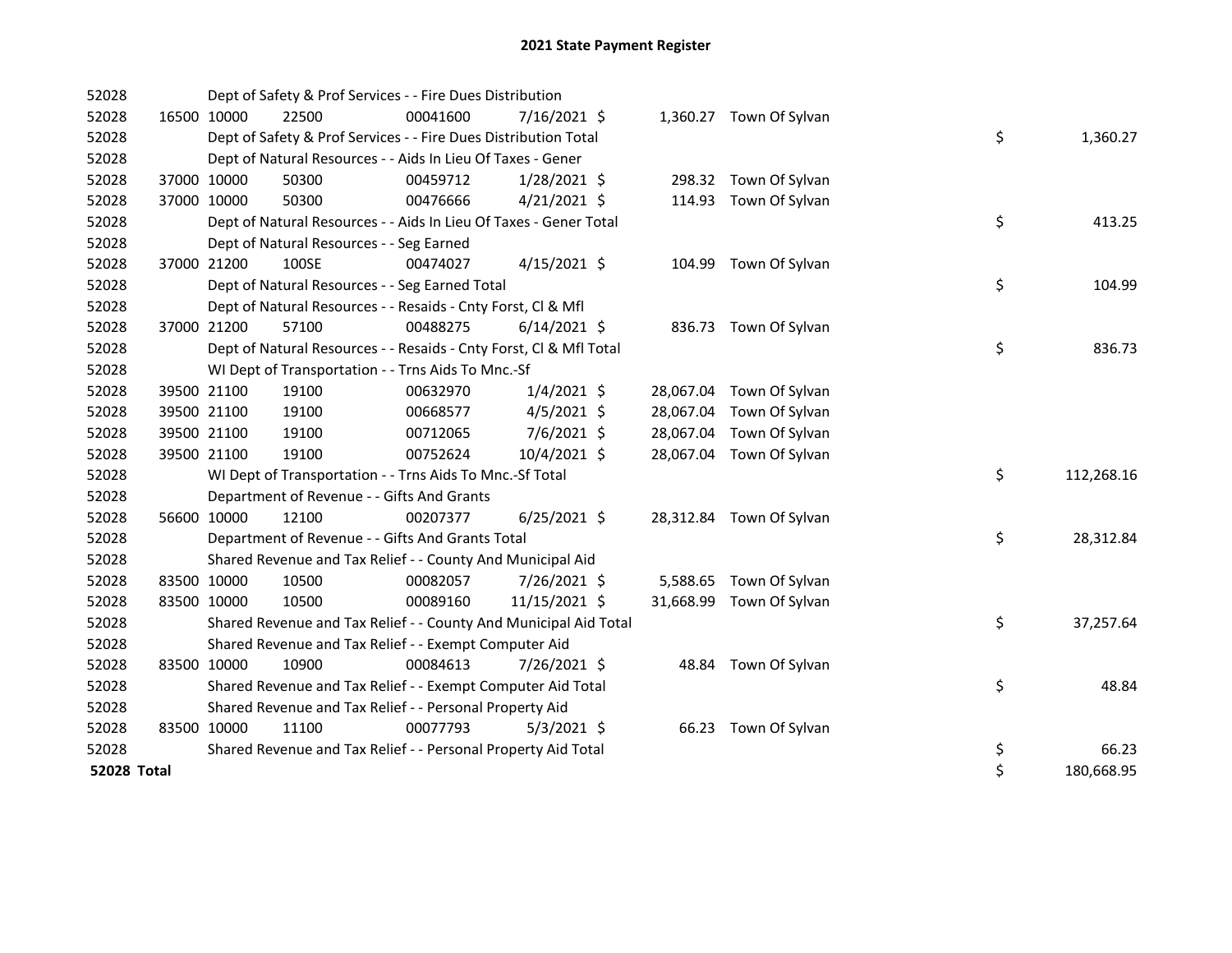| 52030       |             | Dept of Safety & Prof Services - - Fire Dues Distribution          |          |                |           |                            |    |            |
|-------------|-------------|--------------------------------------------------------------------|----------|----------------|-----------|----------------------------|----|------------|
| 52030       | 16500 10000 | 22500                                                              | 00041602 | $7/16/2021$ \$ |           | 1,365.19 Town Of Westford  |    |            |
| 52030       |             | Dept of Safety & Prof Services - - Fire Dues Distribution Total    |          |                |           |                            | \$ | 1,365.19   |
| 52030       |             | Dept of Natural Resources - - Resaids - Cnty Forst, Cl & Mfl       |          |                |           |                            |    |            |
| 52030       | 37000 21200 | 57100                                                              | 00488276 | $6/14/2021$ \$ |           | 622.67 Town Of Westford    |    |            |
| 52030       |             | Dept of Natural Resources - - Resaids - Cnty Forst, Cl & Mfl Total |          |                |           |                            | \$ | 622.67     |
| 52030       |             | WI Dept of Transportation - - Trns Aids To Mnc.-Sf                 |          |                |           |                            |    |            |
| 52030       | 39500 21100 | 19100                                                              | 00632971 | $1/4/2021$ \$  | 25,866.09 | Town Of Westford           |    |            |
| 52030       | 39500 21100 | 19100                                                              | 00668578 | $4/5/2021$ \$  | 25,866.09 | Town Of Westford           |    |            |
| 52030       | 39500 21100 | 19100                                                              | 00712066 | 7/6/2021 \$    | 25,866.09 | Town Of Westford           |    |            |
| 52030       | 39500 21100 | 19100                                                              | 00752625 | $10/4/2021$ \$ | 25,866.09 | Town Of Westford           |    |            |
| 52030       |             | WI Dept of Transportation - - Trns Aids To Mnc.-Sf Total           |          |                |           |                            | \$ | 103,464.36 |
| 52030       |             | Department of Revenue - - Gifts And Grants                         |          |                |           |                            |    |            |
| 52030       | 56600 10000 | 12100                                                              | 00207378 | $6/25/2021$ \$ |           | 26,847.48 Town Of Westford |    |            |
| 52030       |             | Department of Revenue - - Gifts And Grants Total                   |          |                |           |                            | \$ | 26,847.48  |
| 52030       |             | Shared Revenue and Tax Relief - - County And Municipal Aid         |          |                |           |                            |    |            |
| 52030       | 83500 10000 | 10500                                                              | 00082058 | 7/26/2021 \$   |           | 6,383.31 Town Of Westford  |    |            |
| 52030       | 83500 10000 | 10500                                                              | 00089161 | 11/15/2021 \$  |           | 36,172.11 Town Of Westford |    |            |
| 52030       |             | Shared Revenue and Tax Relief - - County And Municipal Aid Total   |          |                |           |                            | \$ | 42,555.42  |
| 52030       |             | Shared Revenue and Tax Relief - - Exempt Computer Aid              |          |                |           |                            |    |            |
| 52030       | 83500 10000 | 10900                                                              | 00084614 | 7/26/2021 \$   |           | 1.03 Town Of Westford      |    |            |
| 52030       |             | Shared Revenue and Tax Relief - - Exempt Computer Aid Total        |          |                |           |                            | \$ | 1.03       |
| 52030       |             | Shared Revenue and Tax Relief - - Utility Aid                      |          |                |           |                            |    |            |
| 52030       | 83500 10000 | 11000                                                              | 00082058 | 7/26/2021 \$   | 12.26     | Town Of Westford           |    |            |
| 52030       | 83500 10000 | 11000                                                              | 00089161 | 11/15/2021 \$  |           | 73.36 Town Of Westford     |    |            |
| 52030       |             | Shared Revenue and Tax Relief - - Utility Aid Total                |          |                |           |                            | \$ | 85.62      |
| 52030       |             | Shared Revenue and Tax Relief - - Personal Property Aid            |          |                |           |                            |    |            |
| 52030       | 83500 10000 | 11100                                                              | 00077794 | $5/3/2021$ \$  |           | 4.51 Town Of Westford      |    |            |
| 52030       |             | Shared Revenue and Tax Relief - - Personal Property Aid Total      |          |                |           |                            | \$ | 4.51       |
| 52030 Total |             |                                                                    |          |                |           |                            | \$ | 174,946.28 |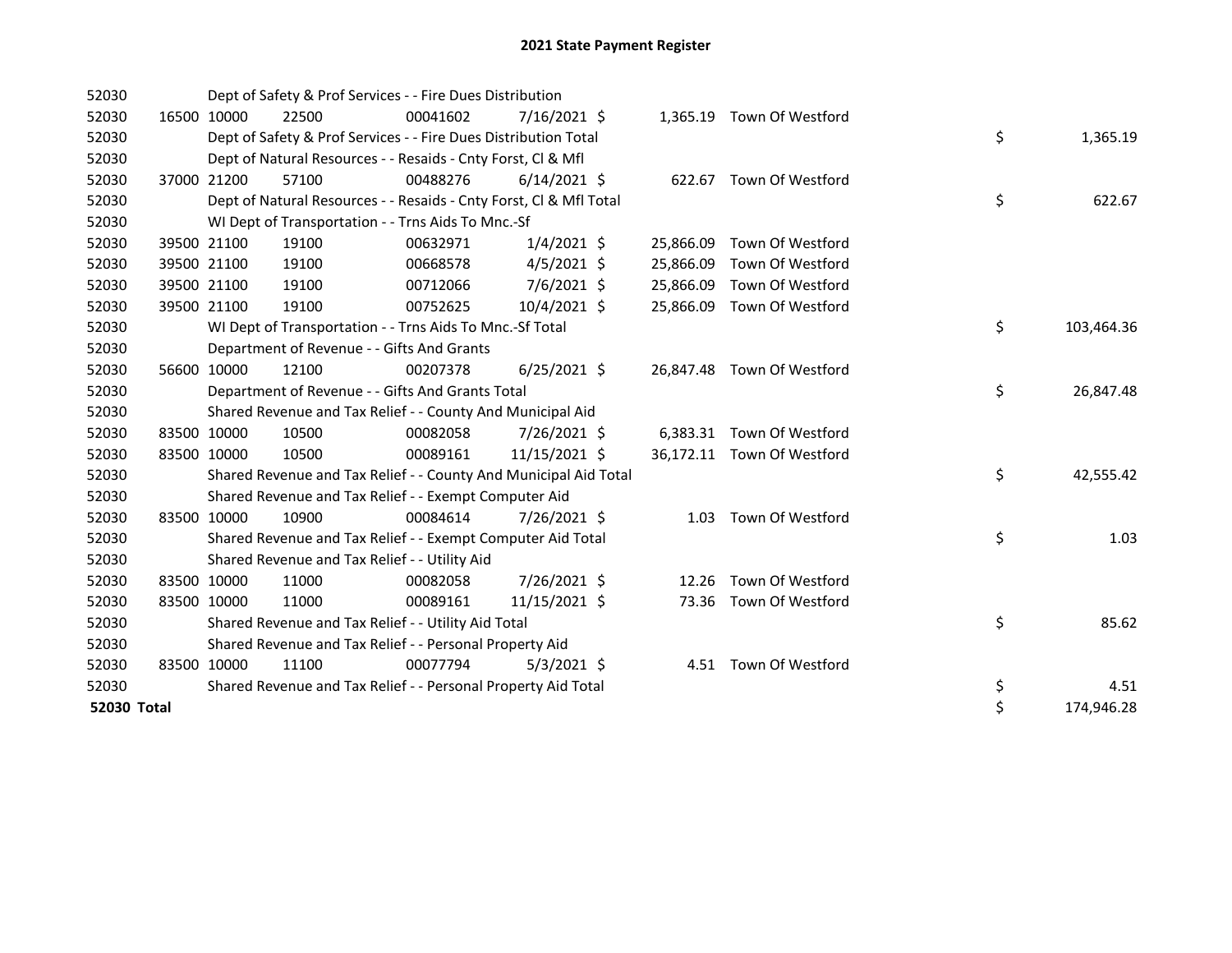| 52032       |             | Dept of Safety & Prof Services - - Fire Dues Distribution          |          |                |           |                          |    |            |
|-------------|-------------|--------------------------------------------------------------------|----------|----------------|-----------|--------------------------|----|------------|
| 52032       | 16500 10000 | 22500                                                              | 00041603 | $7/16/2021$ \$ |           | 1,438.01 Town Of Willow  |    |            |
| 52032       |             | Dept of Safety & Prof Services - - Fire Dues Distribution Total    |          |                |           |                          | \$ | 1,438.01   |
| 52032       |             | Dept of Natural Resources - - Aids In Lieu Of Taxes - Gener        |          |                |           |                          |    |            |
| 52032       | 37000 10000 | 50300                                                              | 00459531 | $1/28/2021$ \$ | 4,516.88  | Town Of Willow           |    |            |
| 52032       | 37000 10000 | 50300                                                              | 00475237 | $4/21/2021$ \$ | 180.46    | Town Of Willow           |    |            |
| 52032       |             | Dept of Natural Resources - - Aids In Lieu Of Taxes - Gener Total  |          |                |           |                          | \$ | 4,697.34   |
| 52032       |             | Dept of Natural Resources - - Resaids - Cnty Forst, CI & Mfl       |          |                |           |                          |    |            |
| 52032       | 37000 21200 | 57100                                                              | 00488277 | $6/14/2021$ \$ |           | 888.49 Town Of Willow    |    |            |
| 52032       |             | Dept of Natural Resources - - Resaids - Cnty Forst, Cl & Mfl Total |          |                |           |                          | \$ | 888.49     |
| 52032       |             | WI Dept of Transportation - - Trns Aids To Mnc.-Sf                 |          |                |           |                          |    |            |
| 52032       | 39500 21100 | 19100                                                              | 00632972 | $1/4/2021$ \$  | 28,572.93 | Town Of Willow           |    |            |
| 52032       | 39500 21100 | 19100                                                              | 00668579 | $4/5/2021$ \$  | 28,572.93 | Town Of Willow           |    |            |
| 52032       | 39500 21100 | 19100                                                              | 00712067 | 7/6/2021 \$    | 28,572.93 | Town Of Willow           |    |            |
| 52032       | 39500 21100 | 19100                                                              | 00752626 | 10/4/2021 \$   | 28,572.93 | Town Of Willow           |    |            |
| 52032       |             | WI Dept of Transportation - - Trns Aids To Mnc.-Sf Total           |          |                |           |                          | \$ | 114,291.72 |
| 52032       |             | Department of Revenue - - Gifts And Grants                         |          |                |           |                          |    |            |
| 52032       | 56600 10000 | 12100                                                              | 00207379 | $6/25/2021$ \$ |           | 29,725.87 Town Of Willow |    |            |
| 52032       |             | Department of Revenue - - Gifts And Grants Total                   |          |                |           |                          | \$ | 29,725.87  |
| 52032       |             | Shared Revenue and Tax Relief - - County And Municipal Aid         |          |                |           |                          |    |            |
| 52032       | 83500 10000 | 10500                                                              | 00082059 | 7/26/2021 \$   | 5,987.28  | Town Of Willow           |    |            |
| 52032       | 83500 10000 | 10500                                                              | 00089162 | 11/15/2021 \$  | 33,927.89 | Town Of Willow           |    |            |
| 52032       |             | Shared Revenue and Tax Relief - - County And Municipal Aid Total   |          |                |           |                          | \$ | 39,915.17  |
| 52032       |             | Shared Revenue and Tax Relief - - Exempt Computer Aid              |          |                |           |                          |    |            |
| 52032       | 83500 10000 | 10900                                                              | 00084615 | 7/26/2021 \$   | 4.16      | Town Of Willow           |    |            |
| 52032       |             | Shared Revenue and Tax Relief - - Exempt Computer Aid Total        |          |                |           |                          | \$ | 4.16       |
| 52032 Total |             |                                                                    |          |                |           |                          | \$ | 190,960.76 |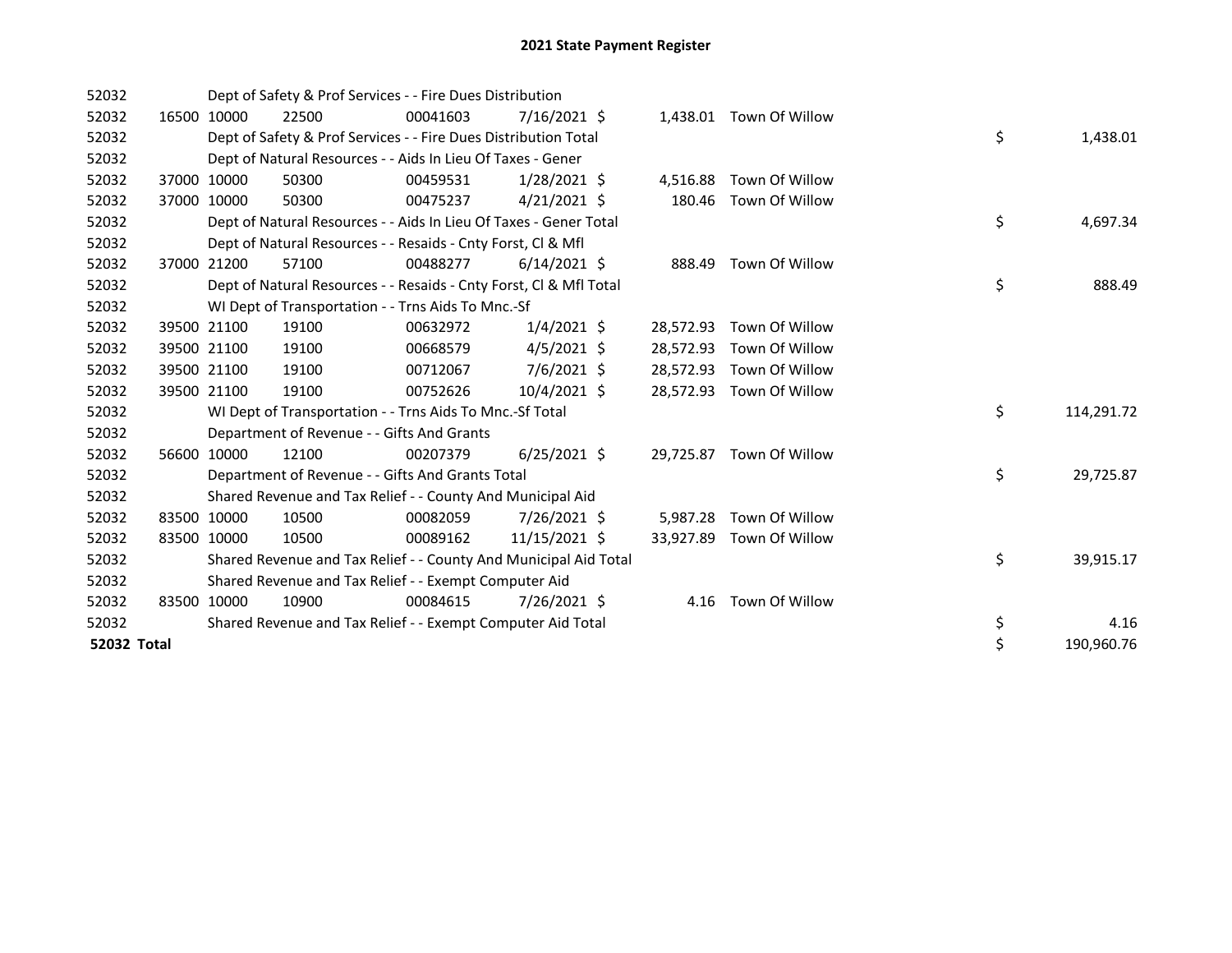| 52106       |       |             | Dept of Safety & Prof Services - - Fire Dues Distribution        |          |                |           |                  |    |           |
|-------------|-------|-------------|------------------------------------------------------------------|----------|----------------|-----------|------------------|----|-----------|
| 52106       | 16500 | 10000       | 22500                                                            | 00041585 | 7/16/2021 \$   | 192.39    | Boaz, Village of |    |           |
| 52106       |       |             | Dept of Safety & Prof Services - - Fire Dues Distribution Total  |          |                |           |                  | \$ | 192.39    |
| 52106       |       |             | WI Dept of Transportation - - Trns Aids To Mnc.-Sf               |          |                |           |                  |    |           |
| 52106       | 39500 | 21100       | 19100                                                            | 00632973 | $1/4/2021$ \$  | 1,445.40  | Boaz, Village of |    |           |
| 52106       | 39500 | 21100       | 19100                                                            | 00668580 | $4/5/2021$ \$  | 1,445.40  | Boaz, Village of |    |           |
| 52106       |       | 39500 21100 | 19100                                                            | 00712068 | $7/6/2021$ \$  | 1,445.40  | Boaz, Village of |    |           |
| 52106       | 39500 | 21100       | 19100                                                            | 00752627 | $10/4/2021$ \$ | 1,445.40  | Boaz, Village of |    |           |
| 52106       |       |             | WI Dept of Transportation - - Trns Aids To Mnc.-Sf Total         |          |                |           |                  | \$ | 5,781.60  |
| 52106       |       |             | Department of Revenue - - Gifts And Grants                       |          |                |           |                  |    |           |
| 52106       | 56600 | 10000       | 12100                                                            | 00207380 | $6/25/2021$ \$ | 7,640.80  | Boaz, Village of |    |           |
| 52106       |       |             | Department of Revenue - - Gifts And Grants Total                 |          |                |           |                  | \$ | 7,640.80  |
| 52106       |       |             | Shared Revenue and Tax Relief - - County And Municipal Aid       |          |                |           |                  |    |           |
| 52106       | 83500 | 10000       | 10500                                                            | 00082060 | $7/26/2021$ \$ | 8,558.53  | Boaz, Village of |    |           |
| 52106       |       | 83500 10000 | 10500                                                            | 00089163 | 11/15/2021 \$  | 48,498.31 | Boaz, Village of |    |           |
| 52106       |       |             | Shared Revenue and Tax Relief - - County And Municipal Aid Total |          |                |           |                  | \$ | 57,056.84 |
| 52106       |       |             | Shared Revenue and Tax Relief - - Exempt Computer Aid            |          |                |           |                  |    |           |
| 52106       | 83500 | 10000       | 10900                                                            | 00084616 | $7/26/2021$ \$ | 2.08      | Boaz, Village of |    |           |
| 52106       |       |             | Shared Revenue and Tax Relief - - Exempt Computer Aid Total      |          |                |           |                  | \$ | 2.08      |
| 52106       |       |             | Shared Revenue and Tax Relief - - Personal Property Aid          |          |                |           |                  |    |           |
| 52106       | 83500 | 10000       | 11100                                                            | 00077795 | $5/3/2021$ \$  | 9.13      | Boaz, Village of |    |           |
| 52106       |       |             | Shared Revenue and Tax Relief - - Personal Property Aid Total    |          |                |           |                  | \$ | 9.13      |
| 52106 Total |       |             |                                                                  |          |                |           |                  | \$ | 70,682.84 |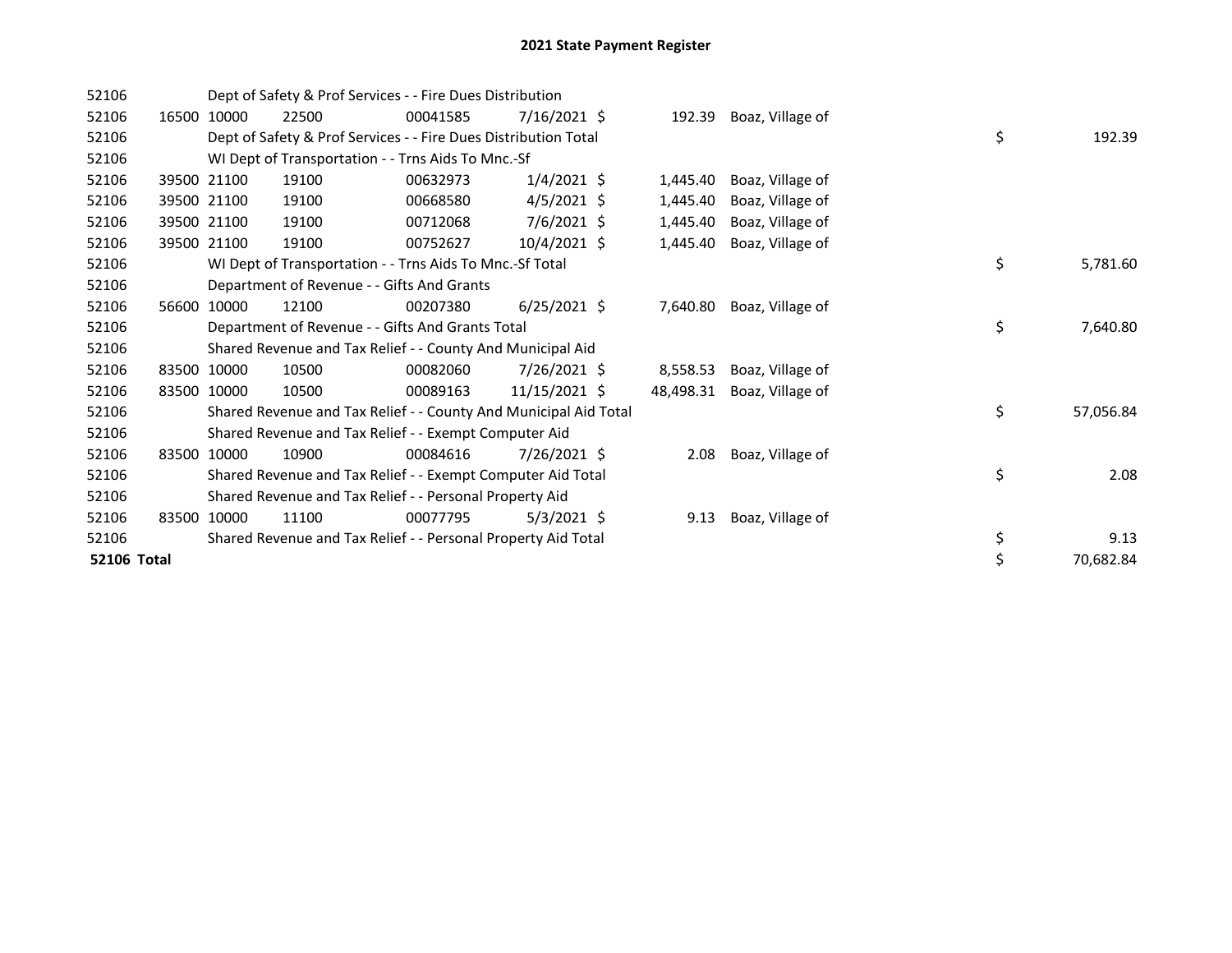| 52111              |       |             | Dept of Safety & Prof Services - - Fire Dues Distribution          |          |                |           |                               |    |            |
|--------------------|-------|-------------|--------------------------------------------------------------------|----------|----------------|-----------|-------------------------------|----|------------|
| 52111              |       | 16500 10000 | 22500                                                              | 00041587 | $7/16/2021$ \$ | 678.17    | Village Of Cazenovia          |    |            |
| 52111              |       |             | Dept of Safety & Prof Services - - Fire Dues Distribution Total    |          |                |           |                               | \$ | 678.17     |
| 52111              |       |             | Dept of Natural Resources - - Fin Asst For Responsible Units       |          |                |           |                               |    |            |
| 52111              |       | 37000 27400 | 67000                                                              | 00483645 | $5/24/2021$ \$ |           | 1,672.90 Village Of Cazenovia |    |            |
| 52111              |       |             | Dept of Natural Resources - - Fin Asst For Responsible Units Total |          |                |           |                               | \$ | 1,672.90   |
| 52111              |       |             | WI Dept of Transportation - - Trns Aids To Mnc.-Sf                 |          |                |           |                               |    |            |
| 52111              |       | 39500 21100 | 19100                                                              | 00632974 | $1/4/2021$ \$  | 3,665.04  | Village Of Cazenovia          |    |            |
| 52111              |       | 39500 21100 | 19100                                                              | 00668581 | $4/5/2021$ \$  | 3,665.04  | Village Of Cazenovia          |    |            |
| 52111              |       | 39500 21100 | 19100                                                              | 00712069 | 7/6/2021 \$    | 3,665.04  | Village Of Cazenovia          |    |            |
| 52111              |       | 39500 21100 | 19100                                                              | 00752628 | 10/4/2021 \$   | 3,665.07  | Village Of Cazenovia          |    |            |
| 52111              |       |             | WI Dept of Transportation - - Trns Aids To Mnc.-Sf Total           |          |                |           |                               | \$ | 14,660.19  |
| 52111              |       |             | Department of Revenue - - Gifts And Grants                         |          |                |           |                               |    |            |
| 52111              |       | 56600 10000 | 12100                                                              | 00207381 | $6/25/2021$ \$ | 16,223.63 | Village Of Cazenovia          |    |            |
| 52111              |       |             | Department of Revenue - - Gifts And Grants Total                   |          |                |           |                               | \$ | 16,223.63  |
| 52111              |       |             | Shared Revenue and Tax Relief - - County And Municipal Aid         |          |                |           |                               |    |            |
| 52111              | 83500 | 10000       | 10500                                                              | 00082061 | 7/26/2021 \$   | 8,053.60  | Village Of Cazenovia          |    |            |
| 52111              |       | 83500 10000 | 10500                                                              | 00089164 | 11/15/2021 \$  | 69,108.43 | Village Of Cazenovia          |    |            |
| 52111              |       |             | Shared Revenue and Tax Relief - - County And Municipal Aid Total   |          |                |           |                               | \$ | 77,162.03  |
| 52111              |       |             | Shared Revenue and Tax Relief - - Exempt Computer Aid              |          |                |           |                               |    |            |
| 52111              |       | 83500 10000 | 10900                                                              | 00084617 | 7/26/2021 \$   | 203.69    | Village Of Cazenovia          |    |            |
| 52111              |       |             | Shared Revenue and Tax Relief - - Exempt Computer Aid Total        |          |                |           |                               | \$ | 203.69     |
| 52111              |       |             | Shared Revenue and Tax Relief - - Personal Property Aid            |          |                |           |                               |    |            |
| 52111              |       | 83500 10000 | 11100                                                              | 00077796 | $5/3/2021$ \$  | 234.00    | Village Of Cazenovia          |    |            |
| 52111              |       |             | Shared Revenue and Tax Relief - - Personal Property Aid Total      |          |                |           |                               | \$ | 234.00     |
| <b>52111 Total</b> |       |             |                                                                    |          |                |           |                               | \$ | 110,834.61 |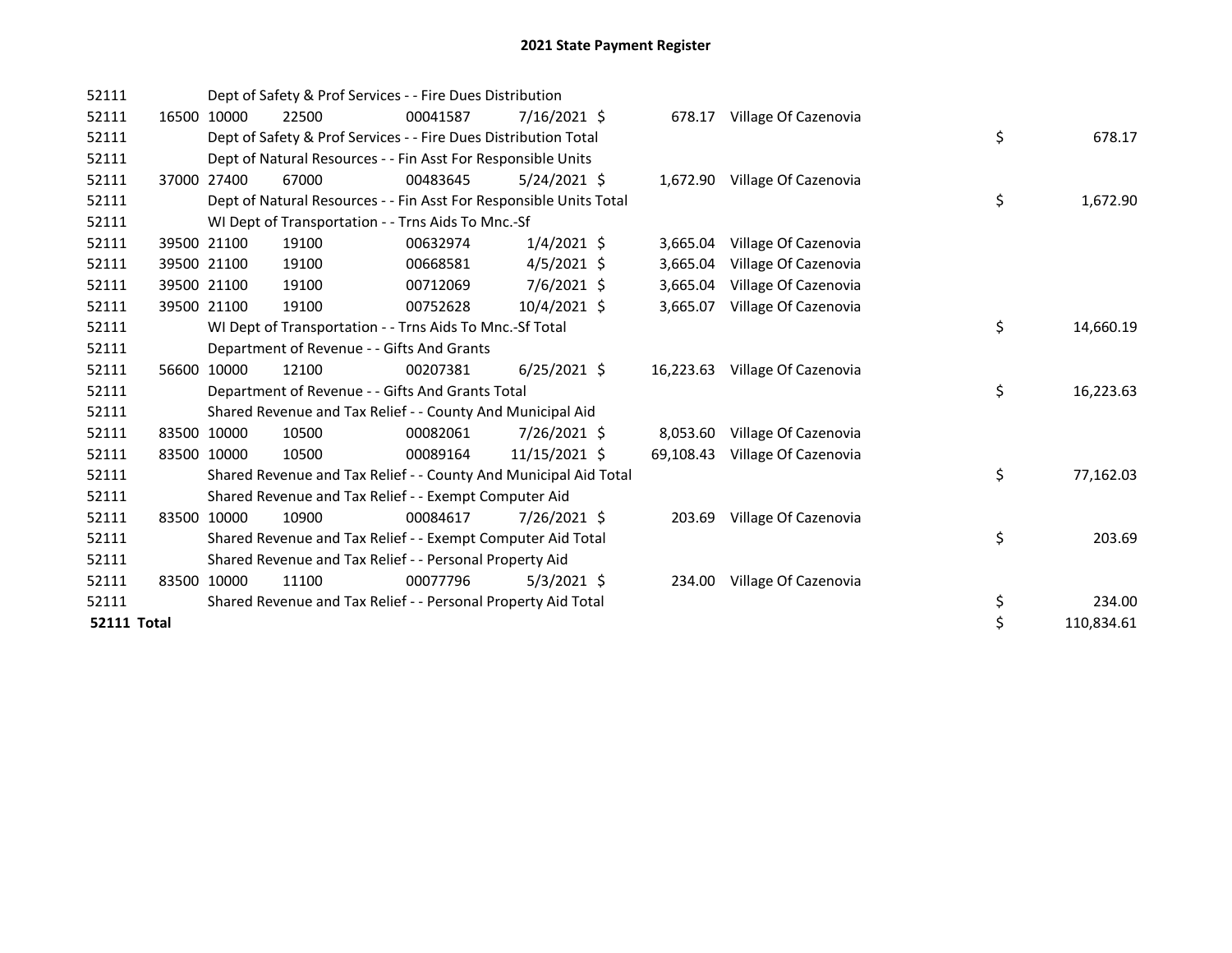| 52146 |             | Dept of Safety & Prof Services - - Fire Dues Distribution                       |           |                |          |                                 |    |            |
|-------|-------------|---------------------------------------------------------------------------------|-----------|----------------|----------|---------------------------------|----|------------|
| 52146 | 16500 10000 | 22500                                                                           | 00041593  | 7/16/2021 \$   |          | 1,706.60 Village Of Lone Rock   |    |            |
| 52146 |             | Dept of Safety & Prof Services - - Fire Dues Distribution Total                 |           |                |          |                                 | \$ | 1,706.60   |
| 52146 |             | Dept of Natural Resources - - Aids In Lieu Of Taxes - Gener                     |           |                |          |                                 |    |            |
| 52146 | 37000 10000 | 50300                                                                           | 00476663  | $4/21/2021$ \$ |          | 13.75 Village Of Lone Rock      |    |            |
| 52146 |             | Dept of Natural Resources - - Aids In Lieu Of Taxes - Gener Total               |           |                |          |                                 | \$ | 13.75      |
| 52146 |             | Dept of Natural Resources - - Resaids - Cnty Forst, Cl & Mfl                    |           |                |          |                                 |    |            |
| 52146 | 37000 21200 | 57100                                                                           | 00488278  | $6/14/2021$ \$ |          | 7.97 Village Of Lone Rock       |    |            |
| 52146 |             | Dept of Natural Resources - - Resaids - Cnty Forst, CI & Mfl Total              |           |                |          |                                 | \$ | 7.97       |
| 52146 |             | WI Dept of Transportation - - Trns Aids To Mnc.-Sf                              |           |                |          |                                 |    |            |
| 52146 | 39500 21100 | 19100                                                                           | 00632975  | $1/4/2021$ \$  |          | 6,878.79 Village Of Lone Rock   |    |            |
| 52146 | 39500 21100 | 19100                                                                           | 00668582  | $4/5/2021$ \$  | 6,878.79 | Village Of Lone Rock            |    |            |
| 52146 | 39500 21100 | 19100                                                                           | 00712070  | $7/6/2021$ \$  |          | 6,878.79 Village Of Lone Rock   |    |            |
| 52146 | 39500 21100 | 19100                                                                           | 00752629  | 10/4/2021 \$   |          | 6,878.79 Village Of Lone Rock   |    |            |
| 52146 |             | WI Dept of Transportation - - Trns Aids To Mnc.-Sf Total                        |           |                |          |                                 | \$ | 27,515.16  |
| 52146 |             | Department of Health Services - - Prepaid Medical Transport Reimbursement       |           |                |          |                                 |    |            |
| 52146 | 43500 10000 | 16300                                                                           | AMBULANCE | 11/15/2021 \$  |          | 5,270.49 Village Of Lone Rock   |    |            |
| 52146 |             | Department of Health Services - - Prepaid Medical Transport Reimbursement Total |           |                |          |                                 | \$ | 5,270.49   |
| 52146 |             | Department of Administration - - Federal Aid, Local Assistance                  |           |                |          |                                 |    |            |
| 52146 | 50500 10000 | 74300                                                                           | 00141921  | $3/15/2021$ \$ |          | 25,000.00 Village Of Lone Rock  |    |            |
| 52146 |             | Department of Administration - - Federal Aid, Local Assistance Total            |           |                |          |                                 | \$ | 25,000.00  |
| 52146 |             | Department of Revenue - - Gifts And Grants                                      |           |                |          |                                 |    |            |
| 52146 | 56600 10000 | 12100                                                                           | 00207382  | $6/25/2021$ \$ |          | 43,699.12 Village Of Lone Rock  |    |            |
| 52146 |             | Department of Revenue - - Gifts And Grants Total                                |           |                |          |                                 | \$ | 43,699.12  |
| 52146 |             | Department of Revenue - - Misc Revenue Holding Clearing                         |           |                |          |                                 |    |            |
| 52146 | 56600 10000 | 99500                                                                           | 00192870  | $3/1/2021$ \$  |          | 121.82 Village Of Lone Rock     |    |            |
| 52146 | 56600 10000 | 99500                                                                           | 00192871  | $3/1/2021$ \$  | 88.00    | Village Of Lone Rock            |    |            |
| 52146 | 56600 10000 | 99500                                                                           | 00192872  | $3/1/2021$ \$  | 303.11   | Village Of Lone Rock            |    |            |
| 52146 | 56600 10000 | 99500                                                                           | 00193663  | $3/5/2021$ \$  | 75.60    | Village Of Lone Rock            |    |            |
| 52146 | 56600 10000 | 99500                                                                           | 00197948  | $4/7/2021$ \$  | 454.20   | Village Of Lone Rock            |    |            |
| 52146 | 56600 10000 | 99500                                                                           | 00216710  | 10/7/2021 \$   |          | 337.80 Village Of Lone Rock     |    |            |
| 52146 |             | Department of Revenue - - Misc Revenue Holding Clearing Total                   |           |                |          |                                 | \$ | 1,380.53   |
| 52146 |             | Shared Revenue and Tax Relief - - County And Municipal Aid                      |           |                |          |                                 |    |            |
| 52146 | 83500 10000 | 10500                                                                           | 00082062  | 7/26/2021 \$   |          | 20,533.40 Village Of Lone Rock  |    |            |
| 52146 | 83500 10000 | 10500                                                                           | 00089165  | 11/15/2021 \$  |          | 111,085.45 Village Of Lone Rock |    |            |
| 52146 |             | Shared Revenue and Tax Relief - - County And Municipal Aid Total                |           |                |          |                                 | \$ | 131,618.85 |
| 52146 |             | Shared Revenue and Tax Relief - - Exempt Computer Aid                           |           |                |          |                                 |    |            |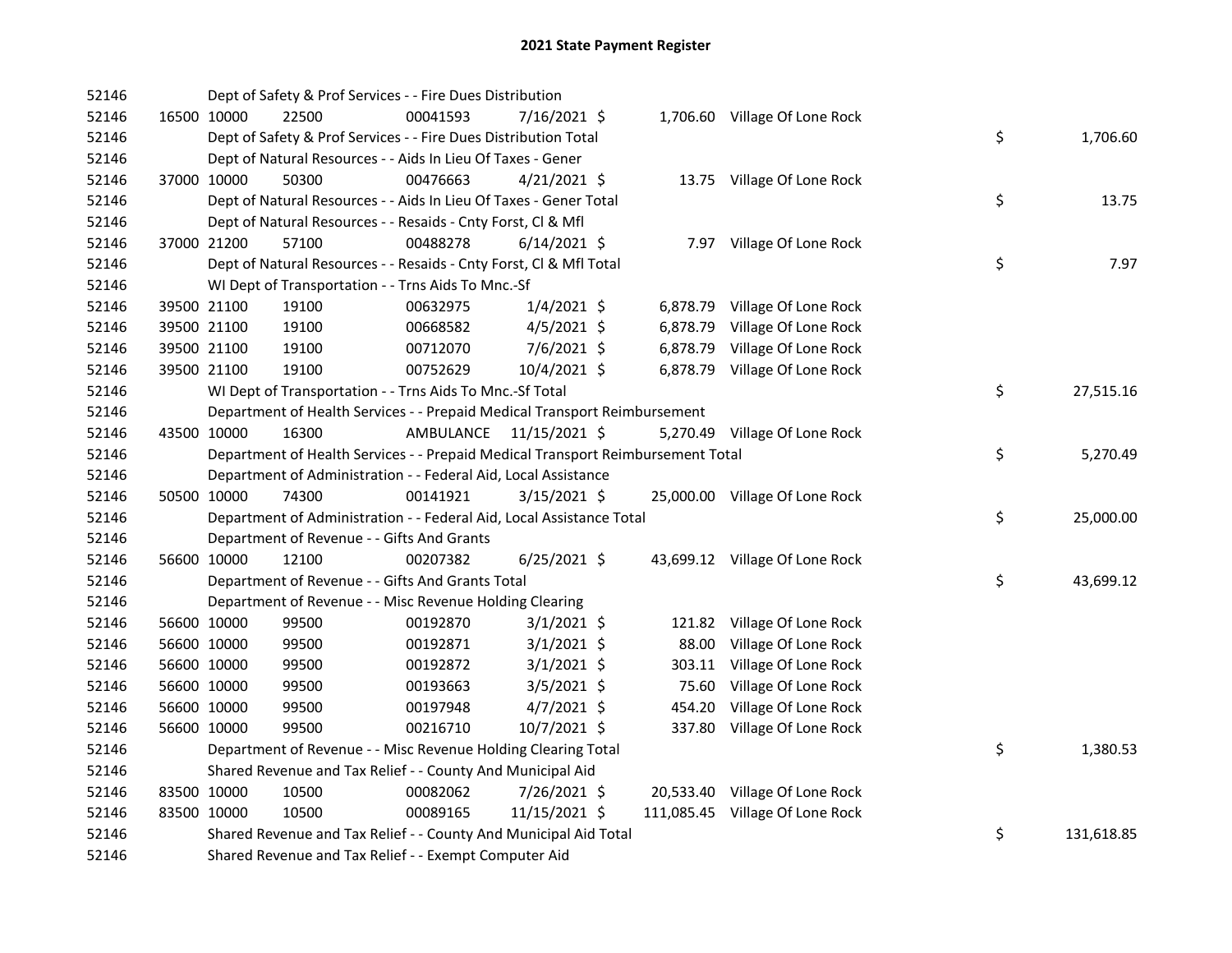| 52146              | 83500 | 10000       | 10900 | 00084618                                                        | 7/26/2021 \$   | 21.83    | Village Of Lone Rock |            |
|--------------------|-------|-------------|-------|-----------------------------------------------------------------|----------------|----------|----------------------|------------|
| 52146              |       |             |       | Shared Revenue and Tax Relief - - Exempt Computer Aid Total     |                |          |                      | 21.83      |
| 52146              |       |             |       | Shared Revenue and Tax Relief - - Personal Property Aid         |                |          |                      |            |
| 52146              | 83500 | 10000       | 11100 | 00077797                                                        | $5/3/2021$ \$  | 1.199.18 | Village Of Lone Rock |            |
| 52146              |       |             |       | Shared Revenue and Tax Relief - - Personal Property Aid Total   |                |          |                      | 1,199.18   |
| 52146              |       |             |       | Shared Revenue and Tax Relief - - Lottery & Gaming Credit       |                |          |                      |            |
| 52146              |       | 83500 52100 | 36300 | 00074365                                                        | $3/22/2021$ \$ | 3.595.44 | Village Of Lone Rock |            |
| 52146              |       |             |       | Shared Revenue and Tax Relief - - Lottery & Gaming Credit Total |                |          |                      | 3.595.44   |
| <b>52146 Total</b> |       |             |       |                                                                 |                |          |                      | 241,028.92 |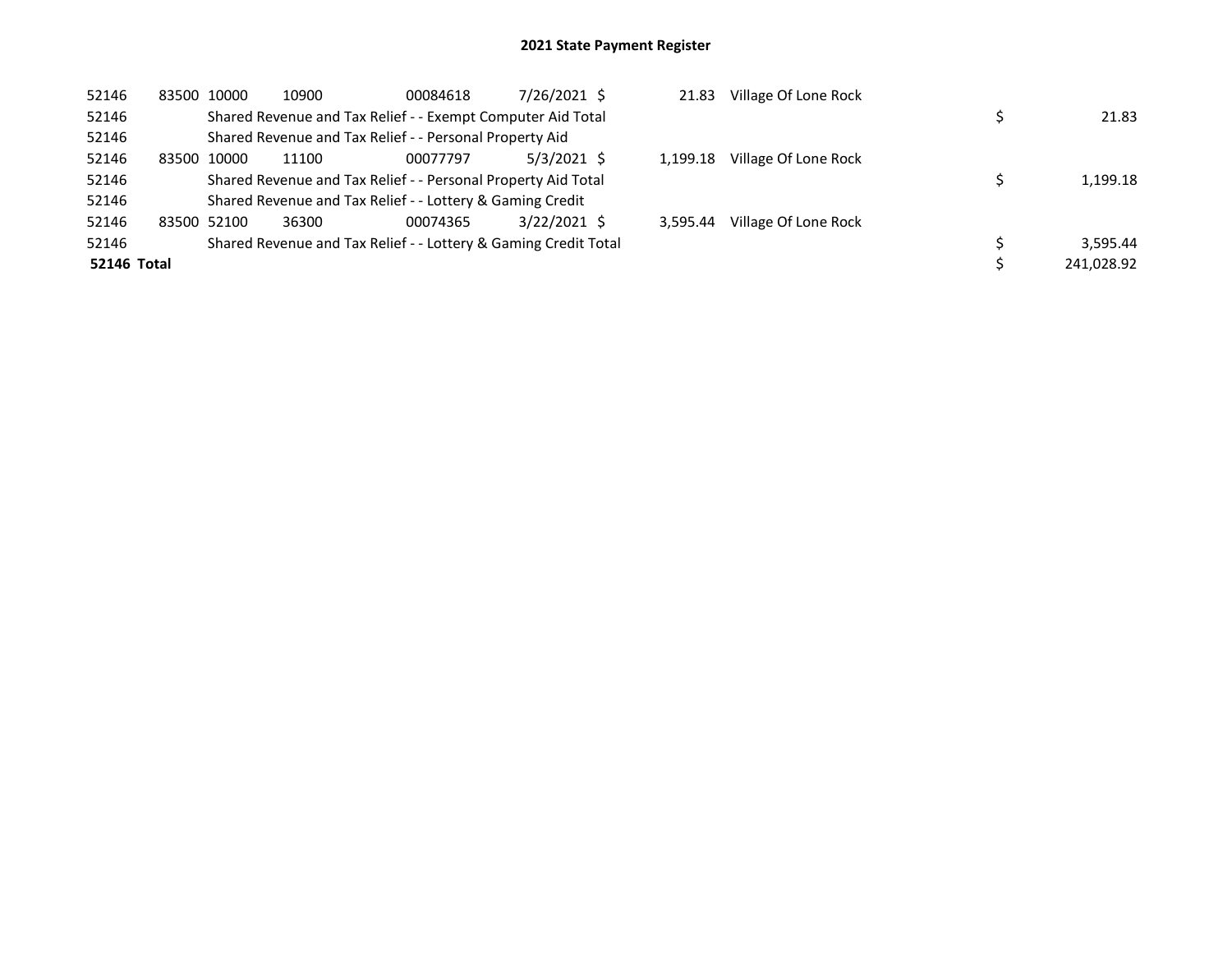| 52186 |             |             | Dept of Safety & Prof Services - - Fire Dues Distribution                       |           |                |          |                             |    |            |
|-------|-------------|-------------|---------------------------------------------------------------------------------|-----------|----------------|----------|-----------------------------|----|------------|
| 52186 | 16500 10000 |             | 22500                                                                           | 00041601  | 7/16/2021 \$   |          | 1,208.31 Village Of Viola   |    |            |
| 52186 |             |             | Dept of Safety & Prof Services - - Fire Dues Distribution Total                 |           |                |          |                             | \$ | 1,208.31   |
| 52186 |             |             | WI Dept of Transportation - - Trns Aids To Mnc.-Sf                              |           |                |          |                             |    |            |
| 52186 | 39500 21100 |             | 19100                                                                           | 00632976  | $1/4/2021$ \$  |          | 7,930.92 Village Of Viola   |    |            |
| 52186 | 39500 21100 |             | 19100                                                                           | 00668583  | $4/5/2021$ \$  |          | 7,930.92 Village Of Viola   |    |            |
| 52186 | 39500 21100 |             | 19100                                                                           | 00712071  | 7/6/2021 \$    |          | 7,930.92 Village Of Viola   |    |            |
| 52186 | 39500 21100 |             | 19100                                                                           | 00752630  | 10/4/2021 \$   |          | 7,930.94 Village Of Viola   |    |            |
| 52186 |             |             | WI Dept of Transportation - - Trns Aids To Mnc.-Sf Total                        |           |                |          |                             | \$ | 31,723.70  |
| 52186 |             |             | Department of Health Services - - Prepaid Medical Transport Reimbursement       |           |                |          |                             |    |            |
| 52186 |             | 43500 10000 | 16300                                                                           | AMBULANCE | 11/15/2021 \$  |          | 3,047.99 Village Of Viola   |    |            |
| 52186 |             |             | Department of Health Services - - Prepaid Medical Transport Reimbursement Total |           |                |          |                             | \$ | 3,047.99   |
| 52186 |             |             | Department of Justice - - Officer training reimbursement                        |           |                |          |                             |    |            |
| 52186 | 45500 10000 |             | 21400                                                                           | 00106067  | 11/30/2021 \$  |          | 160.00 Village Of Viola     |    |            |
| 52186 |             |             | Department of Justice - - Officer training reimbursement Total                  |           |                |          |                             | \$ | 160.00     |
| 52186 |             |             | Department of Military Affairs - - Disaster Recovery Aid                        |           |                |          |                             |    |            |
| 52186 | 46500 10000 |             | 30500                                                                           | 00097266  | $7/13/2021$ \$ |          | 2,922.44 Village Of Viola   |    |            |
| 52186 |             |             | Department of Military Affairs - - Disaster Recovery Aid Total                  |           |                |          |                             | \$ | 2,922.44   |
| 52186 |             |             | Department of Administration - - Federal Aid, Local Assistance                  |           |                |          |                             |    |            |
| 52186 |             | 50500 10000 | 74300                                                                           | 00156722  | 12/21/2021 \$  |          | 268,952.52 Village Of Viola |    |            |
| 52186 |             |             | Department of Administration - - Federal Aid, Local Assistance Total            |           |                |          |                             | \$ | 268,952.52 |
| 52186 |             |             | Department of Revenue - - Gifts And Grants                                      |           |                |          |                             |    |            |
| 52186 |             | 56600 10000 | 12100                                                                           | 00207383  | $6/25/2021$ \$ |          | 34,645.29 Village Of Viola  |    |            |
| 52186 |             |             | Department of Revenue - - Gifts And Grants Total                                |           |                |          |                             | \$ | 34,645.29  |
| 52186 |             |             | Department of Revenue - - Misc Revenue Holding Clearing                         |           |                |          |                             |    |            |
| 52186 | 56600 10000 |             | 99500                                                                           | 00188977  | $1/8/2021$ \$  |          | 40.52 Village Of Viola      |    |            |
| 52186 | 56600 10000 |             | 99500                                                                           | 00188978  | $1/8/2021$ \$  | 208.73   | Village Of Viola            |    |            |
| 52186 | 56600 10000 |             | 99500                                                                           | 00191045  | $2/5/2021$ \$  |          | 102.87 Village Of Viola     |    |            |
| 52186 |             | 56600 10000 | 99500                                                                           | 00192873  | $3/1/2021$ \$  | 97.00    | Village Of Viola            |    |            |
| 52186 | 56600 10000 |             | 99500                                                                           | 00193664  | $3/5/2021$ \$  | 3,331.94 | Village Of Viola            |    |            |
| 52186 | 56600 10000 |             | 99500                                                                           | 00193665  | 3/5/2021 \$    | 76.23    | Village Of Viola            |    |            |
| 52186 |             | 56600 10000 | 99500                                                                           | 00197950  | $4/7/2021$ \$  |          | 337.80 Village Of Viola     |    |            |
| 52186 | 56600 10000 |             | 99500                                                                           | 00204534  | $6/7/2021$ \$  |          | 329.09 Village Of Viola     |    |            |
| 52186 | 56600 10000 |             | 99500                                                                           | 00209100  | 7/8/2021 \$    |          | 675.89 Village Of Viola     |    |            |
| 52186 | 56600 10000 |             | 99500                                                                           | 00209102  | 7/8/2021 \$    |          | 424.95 Village Of Viola     |    |            |
|       |             |             |                                                                                 |           |                |          |                             |    |            |
| 52186 | 56600 10000 |             | 99500                                                                           | 00216711  | 10/7/2021 \$   |          | 5.81 Village Of Viola       |    |            |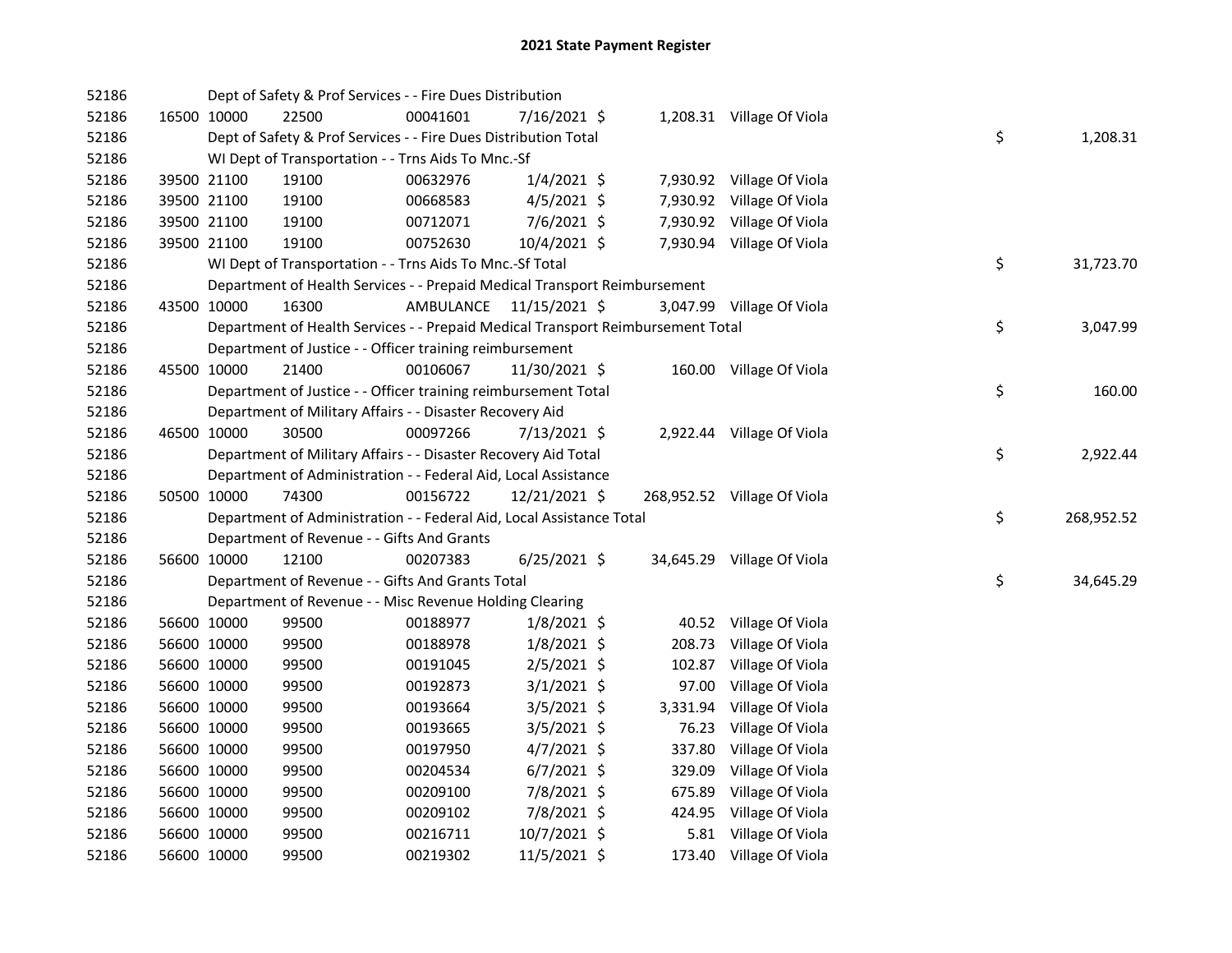| 52186              |       | 56600 10000 | 99500                                                            | 00221452 | $12/7/2021$ \$ | 64.65      | Village Of Viola |    |            |
|--------------------|-------|-------------|------------------------------------------------------------------|----------|----------------|------------|------------------|----|------------|
| 52186              |       |             | Department of Revenue - - Misc Revenue Holding Clearing Total    |          |                |            |                  | \$ | 5,868.88   |
| 52186              |       |             | Shared Revenue and Tax Relief - - County And Municipal Aid       |          |                |            |                  |    |            |
| 52186              |       | 83500 10000 | 10500                                                            | 00082063 | $7/26/2021$ \$ | 41,595.27  | Village Of Viola |    |            |
| 52186              |       | 83500 10000 | 10500                                                            | 00089166 | 11/15/2021 \$  | 236,659.20 | Village Of Viola |    |            |
| 52186              |       |             | Shared Revenue and Tax Relief - - County And Municipal Aid Total |          |                |            |                  | \$ | 278,254.47 |
| 52186              |       |             | Shared Revenue and Tax Relief - - Exempt Computer Aid            |          |                |            |                  |    |            |
| 52186              |       | 83500 10000 | 10900                                                            | 00084619 | 7/26/2021 \$   | 4.16       | Village Of Viola |    |            |
| 52186              |       | 83500 10000 | 10900                                                            | 00085900 | 7/26/2021 \$   | 100.10     | Village Of Viola |    |            |
| 52186              |       |             | Shared Revenue and Tax Relief - - Exempt Computer Aid Total      |          |                |            |                  | \$ | 104.26     |
| 52186              |       |             | Shared Revenue and Tax Relief - - Utility Aid                    |          |                |            |                  |    |            |
| 52186              |       | 83500 10000 | 11000                                                            | 00082063 | $7/26/2021$ \$ | 122.50     | Village Of Viola |    |            |
| 52186              |       | 83500 10000 | 11000                                                            | 00089166 | 11/15/2021 \$  | 711.07     | Village Of Viola |    |            |
| 52186              |       |             | Shared Revenue and Tax Relief - - Utility Aid Total              |          |                |            |                  | \$ | 833.57     |
| 52186              |       |             | Shared Revenue and Tax Relief - - Personal Property Aid          |          |                |            |                  |    |            |
| 52186              | 83500 | 10000       | 11100                                                            | 00078989 | $5/3/2021$ \$  | 525.02     | Village Of Viola |    |            |
| 52186              |       |             | Shared Revenue and Tax Relief - - Personal Property Aid Total    |          |                |            |                  | \$ | 525.02     |
| <b>52186 Total</b> |       |             |                                                                  |          |                |            |                  |    | 628,246.45 |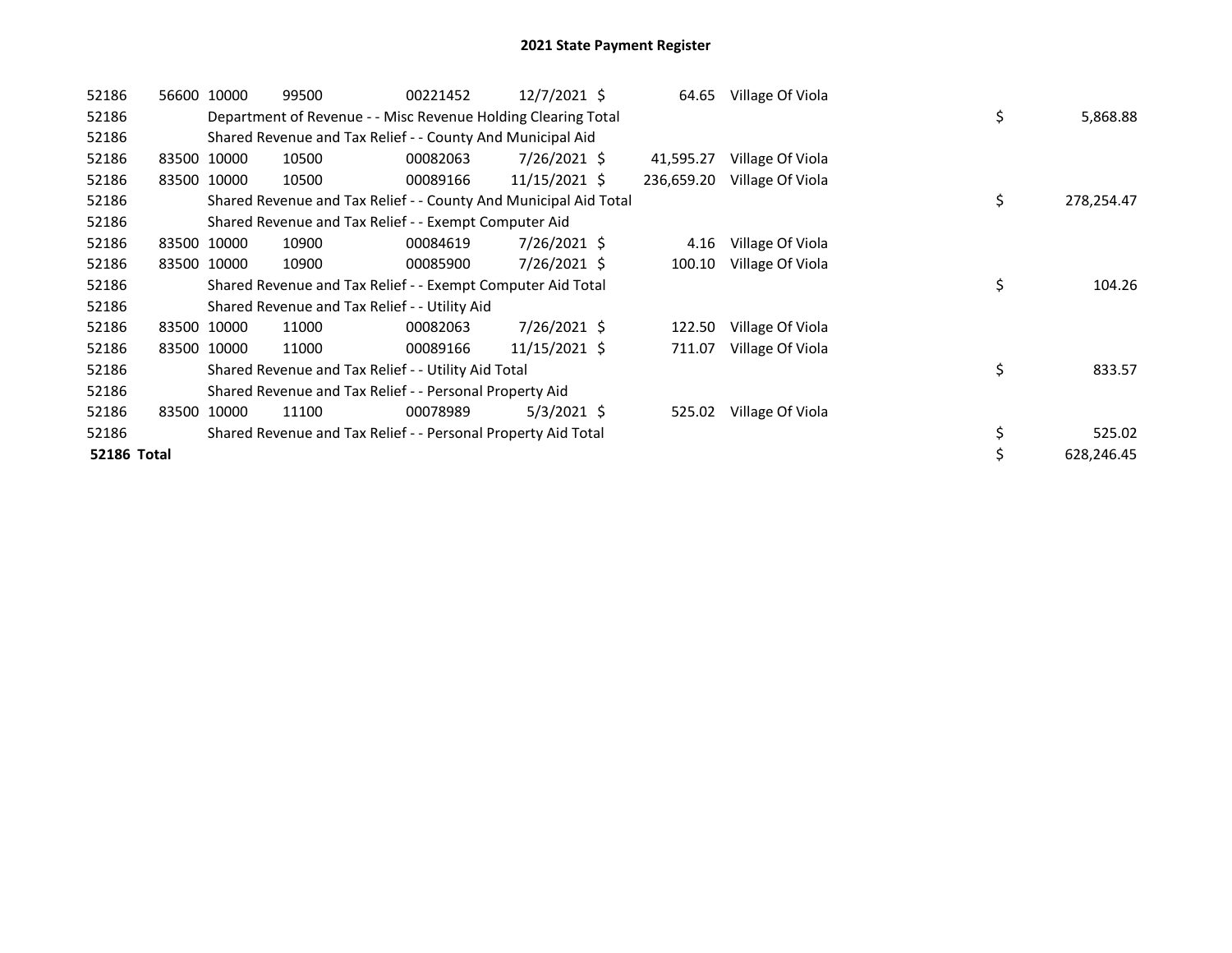| 52196       |       |             | Dept of Safety & Prof Services - - Fire Dues Distribution        |          |                |          |                 |    |           |
|-------------|-------|-------------|------------------------------------------------------------------|----------|----------------|----------|-----------------|----|-----------|
| 52196       |       | 16500 10000 | 22500                                                            | 00041604 | $7/16/2021$ \$ | 141.44   | Village Of Yuba |    |           |
| 52196       |       |             | Dept of Safety & Prof Services - - Fire Dues Distribution Total  |          |                |          |                 | \$ | 141.44    |
| 52196       |       |             | WI Dept of Transportation - - Trns Aids To Mnc.-Sf               |          |                |          |                 |    |           |
| 52196       |       | 39500 21100 | 19100                                                            | 00632977 | $1/4/2021$ \$  | 676.71   | Village Of Yuba |    |           |
| 52196       |       | 39500 21100 | 19100                                                            | 00668584 | $4/5/2021$ \$  | 676.71   | Village Of Yuba |    |           |
| 52196       |       | 39500 21100 | 19100                                                            | 00712072 | $7/6/2021$ \$  | 676.71   | Village Of Yuba |    |           |
| 52196       |       | 39500 21100 | 19100                                                            | 00752631 | 10/4/2021 \$   | 676.71   | Village Of Yuba |    |           |
| 52196       |       |             | WI Dept of Transportation - - Trns Aids To Mnc.-Sf Total         |          |                |          |                 | \$ | 2,706.84  |
| 52196       |       |             | Department of Revenue - - Gifts And Grants                       |          |                |          |                 |    |           |
| 52196       |       | 56600 10000 | 12100                                                            | 00207384 | $6/25/2021$ \$ | 3,611.07 | Village Of Yuba |    |           |
| 52196       |       |             | Department of Revenue - - Gifts And Grants Total                 |          |                |          |                 | \$ | 3,611.07  |
| 52196       |       |             | Shared Revenue and Tax Relief - - County And Municipal Aid       |          |                |          |                 |    |           |
| 52196       | 83500 | 10000       | 10500                                                            | 00082064 | 7/26/2021 \$   | 1,415.62 | Village Of Yuba |    |           |
| 52196       |       | 83500 10000 | 10500                                                            | 00089167 | 11/15/2021 \$  | 8,021.87 | Village Of Yuba |    |           |
| 52196       |       |             | Shared Revenue and Tax Relief - - County And Municipal Aid Total |          |                |          |                 | \$ | 9,437.49  |
| 52196       |       |             | Shared Revenue and Tax Relief - - Personal Property Aid          |          |                |          |                 |    |           |
| 52196       | 83500 | 10000       | 11100                                                            | 00077798 | 5/3/2021 \$    | 52.02    | Village Of Yuba |    |           |
| 52196       |       |             | Shared Revenue and Tax Relief - - Personal Property Aid Total    |          |                |          |                 | \$ | 52.02     |
| 52196 Total |       |             |                                                                  |          |                |          |                 | \$ | 15,948.86 |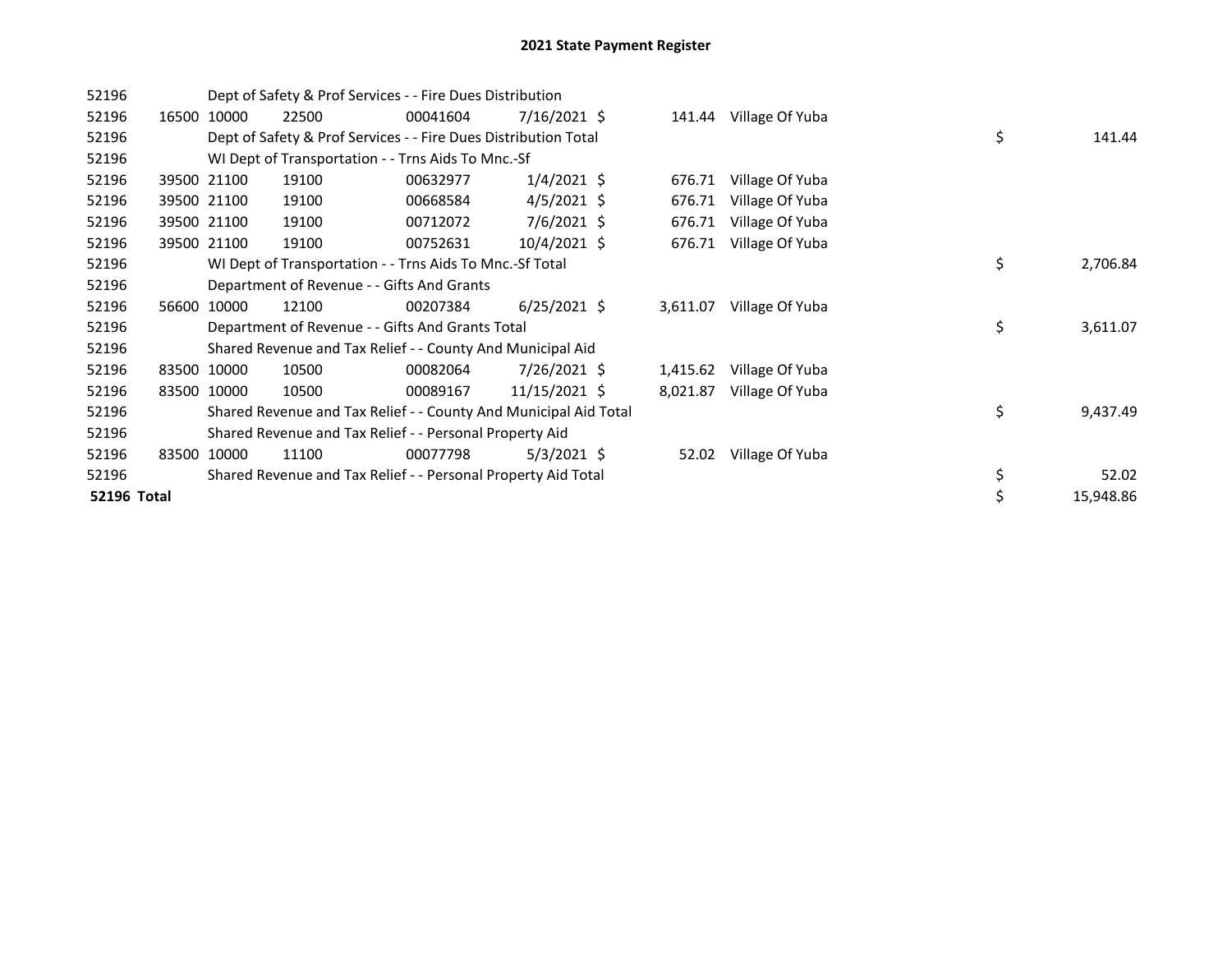| 52276 |             | Dept of Safety & Prof Services - - Fire Dues Distribution          |          |                |           |                                   |    |            |
|-------|-------------|--------------------------------------------------------------------|----------|----------------|-----------|-----------------------------------|----|------------|
| 52276 | 16500 10000 | 22500                                                              | 00041596 | 7/15/2021 \$   |           | 13,989.17 City Of Richland Center |    |            |
| 52276 |             | Dept of Safety & Prof Services - - Fire Dues Distribution Total    |          |                |           |                                   | \$ | 13,989.17  |
| 52276 |             | Dept of Natural Resources - - Resaids - Cnty Forst, Cl & Mfl       |          |                |           |                                   |    |            |
| 52276 | 37000 21200 | 57100                                                              | 00488279 | $6/14/2021$ \$ |           | 14.60 City Of Richland Center     |    |            |
| 52276 |             | Dept of Natural Resources - - Resaids - Cnty Forst, Cl & Mfl Total |          |                |           |                                   | \$ | 14.60      |
| 52276 |             | WI Dept of Transportation - - Conn Hwy Aids St Fds                 |          |                |           |                                   |    |            |
| 52276 | 39500 21100 | 16200                                                              | 00633601 | $1/4/2021$ \$  | 11,677.14 | City Of Richland Center           |    |            |
| 52276 | 39500 21100 | 16200                                                              | 00669208 | $4/5/2021$ \$  | 11,677.14 | City Of Richland Center           |    |            |
| 52276 | 39500 21100 | 16200                                                              | 00712696 | 7/6/2021 \$    | 11,677.14 | City Of Richland Center           |    |            |
| 52276 | 39500 21100 | 16200                                                              | 00753255 | 10/4/2021 \$   | 11,677.17 | City Of Richland Center           |    |            |
| 52276 |             | WI Dept of Transportation - - Conn Hwy Aids St Fds Total           |          |                |           |                                   | \$ | 46,708.59  |
| 52276 |             | WI Dept of Transportation - - Tc, Trns Oper Aid Sf                 |          |                |           |                                   |    |            |
| 52276 | 39500 21100 | 17700                                                              | 00710155 | $6/22/2021$ \$ | 19,621.00 | City Of Richland Center           |    |            |
| 52276 | 39500 21100 | 17700                                                              | 00754732 | 9/29/2021 \$   | 58,858.00 | City Of Richland Center           |    |            |
| 52276 |             | WI Dept of Transportation - - Tc, Trns Oper Aid Sf Total           |          |                |           |                                   | \$ | 78,479.00  |
| 52276 |             | WI Dept of Transportation - - Trnst/Trns-Rel Aid F                 |          |                |           |                                   |    |            |
| 52276 | 39500 21100 | 18200                                                              | 00638315 | $1/12/2021$ \$ | 16,130.65 | City Of Richland Center           |    |            |
| 52276 | 39500 21100 | 18200                                                              | 00675038 | $4/6/2021$ \$  | 53,512.19 | City Of Richland Center           |    |            |
| 52276 | 39500 21100 | 18200                                                              | 00763422 | 10/19/2021 \$  | 49,956.99 | City Of Richland Center           |    |            |
| 52276 | 39500 21100 | 18200                                                              | 00778295 | 11/26/2021 \$  | 18,297.00 | City Of Richland Center           |    |            |
| 52276 |             | WI Dept of Transportation - - Trnst/Trns-Rel Aid F Total           |          |                |           |                                   | \$ | 137,896.83 |
| 52276 |             | WI Dept of Transportation - - Trns Aids To Mnc.-Sf                 |          |                |           |                                   |    |            |
| 52276 | 39500 21100 | 19100                                                              | 00632978 | $1/4/2021$ \$  | 89,185.02 | City Of Richland Center           |    |            |
| 52276 | 39500 21100 | 19100                                                              | 00668585 | $4/5/2021$ \$  | 89,185.02 | City Of Richland Center           |    |            |
| 52276 | 39500 21100 | 19100                                                              | 00712073 | 7/6/2021 \$    | 89,185.02 | City Of Richland Center           |    |            |
| 52276 | 39500 21100 | 19100                                                              | 00752632 | 10/4/2021 \$   | 89,185.04 | City Of Richland Center           |    |            |
| 52276 |             | WI Dept of Transportation - - Trns Aids To Mnc.-Sf Total           |          |                |           |                                   | \$ | 356,740.10 |
| 52276 |             | WI Dept of Transportation - - Loc Rd Imp Prg St Fd                 |          |                |           |                                   |    |            |
| 52276 | 39500 21100 | 27800                                                              | 00646112 | $1/27/2021$ \$ |           | 5,922.63 City Of Richland Center  |    |            |
| 52276 |             | WI Dept of Transportation - - Loc Rd Imp Prg St Fd Total           |          |                |           |                                   | \$ | 5,922.63   |
| 52276 |             | WI Dept of Transportation - - Aero Assistance Ffd                  |          |                |           |                                   |    |            |
| 52276 | 39500 21100 | 28400                                                              | 00693624 | $5/14/2021$ \$ |           | 30,000.00 City Of Richland Center |    |            |
| 52276 |             | WI Dept of Transportation - - Aero Assistance Ffd Total            |          |                |           |                                   | \$ | 30,000.00  |
| 52276 |             | Department of Justice - - Officer training reimbursement           |          |                |           |                                   |    |            |
| 52276 | 45500 10000 | 21400                                                              | 00105869 | 11/23/2021 \$  |           | 2,080.00 City Of Richland Center  |    |            |
| 52276 |             | Department of Justice - - Officer training reimbursement Total     |          |                |           |                                   | \$ | 2,080.00   |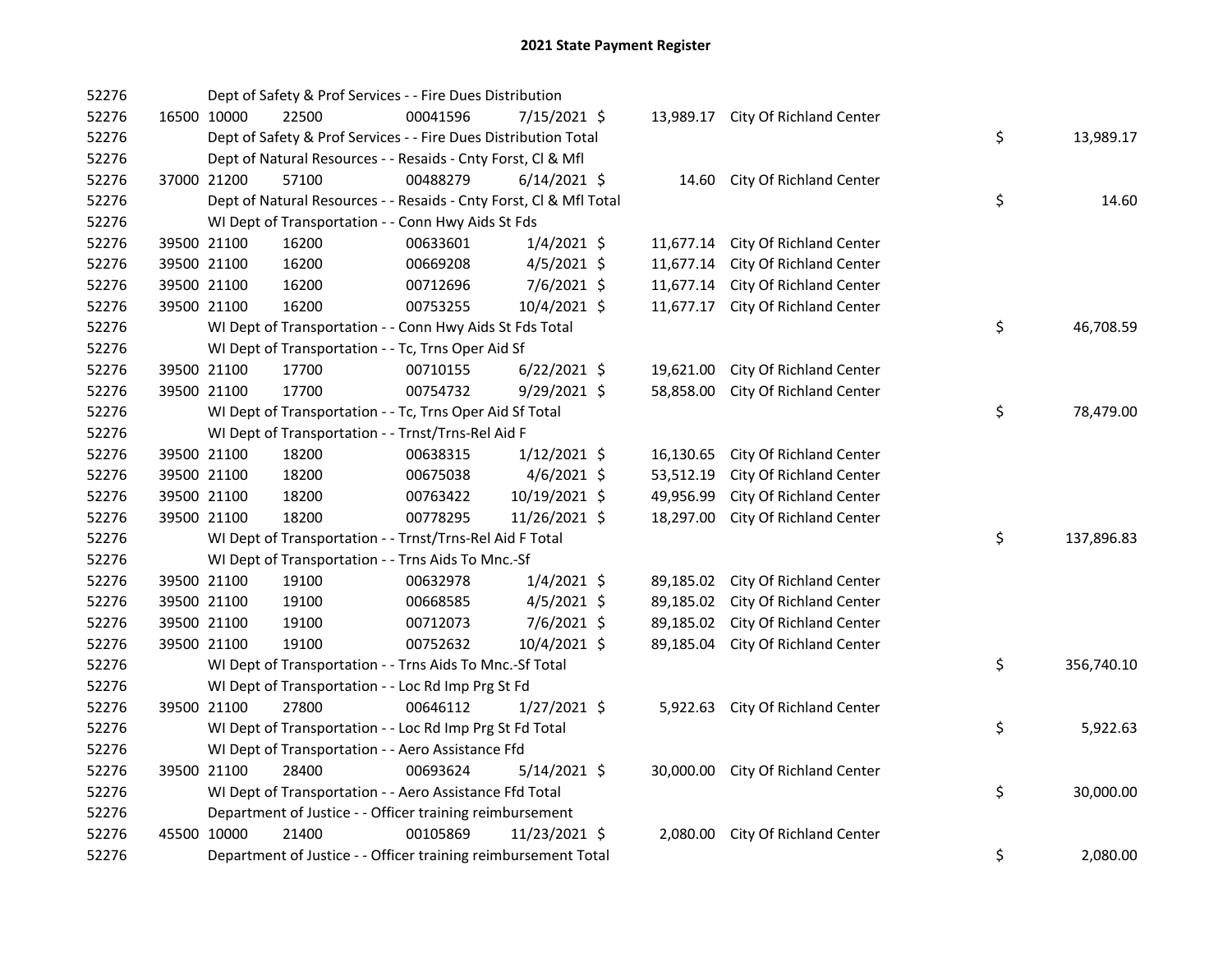| 52276 |             | Department of Military Affairs - - Disaster Recovery Aid                                          |          |                |            |                                                                                                         |    |              |
|-------|-------------|---------------------------------------------------------------------------------------------------|----------|----------------|------------|---------------------------------------------------------------------------------------------------------|----|--------------|
| 52276 | 46500 10000 | 30500                                                                                             | 00101051 | 10/7/2021 \$   |            | 739.47 City Of Richland Center                                                                          |    |              |
| 52276 |             | Department of Military Affairs - - Disaster Recovery Aid Total                                    |          |                |            |                                                                                                         | \$ | 739.47       |
| 52276 |             | Department of Military Affairs - - Federal Aid, Local Assistance                                  |          |                |            |                                                                                                         |    |              |
| 52276 | 46500 10000 | 34200                                                                                             | 00101051 | 10/7/2021 \$   |            | 4,436.83 City Of Richland Center                                                                        |    |              |
| 52276 |             | Department of Military Affairs - - Federal Aid, Local Assistance Total                            |          |                |            |                                                                                                         | \$ | 4,436.83     |
| 52276 |             | Public Defender Board - - Transcript, Discovery and Records Provided to the Public Defender Board |          |                |            |                                                                                                         |    |              |
| 52276 | 55000 10000 | 10600                                                                                             | 00292291 | $5/28/2021$ \$ |            | 5.00 City Of Richland Center                                                                            |    |              |
| 52276 |             |                                                                                                   |          |                |            | Public Defender Board - - Transcript, Discovery and Records Provided to the Public Defender Board Total | \$ | 5.00         |
| 52276 |             | Department of Revenue - - Gifts And Grants                                                        |          |                |            |                                                                                                         |    |              |
| 52276 | 56600 10000 | 12100                                                                                             | 00207385 | $6/25/2021$ \$ |            | 259,107.01 City Of Richland Center                                                                      |    |              |
| 52276 |             | Department of Revenue - - Gifts And Grants Total                                                  |          |                |            |                                                                                                         | \$ | 259,107.01   |
| 52276 |             | Department of Revenue - - Misc Revenue Holding Clearing                                           |          |                |            |                                                                                                         |    |              |
| 52276 | 56600 10000 | 99500                                                                                             | 00192869 | $3/1/2021$ \$  | 461.62     | City Of Richland Center                                                                                 |    |              |
| 52276 | 56600 10000 | 99500                                                                                             | 00195121 | 3/15/2021 \$   | 79.66      | City Of Richland Center                                                                                 |    |              |
| 52276 | 56600 10000 | 99500                                                                                             | 00198550 | 4/12/2021 \$   | 129.99     | City Of Richland Center                                                                                 |    |              |
| 52276 | 56600 10000 | 99500                                                                                             | 00200518 | $5/3/2021$ \$  | 54.96      | City Of Richland Center                                                                                 |    |              |
| 52276 | 56600 10000 | 99500                                                                                             | 00201713 | 5/10/2021 \$   | 50.00      | City Of Richland Center                                                                                 |    |              |
| 52276 | 56600 10000 | 99500                                                                                             | 00202357 | 5/17/2021 \$   | 187.00     | City Of Richland Center                                                                                 |    |              |
| 52276 | 56600 10000 | 99500                                                                                             | 00205919 | $6/21/2021$ \$ | 82.05      | City Of Richland Center                                                                                 |    |              |
| 52276 |             | Department of Revenue - - Misc Revenue Holding Clearing Total                                     |          |                |            |                                                                                                         | \$ | 1,045.28     |
| 52276 |             | Shared Revenue and Tax Relief - - Expenditure Restraint Program                                   |          |                |            |                                                                                                         |    |              |
| 52276 | 83500 10000 | 10100                                                                                             | 00082065 | 7/26/2021 \$   | 50,352.24  | City Of Richland Center                                                                                 |    |              |
| 52276 |             | Shared Revenue and Tax Relief - - Expenditure Restraint Program Total                             |          |                |            |                                                                                                         | \$ | 50,352.24    |
| 52276 |             | Shared Revenue and Tax Relief - - County And Municipal Aid                                        |          |                |            |                                                                                                         |    |              |
| 52276 | 83500 10000 | 10500                                                                                             | 00082065 | $7/26/2021$ \$ | 191,906.04 | City Of Richland Center                                                                                 |    |              |
| 52276 | 83500 10000 | 10500                                                                                             | 00089168 | 11/15/2021 \$  |            | 1,087,467.56 City Of Richland Center                                                                    |    |              |
| 52276 |             | Shared Revenue and Tax Relief - - County And Municipal Aid Total                                  |          |                |            |                                                                                                         | \$ | 1,279,373.60 |
| 52276 |             | Shared Revenue and Tax Relief - - Exempt Computer Aid                                             |          |                |            |                                                                                                         |    |              |
| 52276 | 83500 10000 | 10900                                                                                             | 00084620 | 7/26/2021 \$   | 16,830.97  | City Of Richland Center                                                                                 |    |              |
| 52276 | 83500 10000 | 10900                                                                                             | 00085901 | 7/26/2021 \$   | 7,953.94   | City Of Richland Center                                                                                 |    |              |
| 52276 |             | Shared Revenue and Tax Relief - - Exempt Computer Aid Total                                       |          |                |            |                                                                                                         | \$ | 24,784.91    |
| 52276 |             | Shared Revenue and Tax Relief - - Utility Aid                                                     |          |                |            |                                                                                                         |    |              |
| 52276 | 83500 10000 | 11000                                                                                             | 00082065 | 7/26/2021 \$   |            | 2,390.54 City Of Richland Center                                                                        |    |              |
| 52276 | 83500 10000 | 11000                                                                                             | 00089168 | 11/15/2021 \$  | 13,634.53  | City Of Richland Center                                                                                 |    |              |
| 52276 |             | Shared Revenue and Tax Relief - - Utility Aid Total                                               |          |                |            |                                                                                                         | \$ | 16,025.07    |
| 52276 |             | Shared Revenue and Tax Relief - - Personal Property Aid                                           |          |                |            |                                                                                                         |    |              |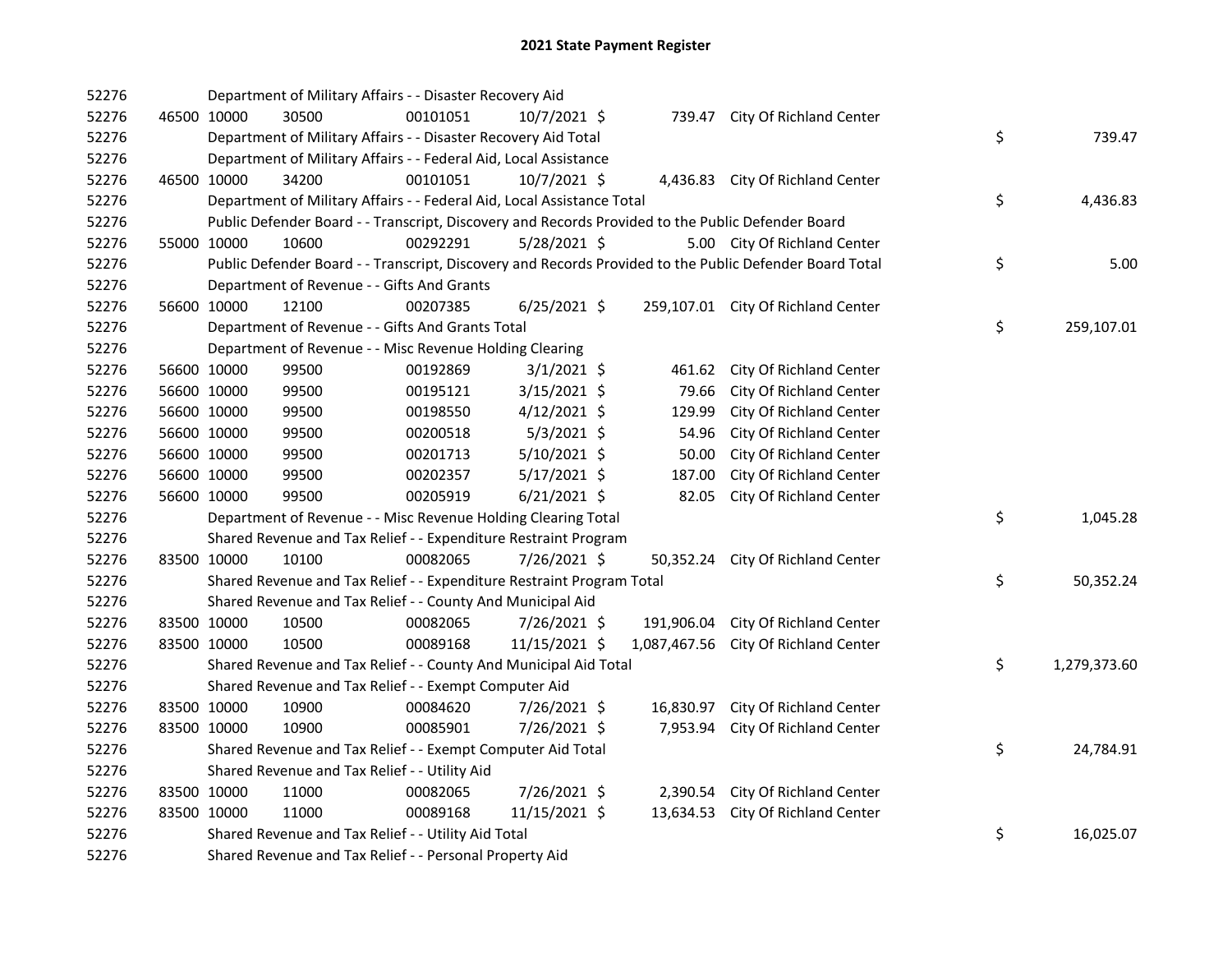| 52276              | 83500 10000 | 11100                                                                         | 00077799 | $5/3/2021$ \$  |           | 5,121.22 City Of Richland Center |              |
|--------------------|-------------|-------------------------------------------------------------------------------|----------|----------------|-----------|----------------------------------|--------------|
| 52276              | 83500 10000 | 11100                                                                         | 00078990 | $5/3/2021$ \$  |           | 2,308.21 City Of Richland Center |              |
| 52276              |             | Shared Revenue and Tax Relief - - Personal Property Aid Total                 |          |                |           |                                  | 7,429.43     |
| 52276              |             | Shared Revenue and Tax Relief - - State Aid; Video Service Provider Fee       |          |                |           |                                  |              |
| 52276              | 83500 10000 | 11200                                                                         | 00083125 | 7/26/2021 \$   | 10.819.97 | City Of Richland Center          |              |
| 52276              |             | Shared Revenue and Tax Relief - - State Aid; Video Service Provider Fee Total |          |                |           |                                  | 10,819.97    |
| 52276              |             | Shared Revenue and Tax Relief - - Payments For Municipal Svcs                 |          |                |           |                                  |              |
| 52276              | 83500 10000 | 50100                                                                         | 00073752 | $2/1/2021$ \$  | 28.646.69 | City Of Richland Center          |              |
| 52276              |             | Shared Revenue and Tax Relief - - Payments For Municipal Svcs Total           |          |                |           |                                  | 28,646.69    |
| 52276              |             | Shared Revenue and Tax Relief - - Lottery & Gaming Credit                     |          |                |           |                                  |              |
| 52276              | 83500 52100 | 36300                                                                         | 00074366 | $3/22/2021$ \$ | 6.932.68  | City Of Richland Center          |              |
| 52276              |             | Shared Revenue and Tax Relief - - Lottery & Gaming Credit Total               |          |                |           |                                  | 6,932.68     |
| <b>52276 Total</b> |             |                                                                               |          |                |           |                                  | 2.361.529.10 |